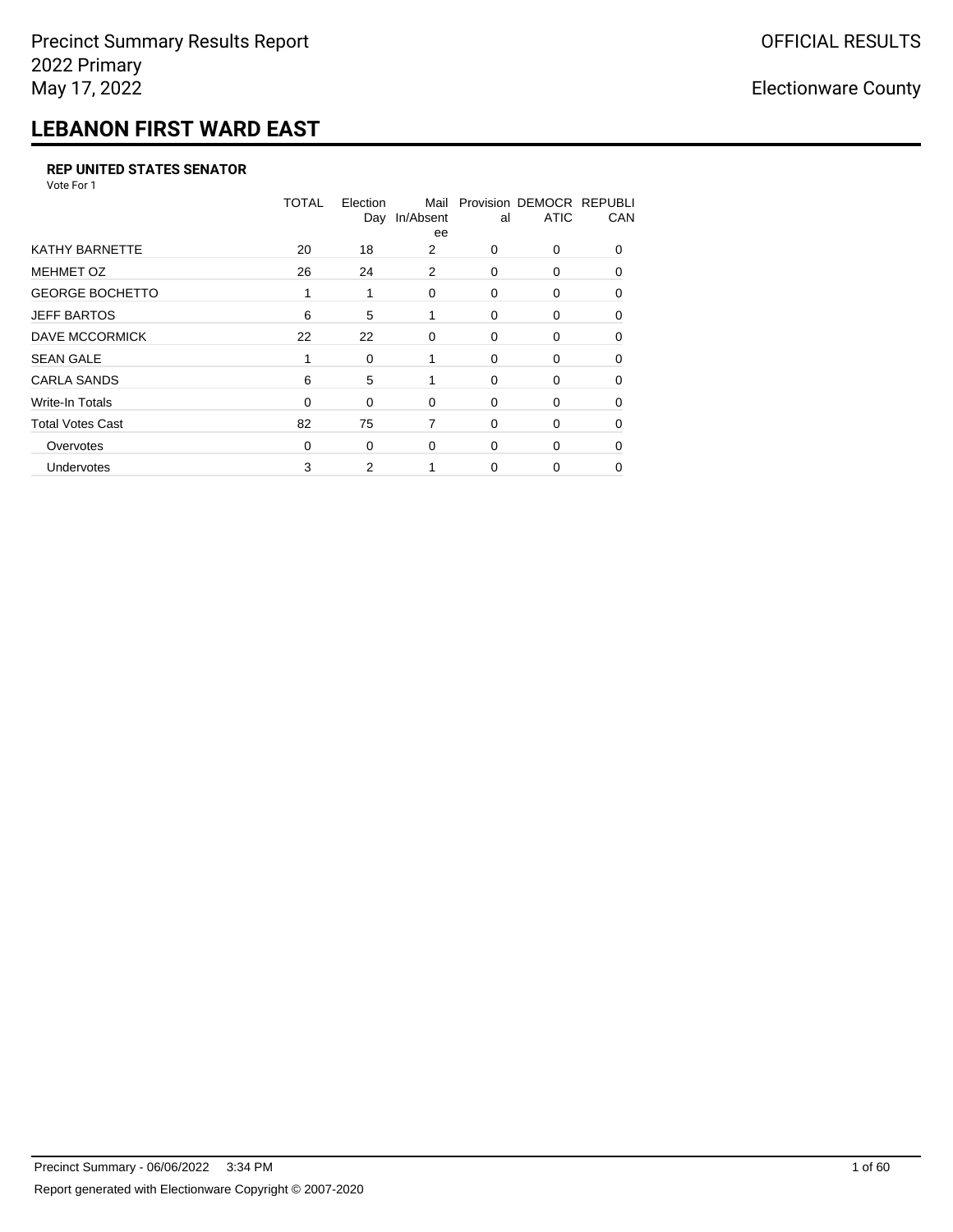## **LEBANON FIRST WARD MIDDLE**

#### **REP UNITED STATES SENATOR**

Vote For 1

|                         | TOTAL    | Election<br>Day | Mail<br>In/Absent<br>ee | al       | Provision DEMOCR REPUBLI<br><b>ATIC</b> | CAN          |
|-------------------------|----------|-----------------|-------------------------|----------|-----------------------------------------|--------------|
| KATHY BARNETTE          | 16       | 14              | 2                       | $\Omega$ | $\Omega$                                | $\Omega$     |
| <b>MEHMET OZ</b>        | 21       | 18              | 3                       | $\Omega$ | $\Omega$                                | $\Omega$     |
| <b>GEORGE BOCHETTO</b>  | 2        | 1               | 1                       | 0        | 0                                       | $\Omega$     |
| <b>JEFF BARTOS</b>      | 5        | 4               | 1                       | $\Omega$ | $\Omega$                                | $\Omega$     |
| <b>DAVE MCCORMICK</b>   | 15       | 13              | 2                       | 0        | 0                                       | $\Omega$     |
| <b>SEAN GALE</b>        |          |                 | $\Omega$                | $\Omega$ | 0                                       | <sup>0</sup> |
| <b>CARLA SANDS</b>      | 8        | 7               | 1                       | $\Omega$ | 0                                       | 0            |
| <b>Write-In Totals</b>  | 0        | $\Omega$        | $\Omega$                | 0        | 0                                       | 0            |
| <b>Total Votes Cast</b> | 68       | 58              | 10                      | 0        | 0                                       | 0            |
| Overvotes               | $\Omega$ | 0               | $\Omega$                | $\Omega$ | 0                                       | 0            |
| Undervotes              | 0        | 0               | $\Omega$                | $\Omega$ | 0                                       | 0            |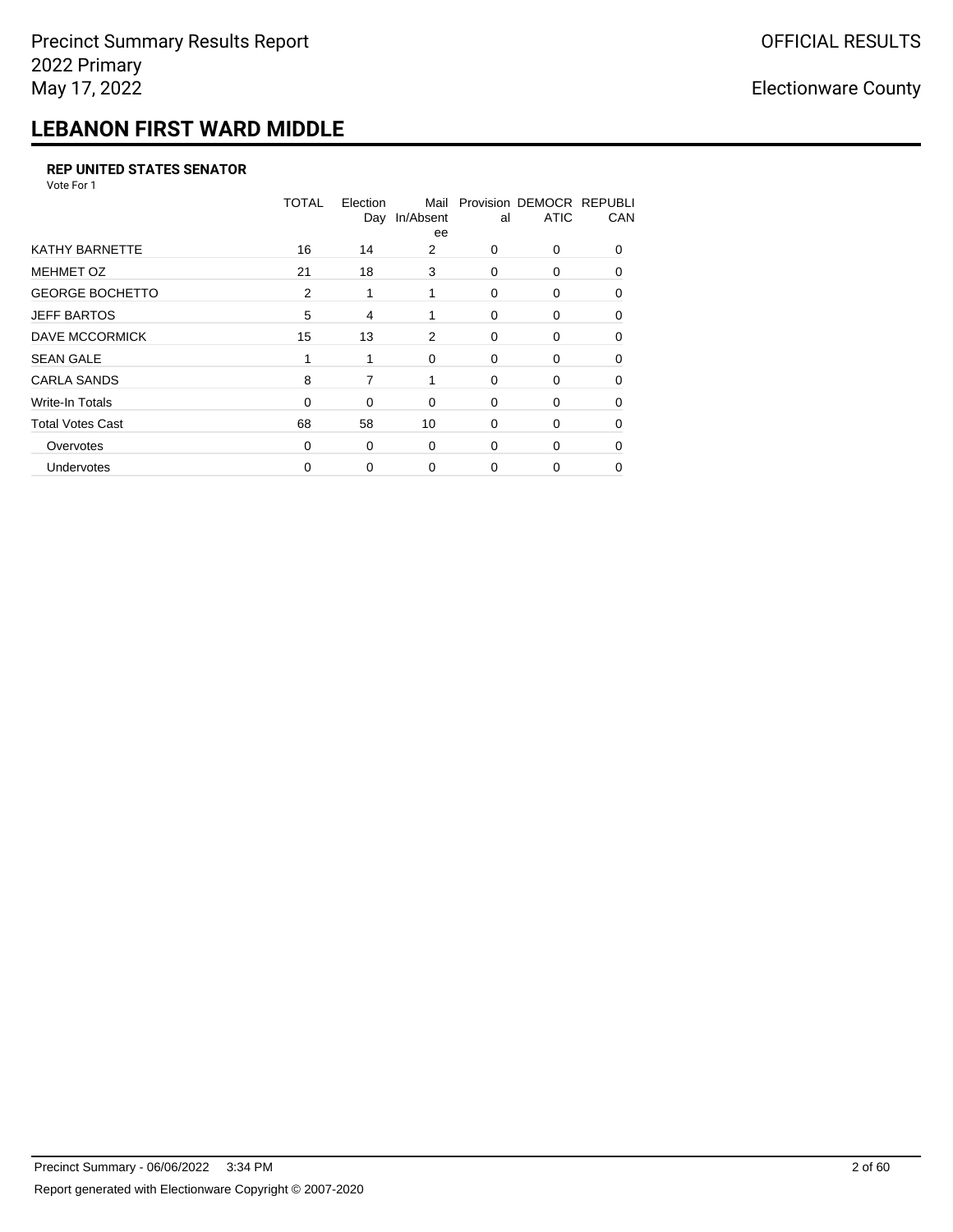## **LEBANON FIRST WARD WEST**

#### **REP UNITED STATES SENATOR**

Vote For 1

|                         | TOTAL | Election<br>Day | Mail<br>In/Absent<br>ee | al       | Provision DEMOCR REPUBLI<br><b>ATIC</b> | CAN      |
|-------------------------|-------|-----------------|-------------------------|----------|-----------------------------------------|----------|
| <b>KATHY BARNETTE</b>   | 17    | 17              | 0                       | $\Omega$ | 0                                       | $\Omega$ |
| <b>MEHMET OZ</b>        | 21    | 21              | $\Omega$                | $\Omega$ | $\Omega$                                | $\Omega$ |
| <b>GEORGE BOCHETTO</b>  | 1     | 1               | 0                       | 0        | 0                                       | 0        |
| <b>JEFF BARTOS</b>      | 3     | 2               | 1                       | 0        | 0                                       | 0        |
| <b>DAVE MCCORMICK</b>   | 15    | 13              | 2                       | 0        | 0                                       | $\Omega$ |
| <b>SEAN GALE</b>        | 3     |                 | 2                       | 0        | 0                                       | $\Omega$ |
| <b>CARLA SANDS</b>      | 10    | 8               | 2                       | 0        | 0                                       | 0        |
| <b>Write-In Totals</b>  | 0     | 0               | 0                       | 0        | 0                                       | 0        |
| <b>Total Votes Cast</b> | 70    | 63              | 7                       | 0        | 0                                       | $\Omega$ |
| Overvotes               | 0     | 0               | $\Omega$                | 0        | 0                                       | 0        |
| Undervotes              | 3     | 2               |                         | 0        | 0                                       | 0        |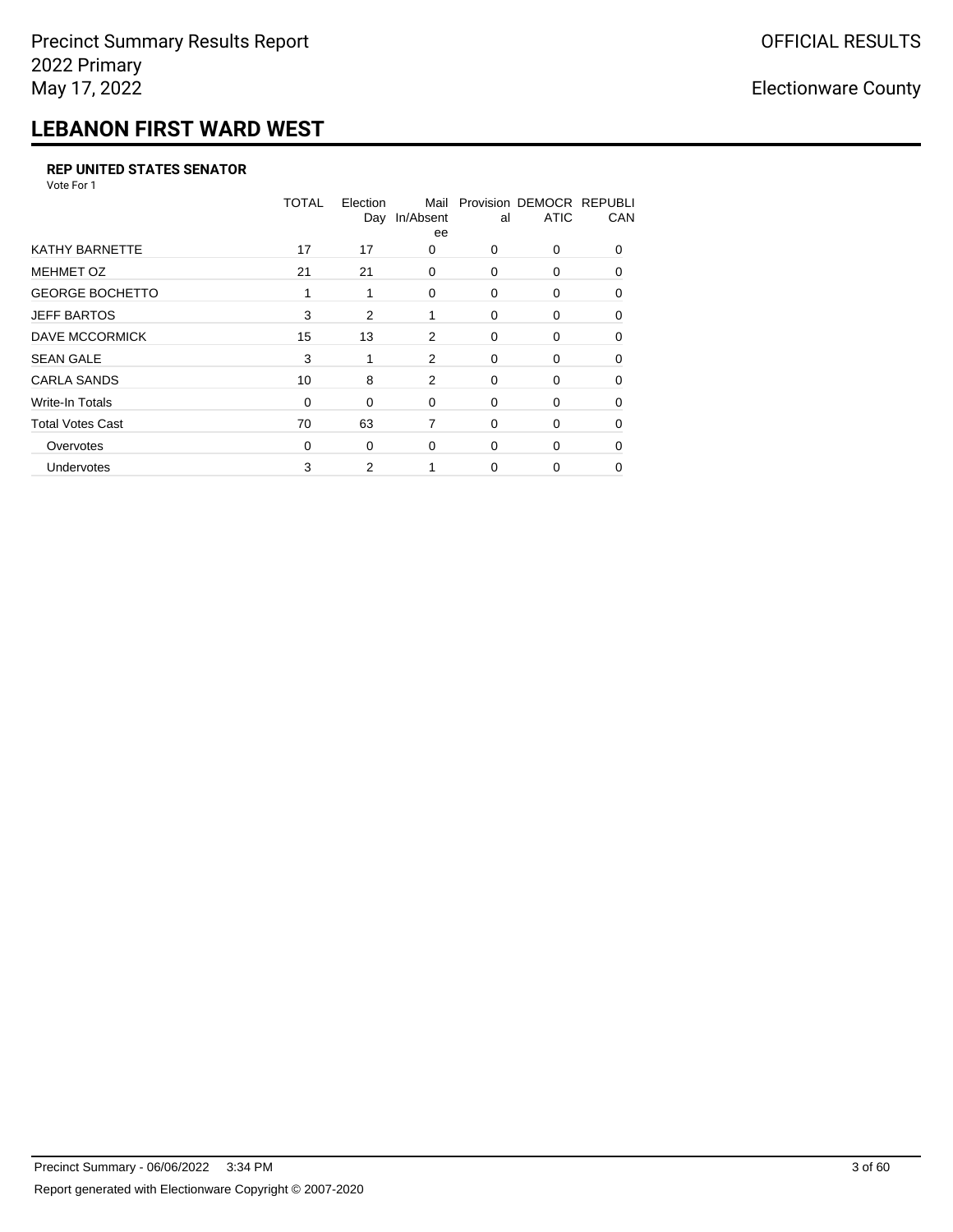## **LEBANON SECOND WARD EAST**

#### **REP UNITED STATES SENATOR**

Vote For 1

|                         | <b>TOTAL</b>   | Election<br>Day | Mail<br>In/Absent<br>ee | al       | Provision DEMOCR REPUBLI<br><b>ATIC</b> | CAN      |
|-------------------------|----------------|-----------------|-------------------------|----------|-----------------------------------------|----------|
| <b>KATHY BARNETTE</b>   | 27             | 21              | 6                       | $\Omega$ | 0                                       | $\Omega$ |
| <b>MEHMET OZ</b>        | 50             | 44              | 6                       | 0        | 0                                       | $\Omega$ |
| <b>GEORGE BOCHETTO</b>  | 2              | 2               | 0                       | 0        | 0                                       | 0        |
| <b>JEFF BARTOS</b>      | 11             | 4               | 7                       | 0        | 0                                       | 0        |
| <b>DAVE MCCORMICK</b>   | 46             | 40              | 6                       | 0        | 0                                       | $\Omega$ |
| <b>SEAN GALE</b>        | 4              | 3               | 1                       | $\Omega$ | 0                                       | $\Omega$ |
| <b>CARLA SANDS</b>      | 18             | 14              | 4                       | 0        | 0                                       | $\Omega$ |
| <b>Write-In Totals</b>  | $\overline{2}$ | 2               | 0                       | 0        | 0                                       | 0        |
| <b>Total Votes Cast</b> | 160            | 130             | 30                      | 0        | 0                                       | 0        |
| Overvotes               | 0              | 0               | 0                       | 0        | 0                                       | $\Omega$ |
| Undervotes              | 8              | 8               | 0                       | $\Omega$ | 0                                       | 0        |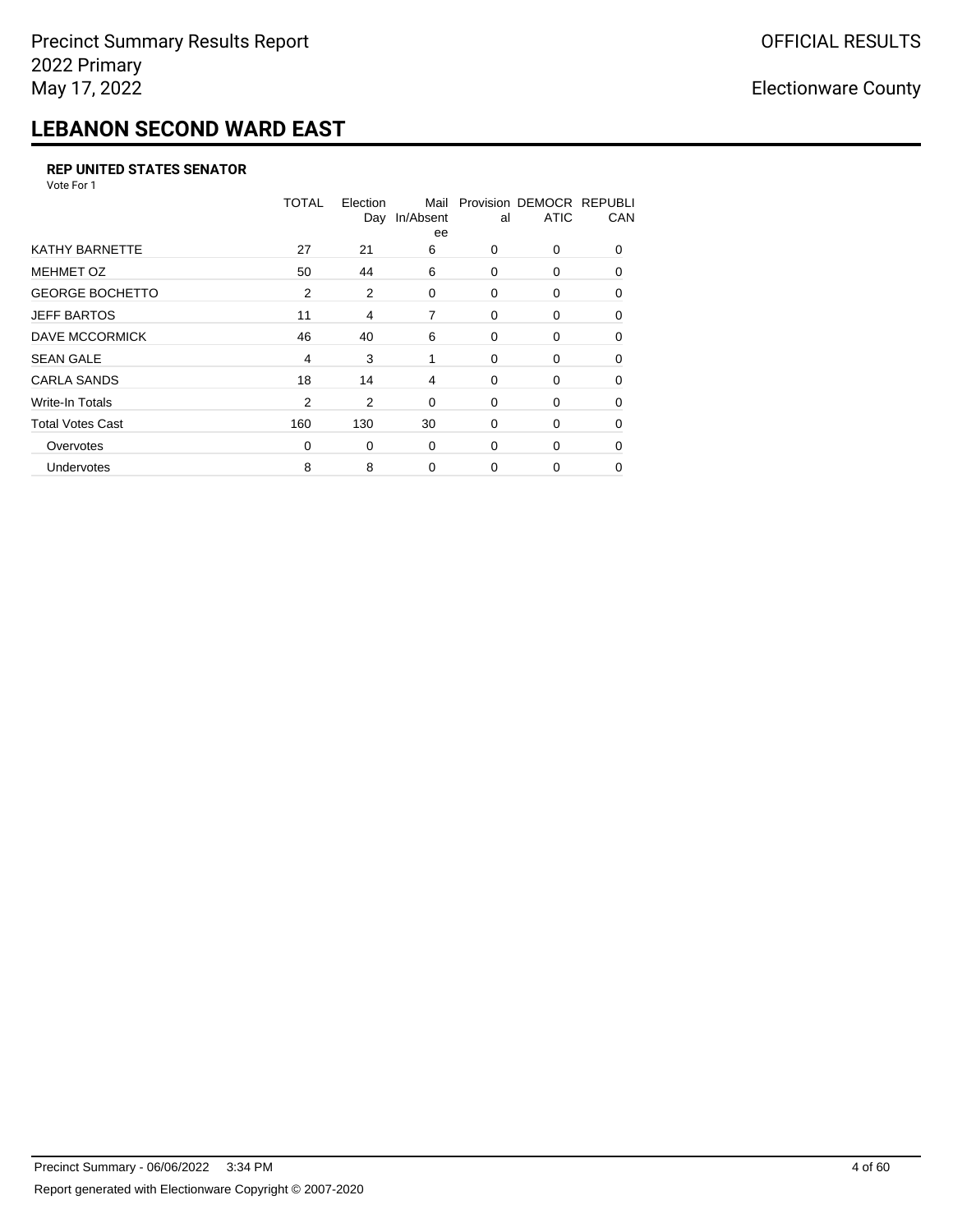## **LEBANON SECOND WARD WEST**

#### **REP UNITED STATES SENATOR**

Vote For 1

|                         | <b>TOTAL</b> | Election<br>Day | Mail<br>In/Absent<br>ee | al       | Provision DEMOCR REPUBLI<br><b>ATIC</b> | CAN      |
|-------------------------|--------------|-----------------|-------------------------|----------|-----------------------------------------|----------|
| KATHY BARNETTE          | 52           | 46              | 6                       | 0        | 0                                       | $\Omega$ |
| <b>MEHMET OZ</b>        | 90           | 83              | 7                       | 0        | 0                                       | $\Omega$ |
| <b>GEORGE BOCHETTO</b>  | 6            | 5               | 0                       | 1        | 0                                       | 0        |
| <b>JEFF BARTOS</b>      | 12           | 10              | 2                       | 0        | 0                                       | 0        |
| DAVE MCCORMICK          | 92           | 84              | 8                       | 0        | 0                                       | $\Omega$ |
| <b>SEAN GALE</b>        | 1            | 0               | 1                       | $\Omega$ | 0                                       | $\Omega$ |
| <b>CARLA SANDS</b>      | 37           | 31              | 6                       | 0        | 0                                       | $\Omega$ |
| Write-In Totals         | 8            | 5               | 3                       | 0        | 0                                       | 0        |
| <b>Total Votes Cast</b> | 298          | 264             | 33                      |          | 0                                       | 0        |
| Overvotes               | 0            | 0               | 0                       | 0        | 0                                       | $\Omega$ |
| <b>Undervotes</b>       |              | 6               |                         | 0        | 0                                       | 0        |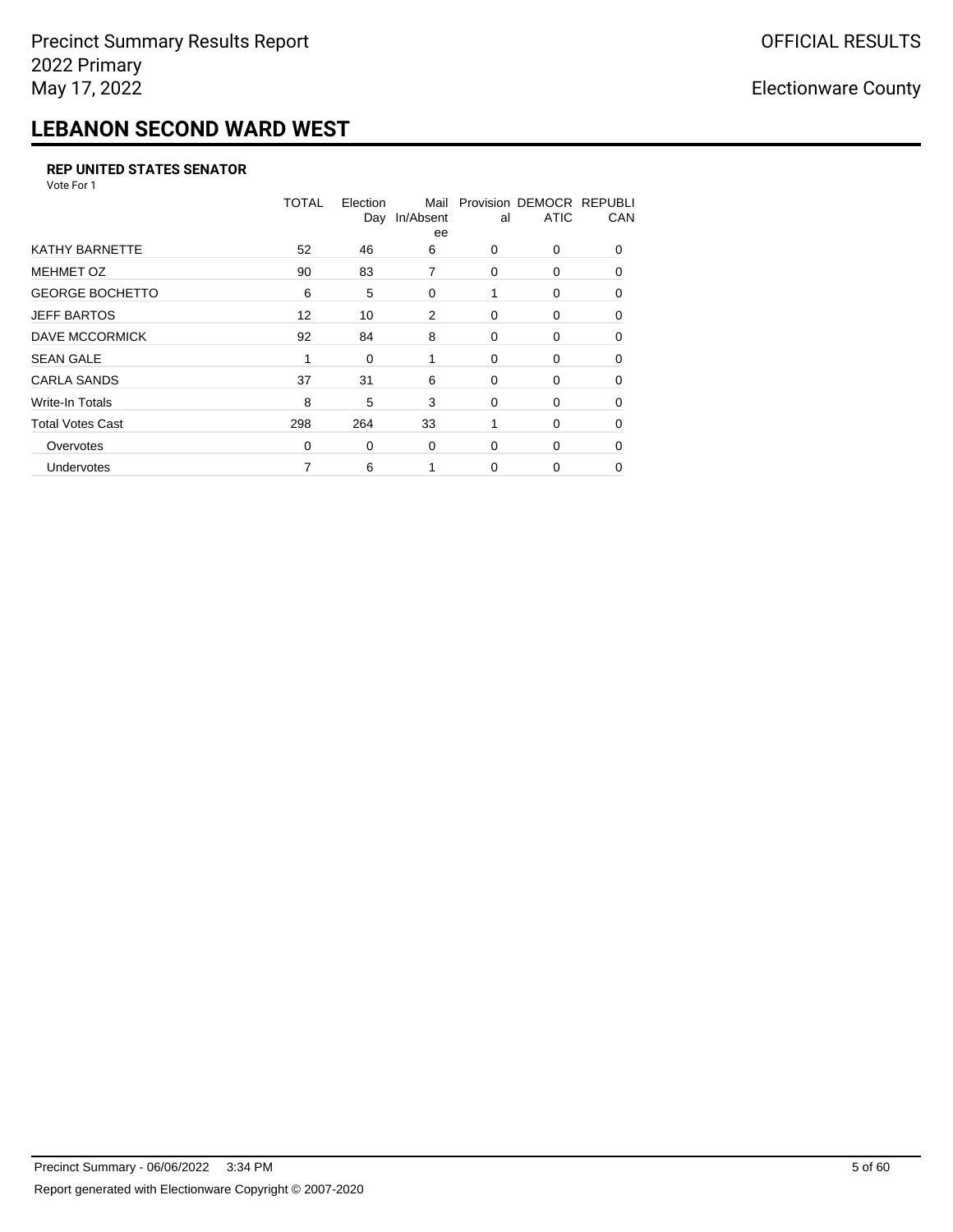## **LEBANON THIRD WARD**

#### **REP UNITED STATES SENATOR**

Vote For 1

|                         | <b>TOTAL</b> | Election<br>Day | Mail<br>In/Absent<br>ee | al       | Provision DEMOCR REPUBLI<br><b>ATIC</b> | CAN          |
|-------------------------|--------------|-----------------|-------------------------|----------|-----------------------------------------|--------------|
| <b>KATHY BARNETTE</b>   | 6            | 6               | 0                       | 0        | 0                                       | <sup>0</sup> |
| <b>MEHMET OZ</b>        | 4            | 3               |                         | $\Omega$ | 0                                       | $\Omega$     |
| <b>GEORGE BOCHETTO</b>  | 0            | 0               | 0                       | 0        | 0                                       | $\Omega$     |
| <b>JEFF BARTOS</b>      |              |                 | 0                       | 0        | 0                                       | 0            |
| DAVE MCCORMICK          | 6            | 6               | 0                       | 0        | 0                                       | $\Omega$     |
| <b>SEAN GALE</b>        |              | 0               |                         | 0        | 0                                       | O            |
| <b>CARLA SANDS</b>      |              |                 | $\Omega$                | 0        | 0                                       | 0            |
| Write-In Totals         | $\Omega$     | 0               | 0                       | 0        | 0                                       | 0            |
| <b>Total Votes Cast</b> | 19           | 17              | 2                       | 0        | 0                                       | 0            |
| Overvotes               | 0            | 0               | $\Omega$                | 0        | 0                                       | O            |
| Undervotes              | 0            | 0               | 0                       | 0        | 0                                       | 0            |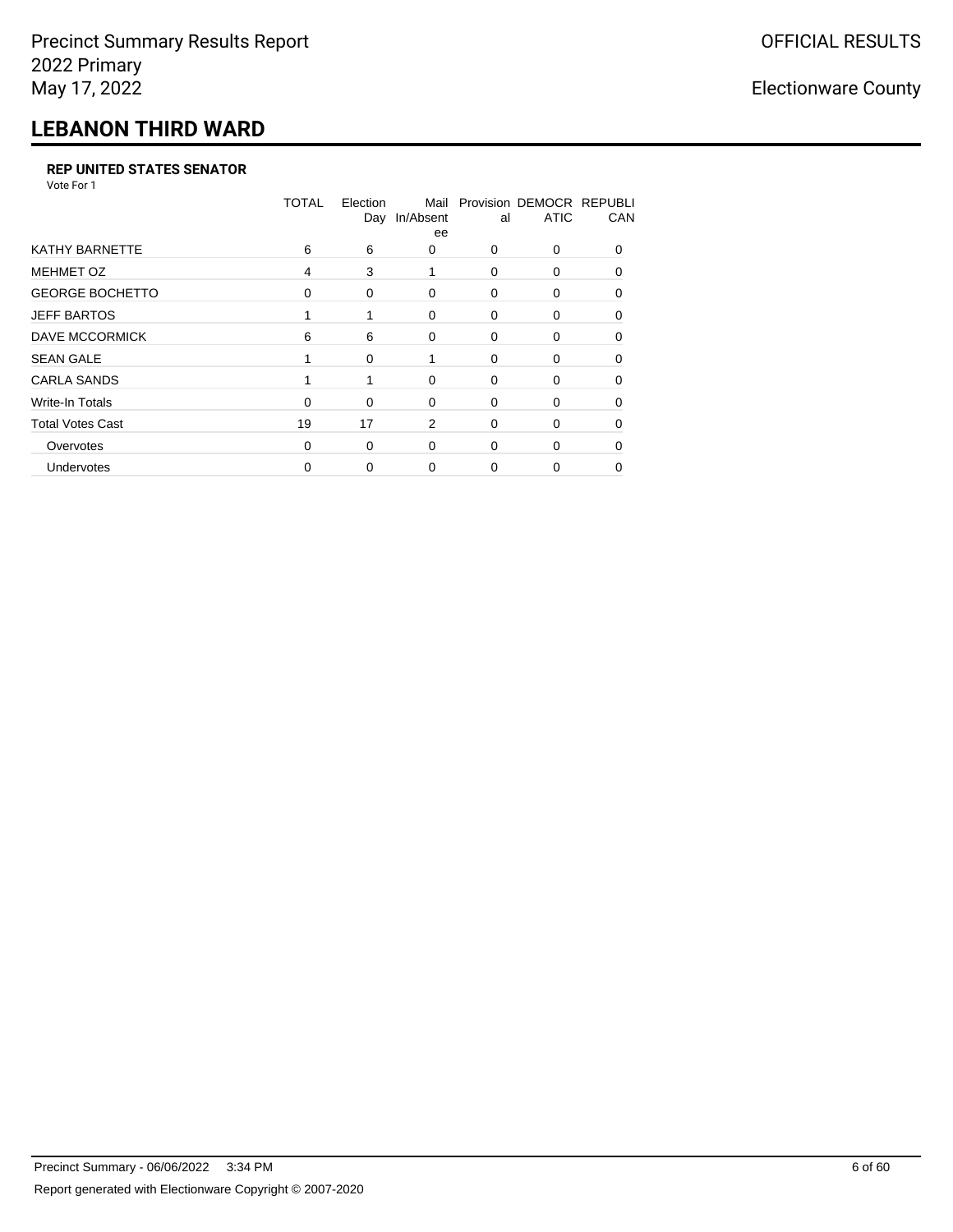## **LEBANON FOURTH WARD**

#### **REP UNITED STATES SENATOR**

Vote For 1

|                         | <b>TOTAL</b> | Election<br>Day | Mail<br>In/Absent<br>ee | al       | Provision DEMOCR REPUBLI<br><b>ATIC</b> | CAN      |
|-------------------------|--------------|-----------------|-------------------------|----------|-----------------------------------------|----------|
| <b>KATHY BARNETTE</b>   | 19           | 18              |                         | $\Omega$ | 0                                       | $\Omega$ |
| <b>MEHMET OZ</b>        | 16           | 15              |                         | $\Omega$ | 0                                       | $\Omega$ |
| <b>GEORGE BOCHETTO</b>  |              | 1               | $\Omega$                | $\Omega$ | 0                                       | $\Omega$ |
| <b>JEFF BARTOS</b>      | 0            | 0               | 0                       | 0        | 0                                       | $\Omega$ |
| DAVE MCCORMICK          | 8            | 5               | 3                       | 0        | 0                                       | $\Omega$ |
| <b>SEAN GALE</b>        | $\Omega$     | 0               | 0                       | $\Omega$ | 0                                       | $\Omega$ |
| <b>CARLA SANDS</b>      | 5            | 3               | 2                       | 0        | 0                                       | 0        |
| Write-In Totals         | $\Omega$     | 0               | 0                       | 0        | 0                                       | $\Omega$ |
| <b>Total Votes Cast</b> | 49           | 42              | 7                       | $\Omega$ | 0                                       | U        |
| Overvotes               | $\Omega$     | 0               | $\Omega$                | $\Omega$ | 0                                       | $\Omega$ |
| <b>Undervotes</b>       | 0            | 0               | 0                       | 0        | O                                       |          |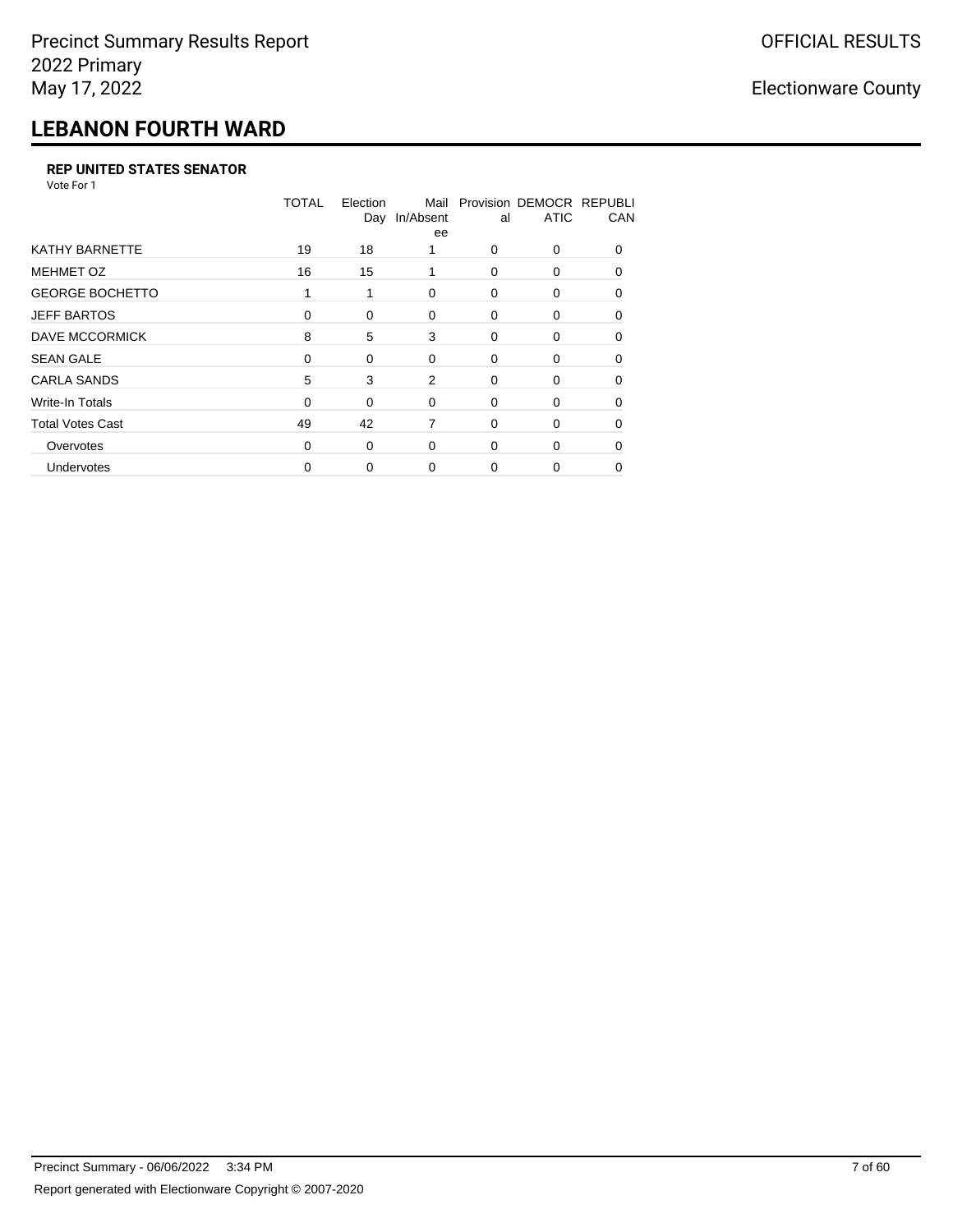## **LEBANON FIFTH WARD EAST**

#### **REP UNITED STATES SENATOR**

Vote For 1

|                         | <b>TOTAL</b>   | Election<br>Day | Mail<br>In/Absent<br>ee | al       | Provision DEMOCR REPUBLI<br><b>ATIC</b> | CAN      |
|-------------------------|----------------|-----------------|-------------------------|----------|-----------------------------------------|----------|
| <b>KATHY BARNETTE</b>   | 13             | 13              | 0                       | 0        | 0                                       | $\Omega$ |
| <b>MEHMET OZ</b>        | 16             | 14              | 2                       | $\Omega$ | $\Omega$                                | $\Omega$ |
| <b>GEORGE BOCHETTO</b>  | 0              | 0               | 0                       | 0        | 0                                       | $\Omega$ |
| <b>JEFF BARTOS</b>      | 4              | 3               | 1                       | $\Omega$ | $\Omega$                                | $\Omega$ |
| <b>DAVE MCCORMICK</b>   | 22             | 19              | 3                       | 0        | 0                                       | $\Omega$ |
| <b>SEAN GALE</b>        | 2              | 2               | $\Omega$                | 0        | 0                                       | $\Omega$ |
| <b>CARLA SANDS</b>      | 3              | 1               | 2                       | 0        | 0                                       | 0        |
| <b>Write-In Totals</b>  | $\overline{2}$ | 2               | 0                       | 0        | 0                                       | 0        |
| <b>Total Votes Cast</b> | 62             | 54              | 8                       | 0        | 0                                       | $\Omega$ |
| Overvotes               | 0              | 0               | $\Omega$                | $\Omega$ | 0                                       | $\Omega$ |
| Undervotes              | 4              | 4               | $\Omega$                | 0        | O                                       | 0        |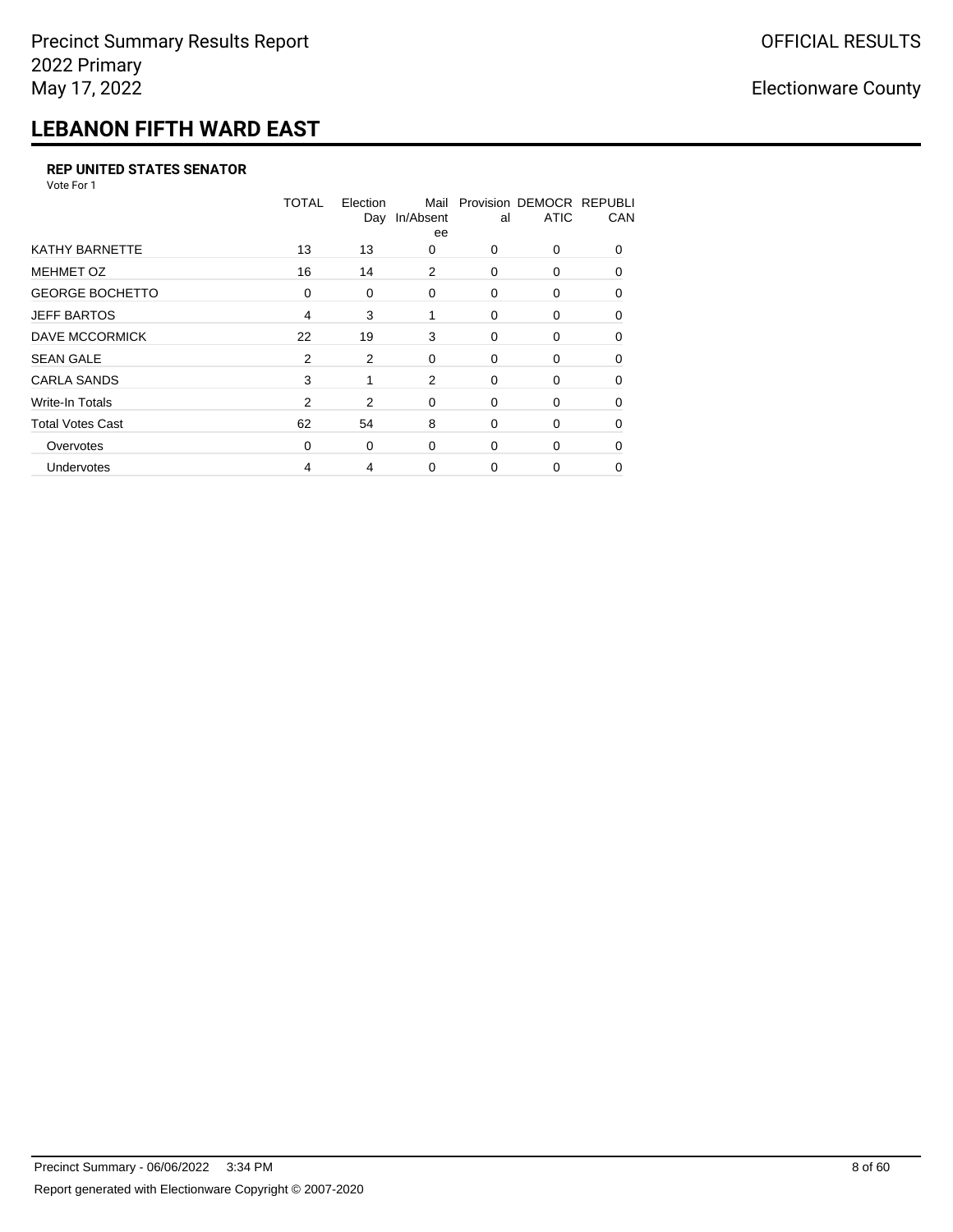## **LEBANON FIFTH WARD MIDDLE**

#### **REP UNITED STATES SENATOR**

Vote For 1

|                         | TOTAL    | Election<br>Day | Mail<br>In/Absent<br>ee | al       | Provision DEMOCR REPUBLI<br><b>ATIC</b> | CAN          |
|-------------------------|----------|-----------------|-------------------------|----------|-----------------------------------------|--------------|
| <b>KATHY BARNETTE</b>   | 2        |                 |                         | $\Omega$ | $\Omega$                                | $\Omega$     |
| <b>MEHMET OZ</b>        | 15       | 12              | 3                       | $\Omega$ | $\Omega$                                | <sup>0</sup> |
| <b>GEORGE BOCHETTO</b>  | 1        | 1               | 0                       | 0        | 0                                       | $\Omega$     |
| <b>JEFF BARTOS</b>      | 2        | 2               | $\Omega$                | $\Omega$ | $\Omega$                                | 0            |
| <b>DAVE MCCORMICK</b>   | 11       | 10              | 1                       | 0        | 0                                       | 0            |
| <b>SEAN GALE</b>        | 0        | 0               | 0                       | 0        | 0                                       | <sup>0</sup> |
| <b>CARLA SANDS</b>      | 2        | 2               | $\Omega$                | 0        | 0                                       | 0            |
| <b>Write-In Totals</b>  | $\Omega$ | $\Omega$        | 0                       | 0        | 0                                       | 0            |
| <b>Total Votes Cast</b> | 33       | 28              | 5                       | 0        | 0                                       | 0            |
| Overvotes               | $\Omega$ | 0               | $\Omega$                | $\Omega$ | 0                                       | 0            |
| Undervotes              | 0        | 0               | $\Omega$                | 0        | 0                                       | 0            |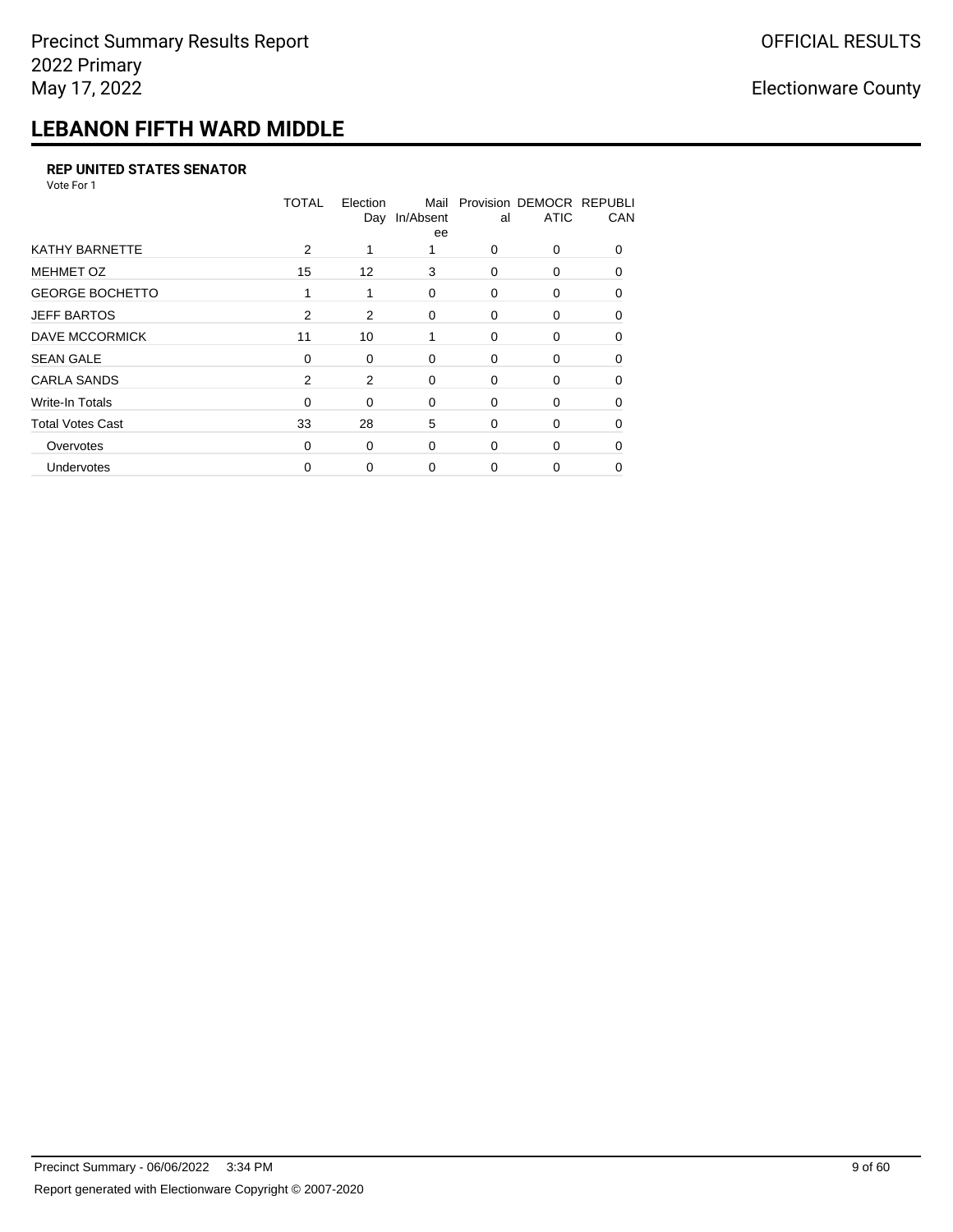## **LEBANON FIFTH WARD WEST**

#### **REP UNITED STATES SENATOR**

Vote For 1

|                         | <b>TOTAL</b> | Election<br>Day | Mail<br>In/Absent<br>ee | al | Provision DEMOCR REPUBLI<br><b>ATIC</b> | CAN          |
|-------------------------|--------------|-----------------|-------------------------|----|-----------------------------------------|--------------|
| <b>KATHY BARNETTE</b>   | 5            | 5               | 0                       | 0  | 0                                       | <sup>0</sup> |
| <b>MEHMET OZ</b>        | 17           | 17              | $\Omega$                | 0  | 0                                       | $\Omega$     |
| <b>GEORGE BOCHETTO</b>  | 1            | 1               | 0                       | 0  | 0                                       | $\Omega$     |
| <b>JEFF BARTOS</b>      | 2            | 2               | 0                       | 0  | 0                                       | 0            |
| DAVE MCCORMICK          | 9            | 9               | 0                       | 0  | 0                                       | 0            |
| <b>SEAN GALE</b>        | 0            | 0               | $\Omega$                | 0  | 0                                       | 0            |
| <b>CARLA SANDS</b>      | 3            | 2               | 1                       | 0  | 0                                       | 0            |
| Write-In Totals         |              | 0               |                         | 0  | 0                                       | 0            |
| <b>Total Votes Cast</b> | 38           | 36              | 2                       | 0  | 0                                       | 0            |
| Overvotes               | $\Omega$     | 0               | $\Omega$                | 0  | 0                                       | 0            |
| Undervotes              | 0            | 0               | 0                       | 0  | 0                                       | 0            |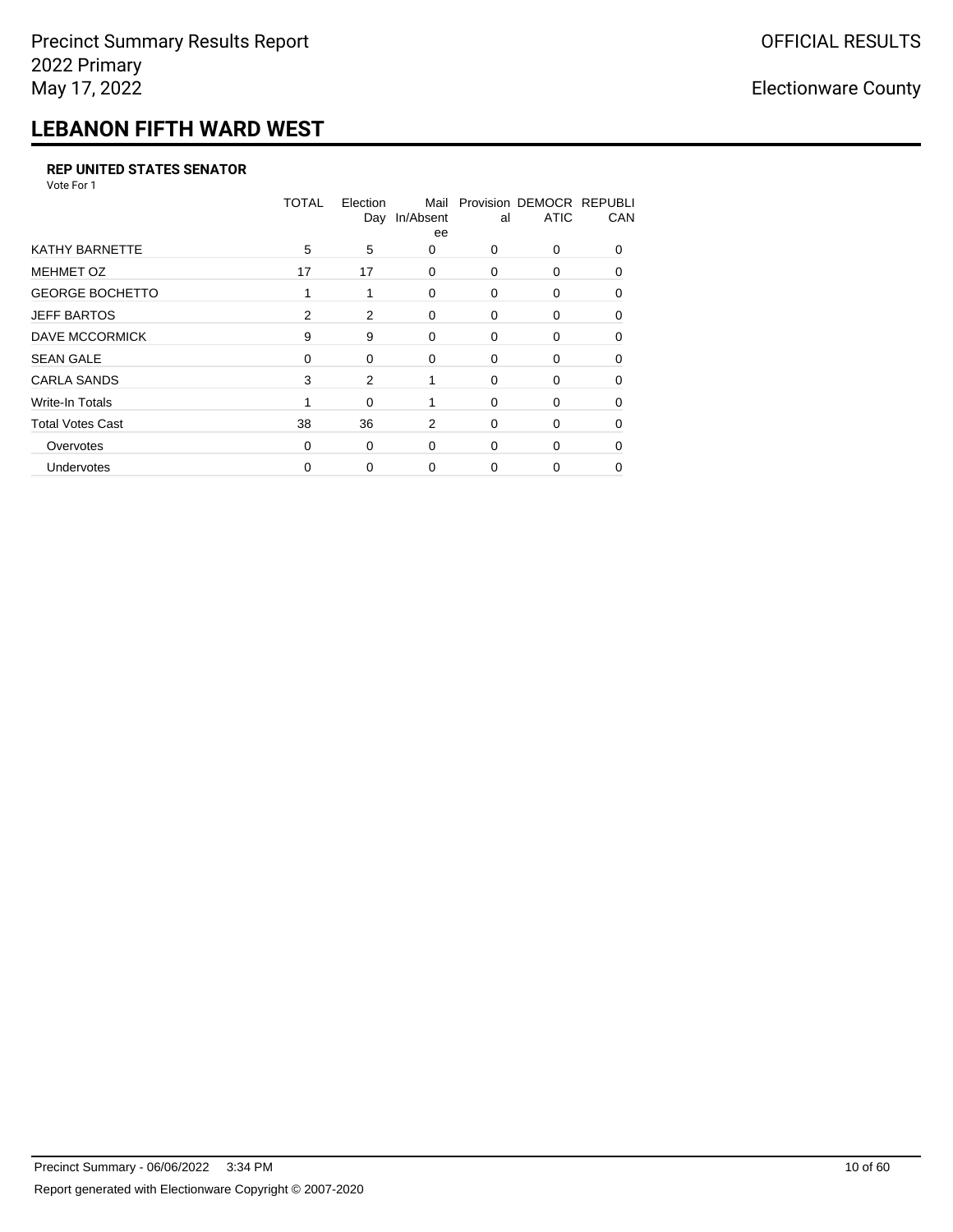## **LEBANON SIXTH WARD**

#### **REP UNITED STATES SENATOR**

Vote For 1

|                         | <b>TOTAL</b> | Election<br>Day | Mail<br>In/Absent<br>ee | al       | Provision DEMOCR REPUBLI<br><b>ATIC</b> | CAN          |
|-------------------------|--------------|-----------------|-------------------------|----------|-----------------------------------------|--------------|
| <b>KATHY BARNETTE</b>   | 5            | 4               |                         | $\Omega$ | 0                                       | <sup>0</sup> |
| <b>MEHMET OZ</b>        | 7            | 7               | $\Omega$                | $\Omega$ | 0                                       | $\Omega$     |
| <b>GEORGE BOCHETTO</b>  |              | 1               | $\mathbf 0$             | 0        | 0                                       | 0            |
| <b>JEFF BARTOS</b>      | $\Omega$     | 0               | 0                       | 0        | 0                                       | 0            |
| DAVE MCCORMICK          |              |                 | $\Omega$                | 0        | 0                                       | $\Omega$     |
| <b>SEAN GALE</b>        | $\Omega$     | 0               | $\Omega$                | $\Omega$ | 0                                       | O            |
| <b>CARLA SANDS</b>      | 2            |                 |                         | $\Omega$ | 0                                       | 0            |
| Write-In Totals         | $\Omega$     | 0               | 0                       | $\Omega$ | 0                                       | 0            |
| <b>Total Votes Cast</b> | 16           | 14              | 2                       | 0        | 0                                       | 0            |
| Overvotes               | $\Omega$     | 0               | $\Omega$                | $\Omega$ | 0                                       |              |
| Undervotes              | 0            | 0               | 0                       | 0        | 0                                       | 0            |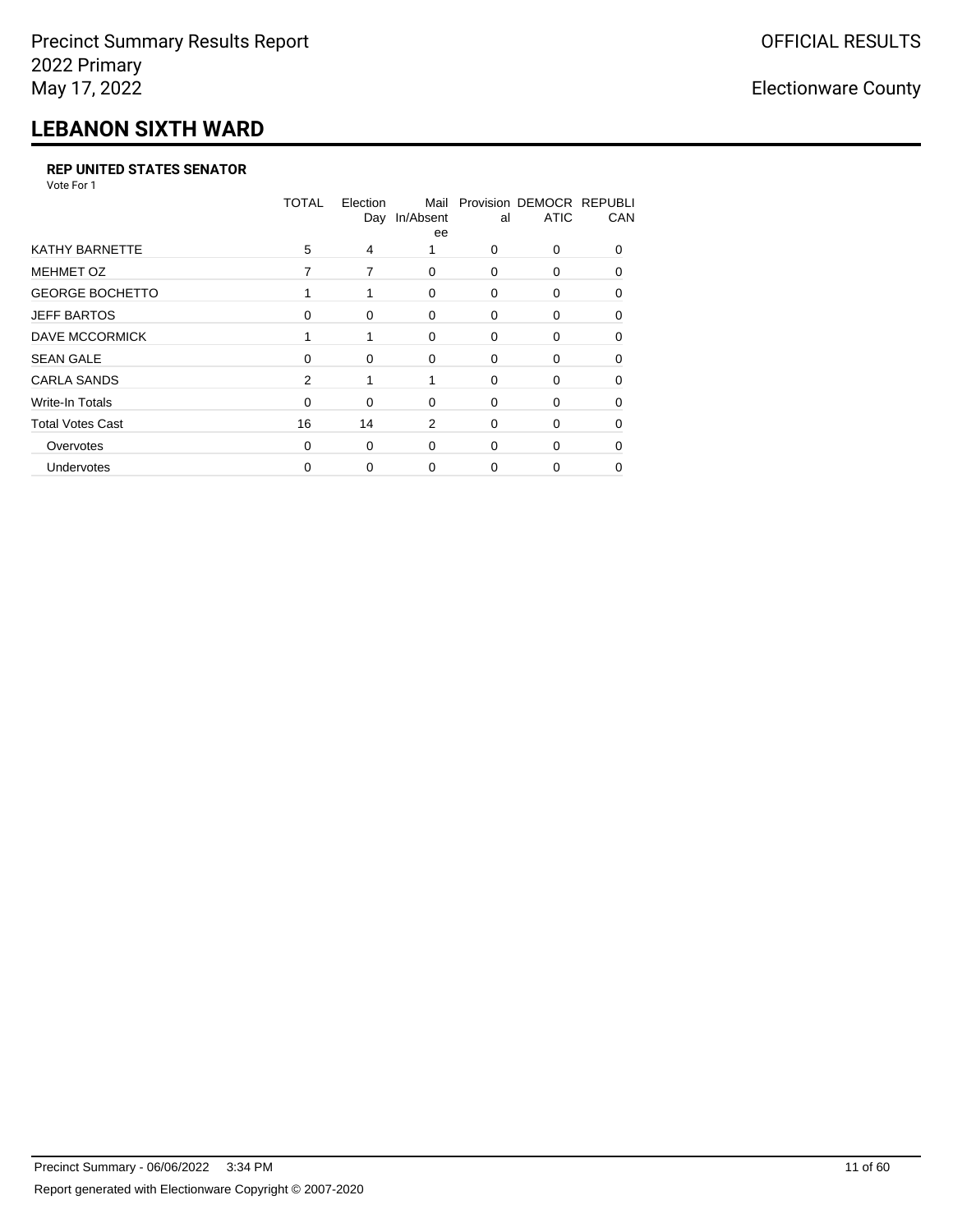## **LEBANON SEVENTH WARD**

#### **REP UNITED STATES SENATOR**

Vote For 1

|                         | <b>TOTAL</b> | Election<br>Day | Mail<br>In/Absent<br>ee | al       | Provision DEMOCR REPUBLI<br><b>ATIC</b> | CAN      |
|-------------------------|--------------|-----------------|-------------------------|----------|-----------------------------------------|----------|
| <b>KATHY BARNETTE</b>   | 19           | 16              | 3                       | 0        | 0                                       | $\Omega$ |
| <b>MEHMET OZ</b>        | 25           | 23              | 2                       | 0        | 0                                       | $\Omega$ |
| <b>GEORGE BOCHETTO</b>  | 1            | 1               | 0                       | $\Omega$ | 0                                       | $\Omega$ |
| <b>JEFF BARTOS</b>      | 7            | 3               | 4                       | 0        | 0                                       | $\Omega$ |
| DAVE MCCORMICK          | 21           | 18              | 3                       | 0        | 0                                       | $\Omega$ |
| <b>SEAN GALE</b>        |              | 0               | 1                       | $\Omega$ | 0                                       | $\Omega$ |
| <b>CARLA SANDS</b>      | 9            | 5               | 4                       | 0        | 0                                       | 0        |
| Write-In Totals         | $\Omega$     | 0               | 0                       | 0        | 0                                       | 0        |
| <b>Total Votes Cast</b> | 83           | 66              | 17                      | $\Omega$ | 0                                       | U        |
| Overvotes               | $\Omega$     | 0               | $\Omega$                | $\Omega$ | 0                                       | $\Omega$ |
| <b>Undervotes</b>       | 0            | 0               | 0                       | 0        | 0                                       |          |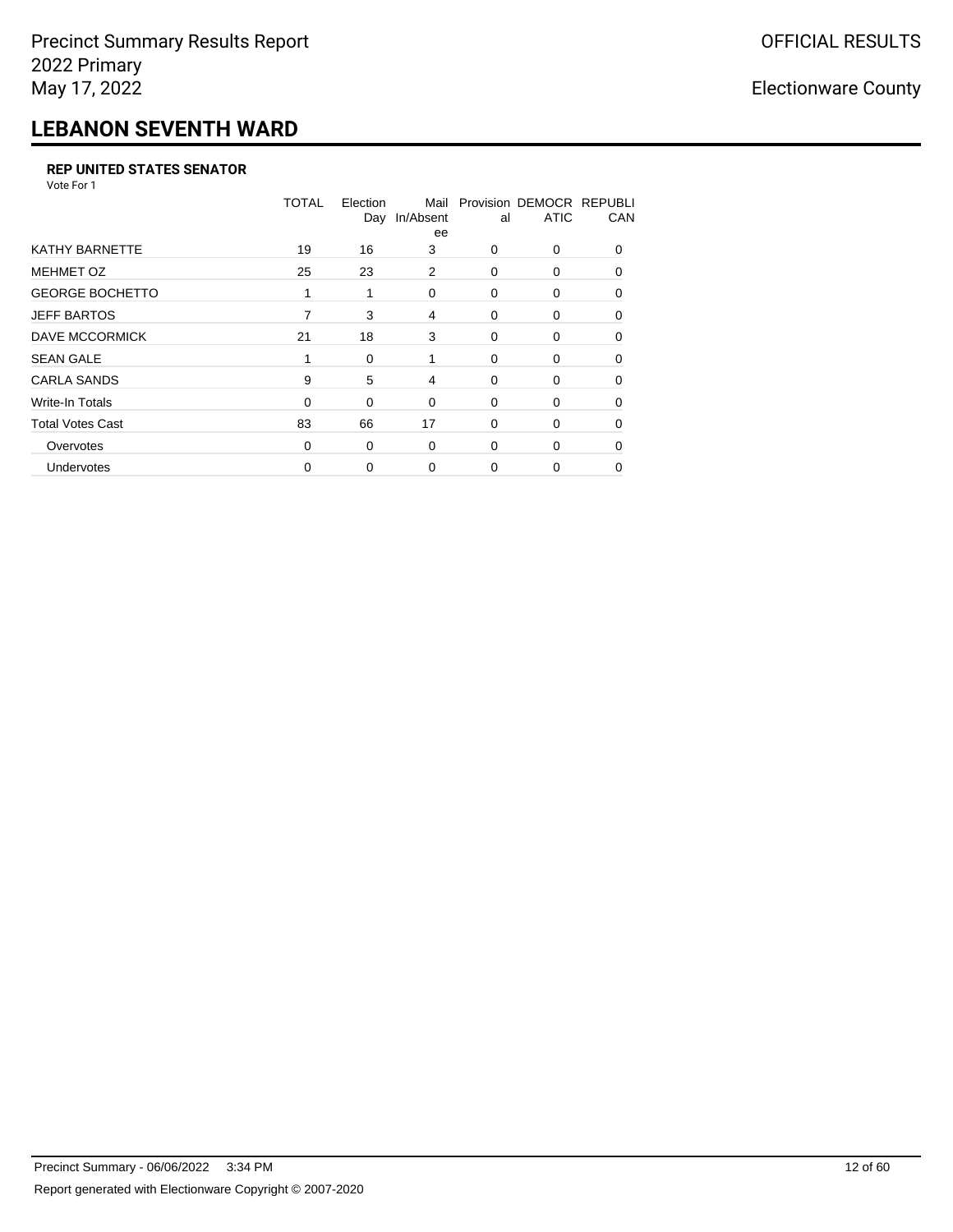## **LEBANON EIGHTH WARD**

#### **REP UNITED STATES SENATOR**

Vote For 1

|                         | <b>TOTAL</b>   | Election<br>Day | Mail<br>In/Absent<br>ee | al       | Provision DEMOCR REPUBLI<br><b>ATIC</b> | CAN      |
|-------------------------|----------------|-----------------|-------------------------|----------|-----------------------------------------|----------|
| <b>KATHY BARNETTE</b>   | 56             | 51              | 5                       | $\Omega$ | 0                                       | $\Omega$ |
| <b>MEHMET OZ</b>        | 48             | 45              | 3                       | $\Omega$ | 0                                       | $\Omega$ |
| <b>GEORGE BOCHETTO</b>  | $\overline{4}$ | 4               | 0                       | 0        | 0                                       | 0        |
| <b>JEFF BARTOS</b>      | 18             | 12              | 6                       | 0        | 0                                       | 0        |
| DAVE MCCORMICK          | 47             | 42              | 5                       | 0        | 0                                       | $\Omega$ |
| <b>SEAN GALE</b>        | 1              | 0               | 1                       | 0        | 0                                       | $\Omega$ |
| <b>CARLA SANDS</b>      | 17             | 15              | 2                       | 0        | 0                                       | 0        |
| Write-In Totals         | 1              | 0               |                         | 0        | 0                                       | 0        |
| <b>Total Votes Cast</b> | 192            | 169             | 23                      | 0        | 0                                       | $\Omega$ |
| Overvotes               | 1              | 0               | 1                       | $\Omega$ | 0                                       | $\Omega$ |
| Undervotes              | 6              | 4               | 2                       | $\Omega$ | 0                                       | 0        |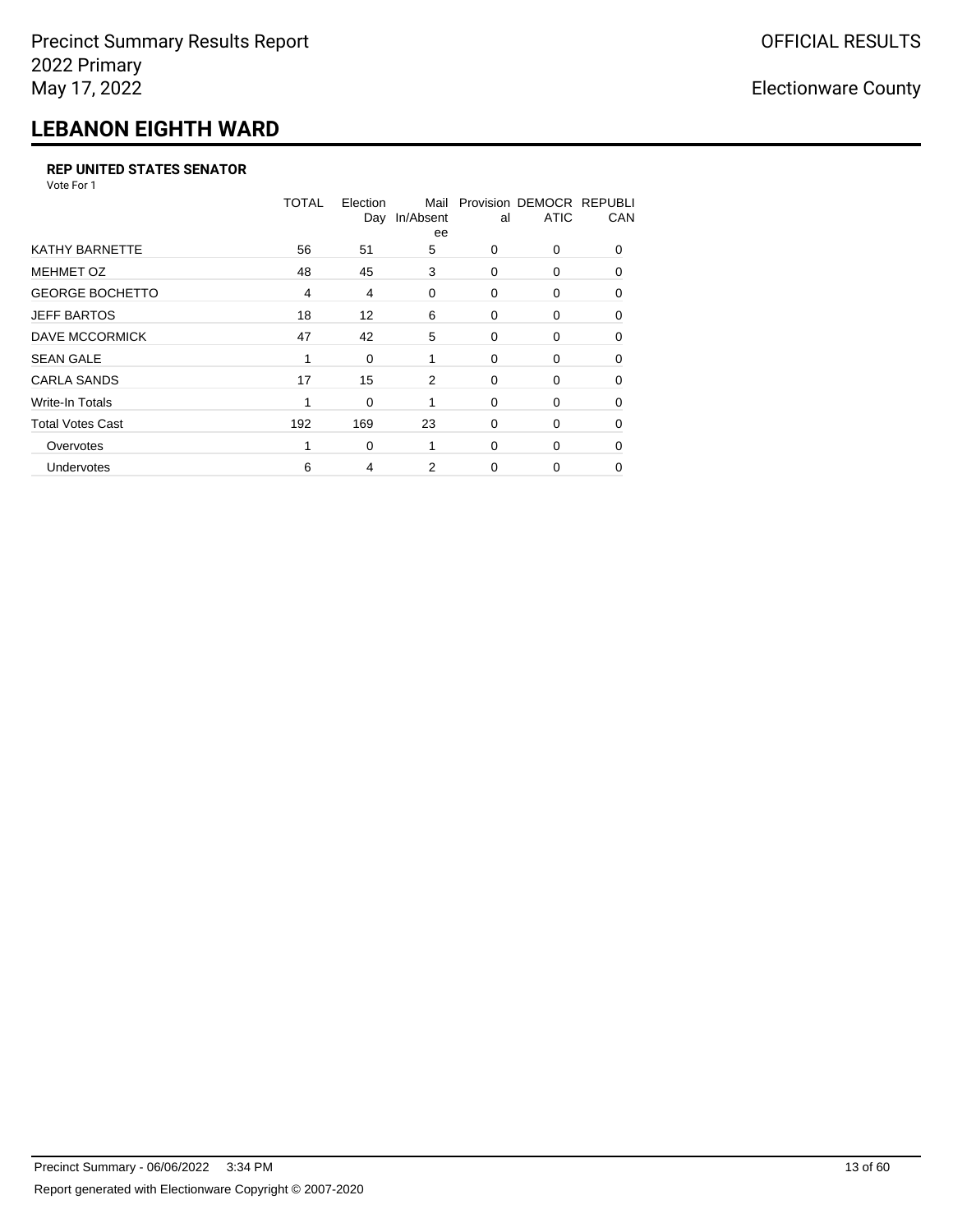## **LEBANON NINTH WARD**

#### **REP UNITED STATES SENATOR**

Vote For 1

|                         | <b>TOTAL</b> | Election<br>Day | Mail<br>In/Absent<br>ee | al       | Provision DEMOCR REPUBLI<br><b>ATIC</b> | CAN          |
|-------------------------|--------------|-----------------|-------------------------|----------|-----------------------------------------|--------------|
| <b>KATHY BARNETTE</b>   | 22           | 21              | $\Omega$                |          | 0                                       | <sup>0</sup> |
| <b>MEHMET OZ</b>        | 36           | 35              | 1                       | $\Omega$ | 0                                       | $\Omega$     |
| <b>GEORGE BOCHETTO</b>  | 0            | 0               | 0                       | 0        | 0                                       | 0            |
| <b>JEFF BARTOS</b>      | 7            | 6               |                         | 0        | 0                                       | $\Omega$     |
| DAVE MCCORMICK          | 28           | 26              | 2                       | 0        | 0                                       | $\Omega$     |
| <b>SEAN GALE</b>        |              | 0               |                         | 0        | 0                                       | $\Omega$     |
| <b>CARLA SANDS</b>      | 6            | 5               |                         | 0        | 0                                       | 0            |
| Write-In Totals         | 0            | 0               | 0                       | 0        | 0                                       | 0            |
| <b>Total Votes Cast</b> | 100          | 93              | 6                       |          | 0                                       | 0            |
| Overvotes               |              | 0               |                         | 0        | 0                                       | 0            |
| Undervotes              | 4            | 4               | 0                       | 0        | 0                                       | 0            |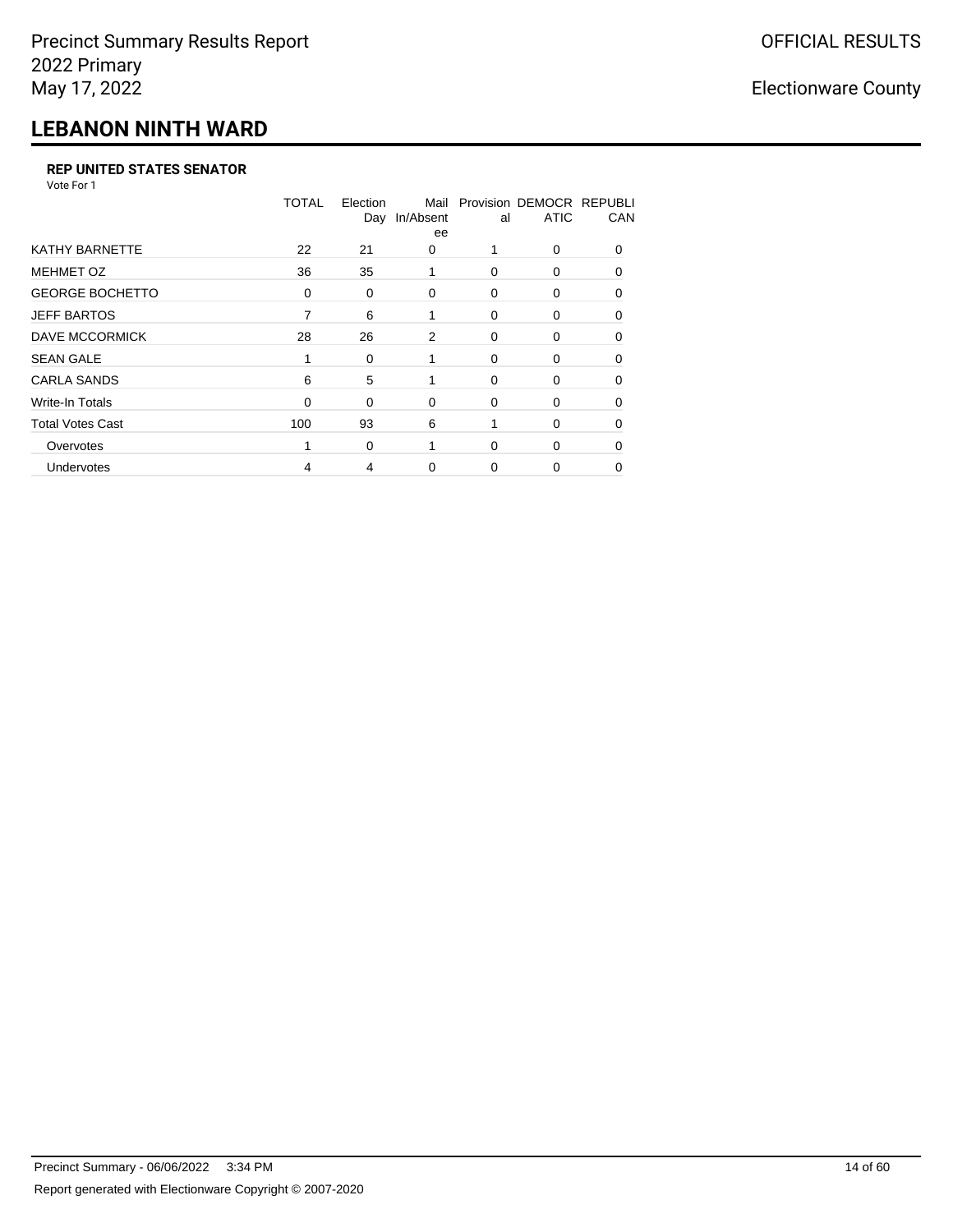## **LEBANON TENTH WARD**

#### **REP UNITED STATES SENATOR**

Vote For 1

|                         | <b>TOTAL</b> | Election<br>Day | Mail<br>In/Absent<br>ee | al       | Provision DEMOCR REPUBLI<br><b>ATIC</b> | CAN      |
|-------------------------|--------------|-----------------|-------------------------|----------|-----------------------------------------|----------|
| <b>KATHY BARNETTE</b>   | 40           | 39              |                         | $\Omega$ | 0                                       | $\Omega$ |
| <b>MEHMET OZ</b>        | 55           | 48              | 7                       | $\Omega$ | 0                                       | $\Omega$ |
| <b>GEORGE BOCHETTO</b>  | 1            | 1               | 0                       | 0        | 0                                       | 0        |
| <b>JEFF BARTOS</b>      | 7            | 6               |                         | 0        | 0                                       | $\Omega$ |
| DAVE MCCORMICK          | 42           | 37              | 5                       | 0        | 0                                       | $\Omega$ |
| <b>SEAN GALE</b>        | 1            | 1               | 0                       | $\Omega$ | 0                                       | 0        |
| <b>CARLA SANDS</b>      | 17           | 14              | 3                       | 0        | 0                                       | 0        |
| Write-In Totals         | $\Omega$     | 0               | 0                       | 0        | 0                                       | 0        |
| <b>Total Votes Cast</b> | 163          | 146             | 17                      | 0        | 0                                       | $\Omega$ |
| Overvotes               | $\Omega$     | 0               | $\Omega$                | $\Omega$ | 0                                       | $\Omega$ |
| <b>Undervotes</b>       | 0            | 0               | 0                       | 0        | 0                                       | 0        |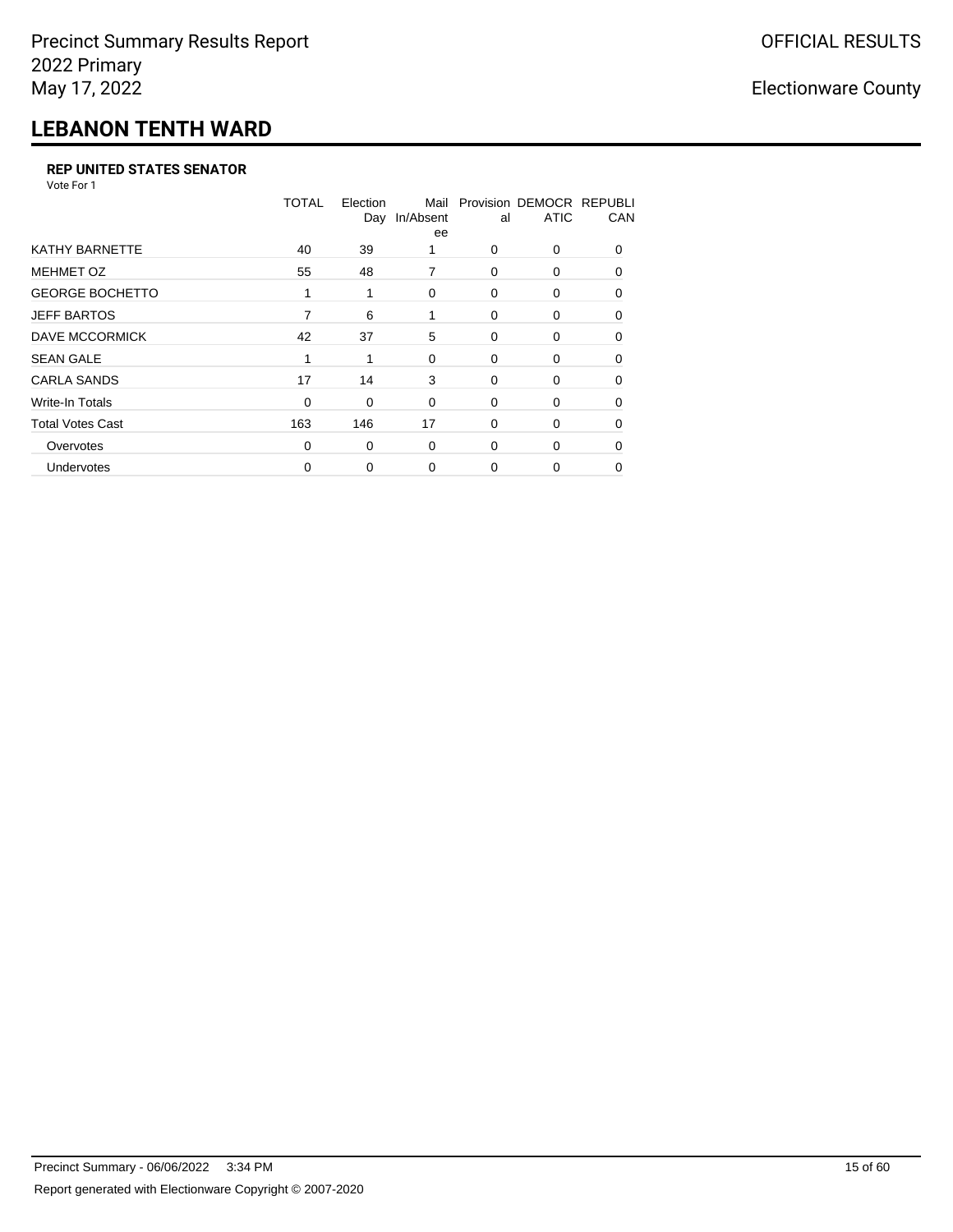## **CLEONA**

#### **REP UNITED STATES SENATOR**

Vote For 1

|                         | <b>TOTAL</b> | Election<br>Day | Mail<br>In/Absent<br>ee | al          | Provision DEMOCR REPUBLI<br><b>ATIC</b> | CAN      |
|-------------------------|--------------|-----------------|-------------------------|-------------|-----------------------------------------|----------|
| <b>KATHY BARNETTE</b>   | 81           | 76              | 5                       | $\Omega$    | $\Omega$                                | $\Omega$ |
| <b>MEHMET OZ</b>        | 92           | 84              | 8                       | 0           | 0                                       | 0        |
| <b>GEORGE BOCHETTO</b>  | 7            | 2               | 5                       | 0           | $\Omega$                                | $\Omega$ |
| <b>JEFF BARTOS</b>      | 28           | 21              | 7                       | 0           | 0                                       | 0        |
| <b>DAVE MCCORMICK</b>   | 93           | 86              | 7                       | 0           | 0                                       | 0        |
| <b>SEAN GALE</b>        | 1            | 1               | 0                       | 0           | 0                                       | $\Omega$ |
| <b>CARLA SANDS</b>      | 49           | 41              | 8                       | 0           | 0                                       | 0        |
| <b>Write-In Totals</b>  | 5            | 4               | 1                       | $\mathbf 0$ | 0                                       | 0        |
| <b>Total Votes Cast</b> | 356          | 315             | 41                      | 0           | 0                                       | 0        |
| Overvotes               | 0            | 0               | 0                       | $\Omega$    | 0                                       | 0        |
| Undervotes              | 7            | 6               |                         | $\Omega$    | 0                                       | $\Omega$ |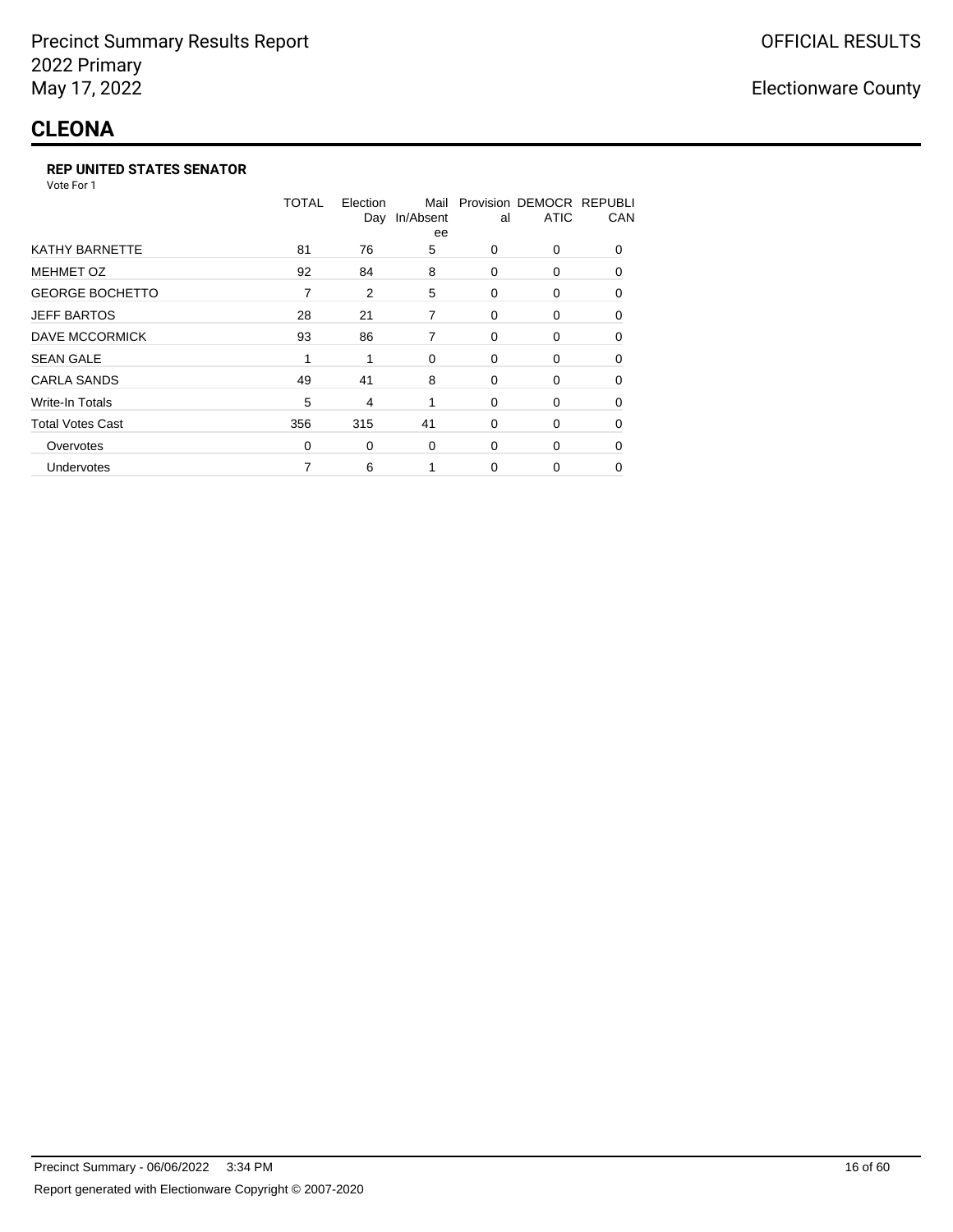# **CORNWALL NORTH**

#### **REP UNITED STATES SENATOR**

Vote For 1

|                         | TOTAL | Election<br>Day | Mail<br>In/Absent<br>ee | al       | Provision DEMOCR REPUBLI<br><b>ATIC</b> | CAN      |
|-------------------------|-------|-----------------|-------------------------|----------|-----------------------------------------|----------|
| <b>KATHY BARNETTE</b>   | 129   | 116             | 13                      | 0        | 0                                       | $\Omega$ |
| <b>MEHMET OZ</b>        | 160   | 144             | 16                      | 0        | $\Omega$                                | $\Omega$ |
| <b>GEORGE BOCHETTO</b>  | 8     | 7               | 1                       | 0        | 0                                       | 0        |
| <b>JEFF BARTOS</b>      | 36    | 25              | 10                      | 1        | 0                                       | 0        |
| <b>DAVE MCCORMICK</b>   | 203   | 179             | 24                      | 0        | 0                                       | $\Omega$ |
| <b>SEAN GALE</b>        |       | 3               | 4                       | 0        | 0                                       | $\Omega$ |
| <b>CARLA SANDS</b>      | 66    | 53              | 13                      | 0        | 0                                       | 0        |
| <b>Write-In Totals</b>  | 5     | 4               | 1                       | 0        | 0                                       | 0        |
| <b>Total Votes Cast</b> | 614   | 531             | 82                      | 1        | 0                                       | $\Omega$ |
| Overvotes               | 1     | 0               | 1                       | $\Omega$ | 0                                       | $\Omega$ |
| Undervotes              | 19    | 16              | 3                       | $\Omega$ | 0                                       | $\Omega$ |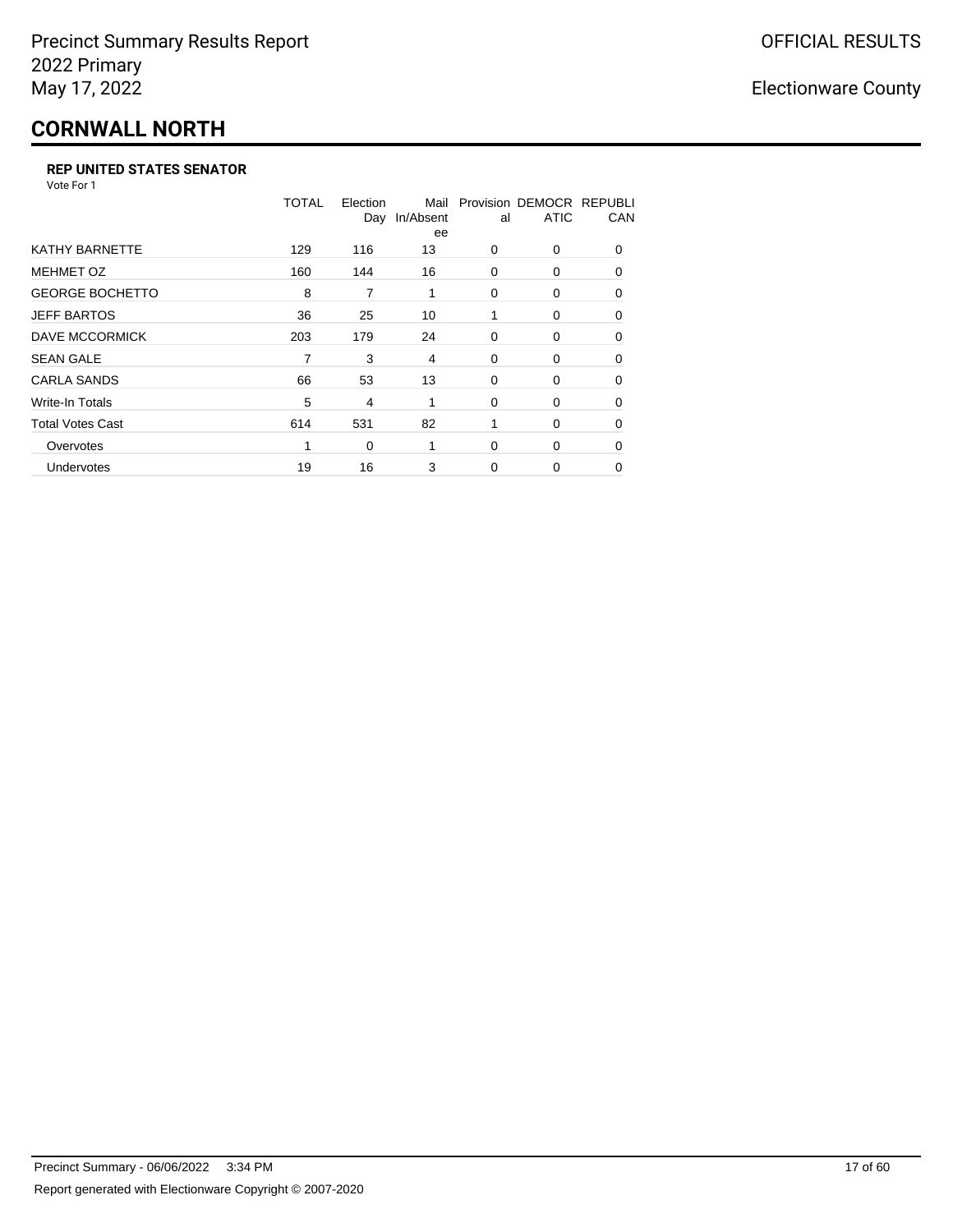# **CORNWALL SOUTH**

#### **REP UNITED STATES SENATOR**

Vote For 1

|                         | TOTAL | Election<br>Day | Mail<br>In/Absent<br>ee | al       | Provision DEMOCR REPUBLI<br><b>ATIC</b> | CAN      |
|-------------------------|-------|-----------------|-------------------------|----------|-----------------------------------------|----------|
| <b>KATHY BARNETTE</b>   | 121   | 100             | 21                      | $\Omega$ | 0                                       | $\Omega$ |
| <b>MEHMET OZ</b>        | 154   | 135             | 19                      | 0        | 0                                       | $\Omega$ |
| <b>GEORGE BOCHETTO</b>  | 6     | 5               | 1                       | 0        | 0                                       | 0        |
| <b>JEFF BARTOS</b>      | 47    | 28              | 19                      | 0        | 0                                       | 0        |
| DAVE MCCORMICK          | 189   | 168             | 21                      | 0        | 0                                       | $\Omega$ |
| <b>SEAN GALE</b>        | 4     | 4               | 0                       | 0        | 0                                       | $\Omega$ |
| <b>CARLA SANDS</b>      | 56    | 39              | 17                      | 0        | 0                                       | 0        |
| Write-In Totals         | 5     | 4               |                         | 0        | 0                                       | 0        |
| <b>Total Votes Cast</b> | 582   | 483             | 99                      | 0        | 0                                       | $\Omega$ |
| Overvotes               | 0     | 0               | 0                       | 0        | 0                                       | $\Omega$ |
| Undervotes              |       | 0               |                         | $\Omega$ | 0                                       | $\Omega$ |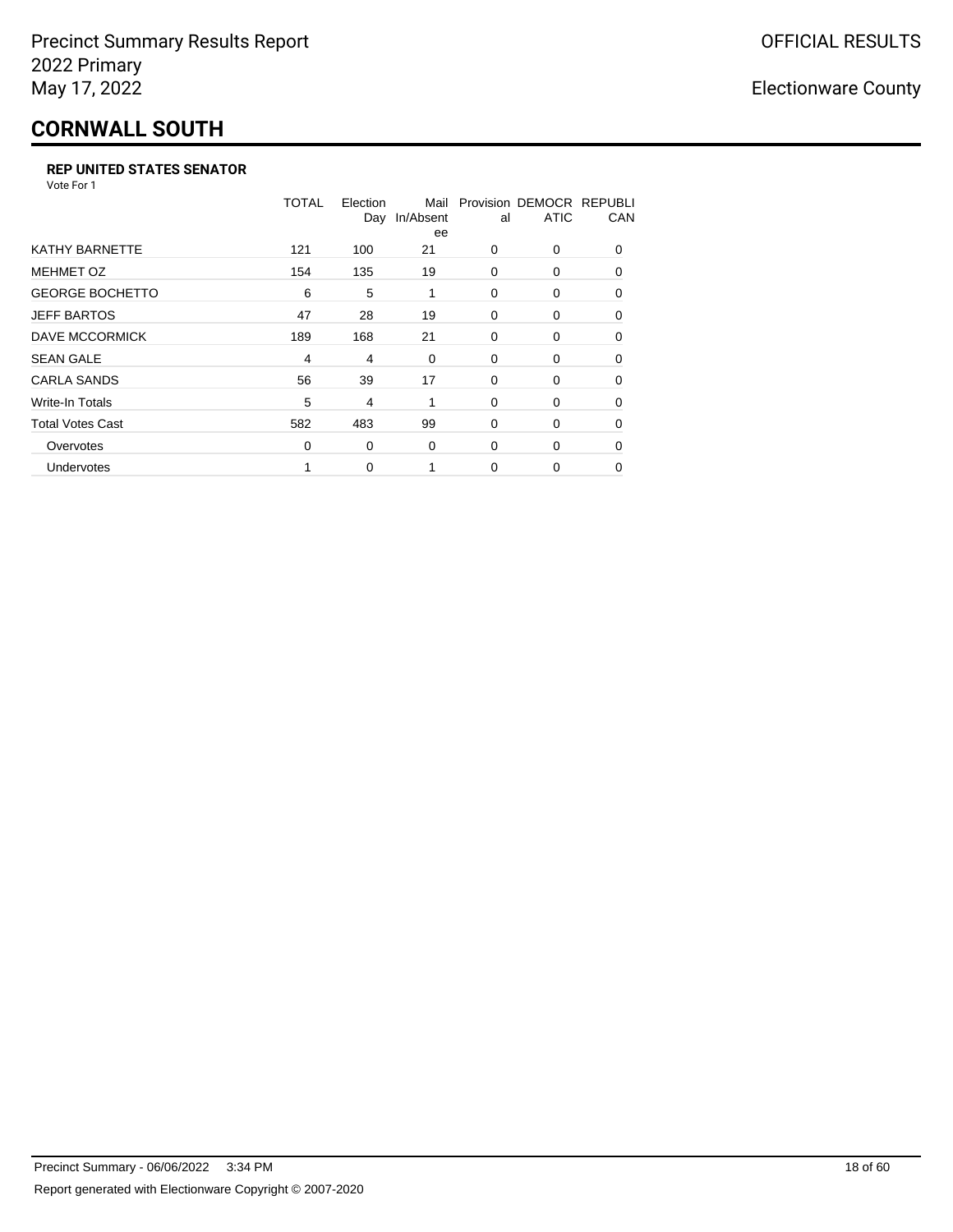## **JONESTOWN**

#### **REP UNITED STATES SENATOR**

Vote For 1

|                         | TOTAL    | Election<br>Day | Mail<br>In/Absent<br>ee | al       | Provision DEMOCR REPUBLI<br><b>ATIC</b> | CAN      |
|-------------------------|----------|-----------------|-------------------------|----------|-----------------------------------------|----------|
| <b>KATHY BARNETTE</b>   | 72       | 70              | 2                       | 0        | 0                                       | $\Omega$ |
| <b>MEHMET OZ</b>        | 52       | 49              | 3                       | $\Omega$ | $\Omega$                                | $\Omega$ |
| <b>GEORGE BOCHETTO</b>  | 3        | 3               | 0                       | 0        | 0                                       | 0        |
| <b>JEFF BARTOS</b>      | 27       | 25              | 2                       | $\Omega$ | 0                                       | 0        |
| <b>DAVE MCCORMICK</b>   | 64       | 60              | 4                       | 0        | 0                                       | $\Omega$ |
| <b>SEAN GALE</b>        | 0        | 0               | 0                       | 0        | 0                                       | $\Omega$ |
| <b>CARLA SANDS</b>      | 32       | 29              | 3                       | 0        | 0                                       | $\Omega$ |
| <b>Write-In Totals</b>  | 0        | 0               | 0                       | 0        | 0                                       | 0        |
| <b>Total Votes Cast</b> | 250      | 236             | 14                      | 0        | 0                                       | $\Omega$ |
| Overvotes               | $\Omega$ | 0               | 0                       | $\Omega$ | 0                                       | $\Omega$ |
| Undervotes              | 2        | 2               | 0                       | $\Omega$ | 0                                       | 0        |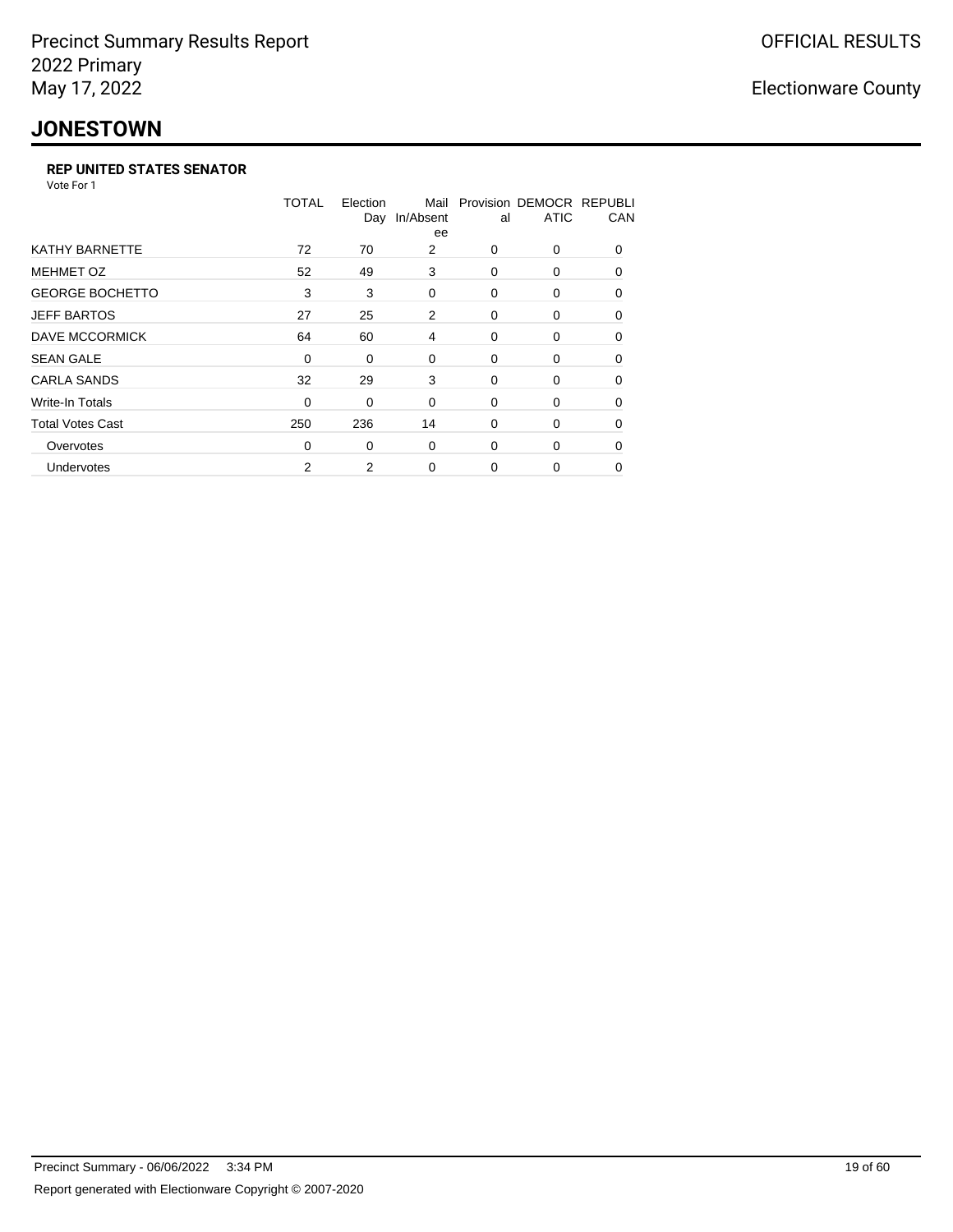## **MOUNT GRETNA**

#### **REP UNITED STATES SENATOR**

Vote For 1

|                         | <b>TOTAL</b> | Election<br>Day | Mail<br>In/Absent<br>ee | al       | Provision DEMOCR REPUBLI<br><b>ATIC</b> | CAN          |
|-------------------------|--------------|-----------------|-------------------------|----------|-----------------------------------------|--------------|
| <b>KATHY BARNETTE</b>   | 11           | 11              | 0                       | 0        | 0                                       | <sup>0</sup> |
| <b>MEHMET OZ</b>        | 6            | 6               | $\Omega$                | $\Omega$ | 0                                       | $\Omega$     |
| <b>GEORGE BOCHETTO</b>  |              |                 | 0                       | 0        | 0                                       | $\Omega$     |
| <b>JEFF BARTOS</b>      |              |                 | 0                       | 0        | 0                                       | 0            |
| <b>DAVE MCCORMICK</b>   | 8            | 7               |                         | 0        | 0                                       | 0            |
| <b>SEAN GALE</b>        | 0            | 0               | $\Omega$                | 0        | 0                                       | $\Omega$     |
| <b>CARLA SANDS</b>      |              |                 | $\Omega$                | 0        | 0                                       | 0            |
| <b>Write-In Totals</b>  | 0            | $\Omega$        | 0                       | 0        | 0                                       | 0            |
| <b>Total Votes Cast</b> | 28           | 27              |                         | 0        | 0                                       | 0            |
| Overvotes               | $\Omega$     | 0               | $\Omega$                | 0        | 0                                       | 0            |
| Undervotes              | 2            | 2               | 0                       | 0        | ი                                       | 0            |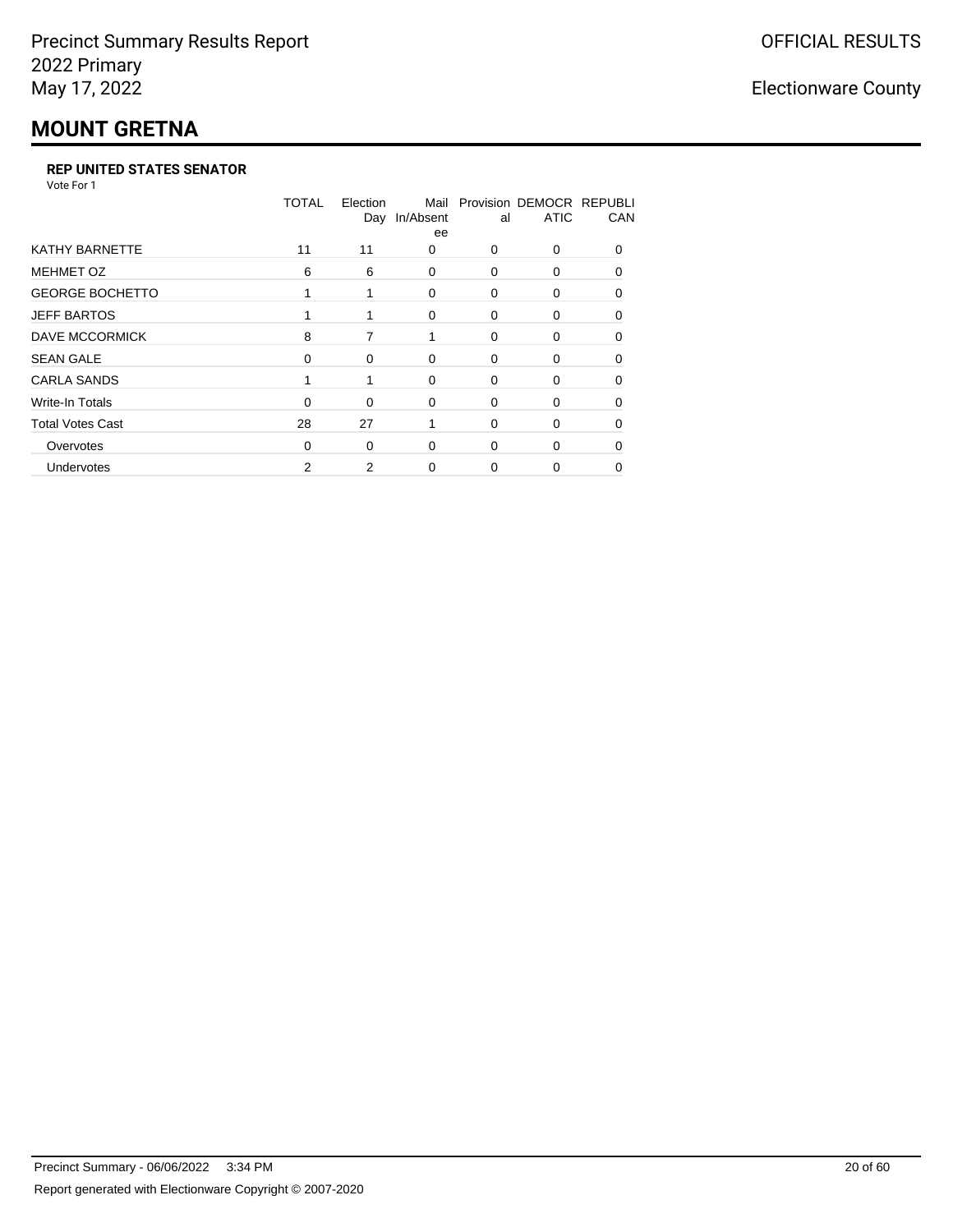# **MYERSTOWN NORTH**

#### **REP UNITED STATES SENATOR**

Vote For 1

|                         | <b>TOTAL</b> | Election<br>Day | Mail<br>In/Absent<br>ee | al       | Provision DEMOCR REPUBLI<br><b>ATIC</b> | CAN      |
|-------------------------|--------------|-----------------|-------------------------|----------|-----------------------------------------|----------|
| <b>KATHY BARNETTE</b>   | 57           | 53              | 4                       | $\Omega$ | 0                                       | $\Omega$ |
| <b>MEHMET OZ</b>        | 75           | 72              | 3                       | $\Omega$ | 0                                       | $\Omega$ |
| <b>GEORGE BOCHETTO</b>  | 2            | 1               | 1                       | 0        | 0                                       | 0        |
| <b>JEFF BARTOS</b>      | 5            | 5               | 0                       | 0        | 0                                       | 0        |
| DAVE MCCORMICK          | 61           | 57              | 4                       | 0        | 0                                       | $\Omega$ |
| <b>SEAN GALE</b>        | 5            | 3               | 2                       | 0        | 0                                       | $\Omega$ |
| <b>CARLA SANDS</b>      | 26           | 21              | 5                       | 0        | 0                                       | 0        |
| Write-In Totals         | 0            | 0               | 0                       | 0        | 0                                       | 0        |
| <b>Total Votes Cast</b> | 231          | 212             | 19                      | 0        | 0                                       | $\Omega$ |
| Overvotes               | 0            | 0               | 0                       | 0        | 0                                       | $\Omega$ |
| Undervotes              | 0            | 0               | $\Omega$                | $\Omega$ | 0                                       | 0        |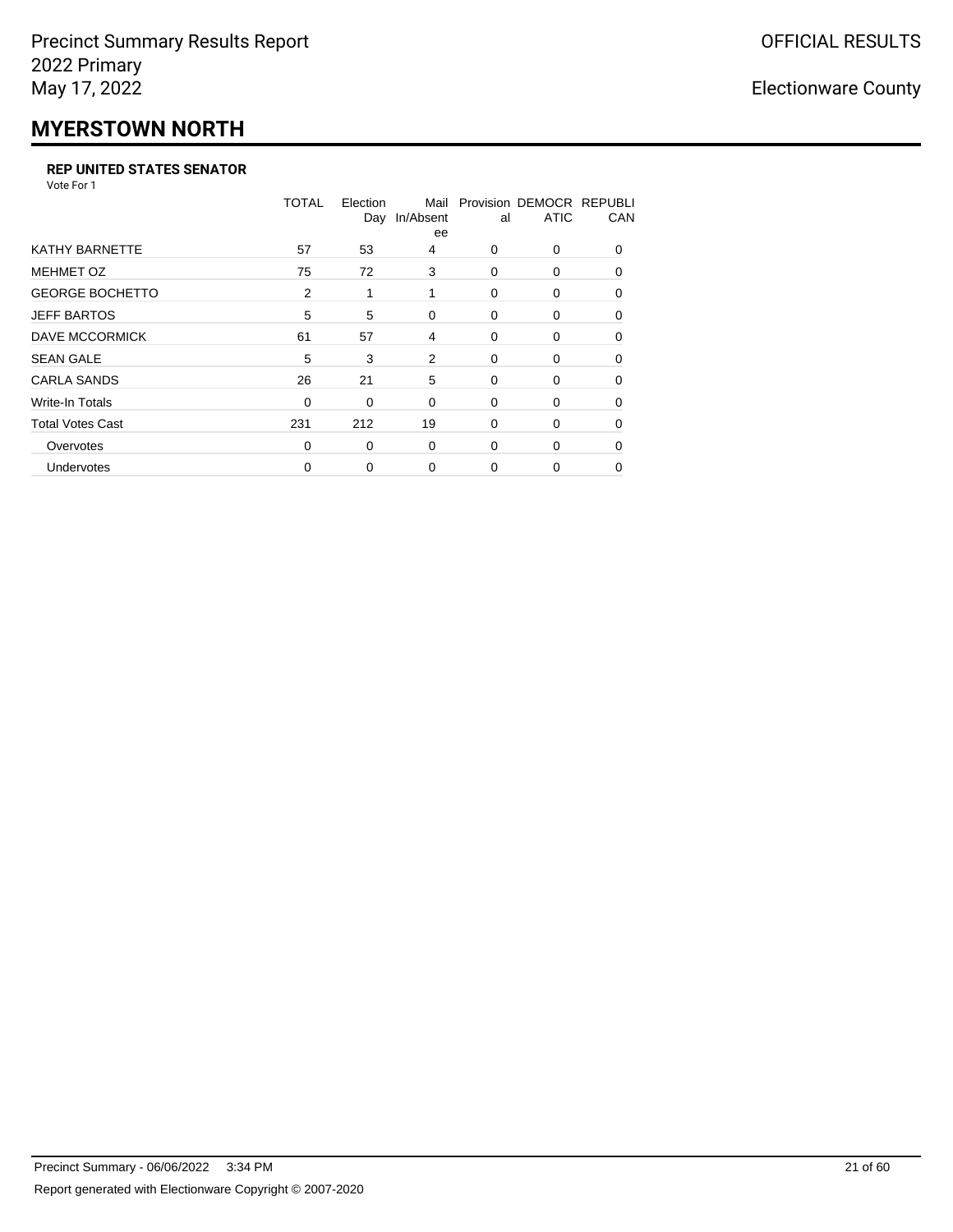# **MYERSTOWN SOUTH**

#### **REP UNITED STATES SENATOR**

Vote For 1

|                         | TOTAL          | Election<br>Day | Mail<br>In/Absent<br>ee | al       | Provision DEMOCR REPUBLI<br><b>ATIC</b> | CAN      |
|-------------------------|----------------|-----------------|-------------------------|----------|-----------------------------------------|----------|
| <b>KATHY BARNETTE</b>   | 43             | 41              | 2                       | $\Omega$ | 0                                       | $\Omega$ |
| <b>MEHMET OZ</b>        | 34             | 33              | 1                       | $\Omega$ | 0                                       | $\Omega$ |
| <b>GEORGE BOCHETTO</b>  | 3              | $\overline{2}$  | 1                       | 0        | 0                                       | $\Omega$ |
| <b>JEFF BARTOS</b>      | 10             | 8               | 2                       | $\Omega$ | $\Omega$                                | 0        |
| DAVE MCCORMICK          | 44             | 39              | 5                       | 0        | 0                                       | 0        |
| <b>SEAN GALE</b>        | 0              | 0               | 0                       | 0        | 0                                       | $\Omega$ |
| <b>CARLA SANDS</b>      | 9              | 9               | 0                       | 0        | 0                                       | 0        |
| Write-In Totals         | $\overline{4}$ | 4               | 0                       | 0        | 0                                       | 0        |
| <b>Total Votes Cast</b> | 147            | 136             | 11                      | 0        | 0                                       | 0        |
| Overvotes               | 0              | 0               | $\Omega$                | $\Omega$ | 0                                       | $\Omega$ |
| Undervotes              | 4              | 4               | $\Omega$                | $\Omega$ | 0                                       | 0        |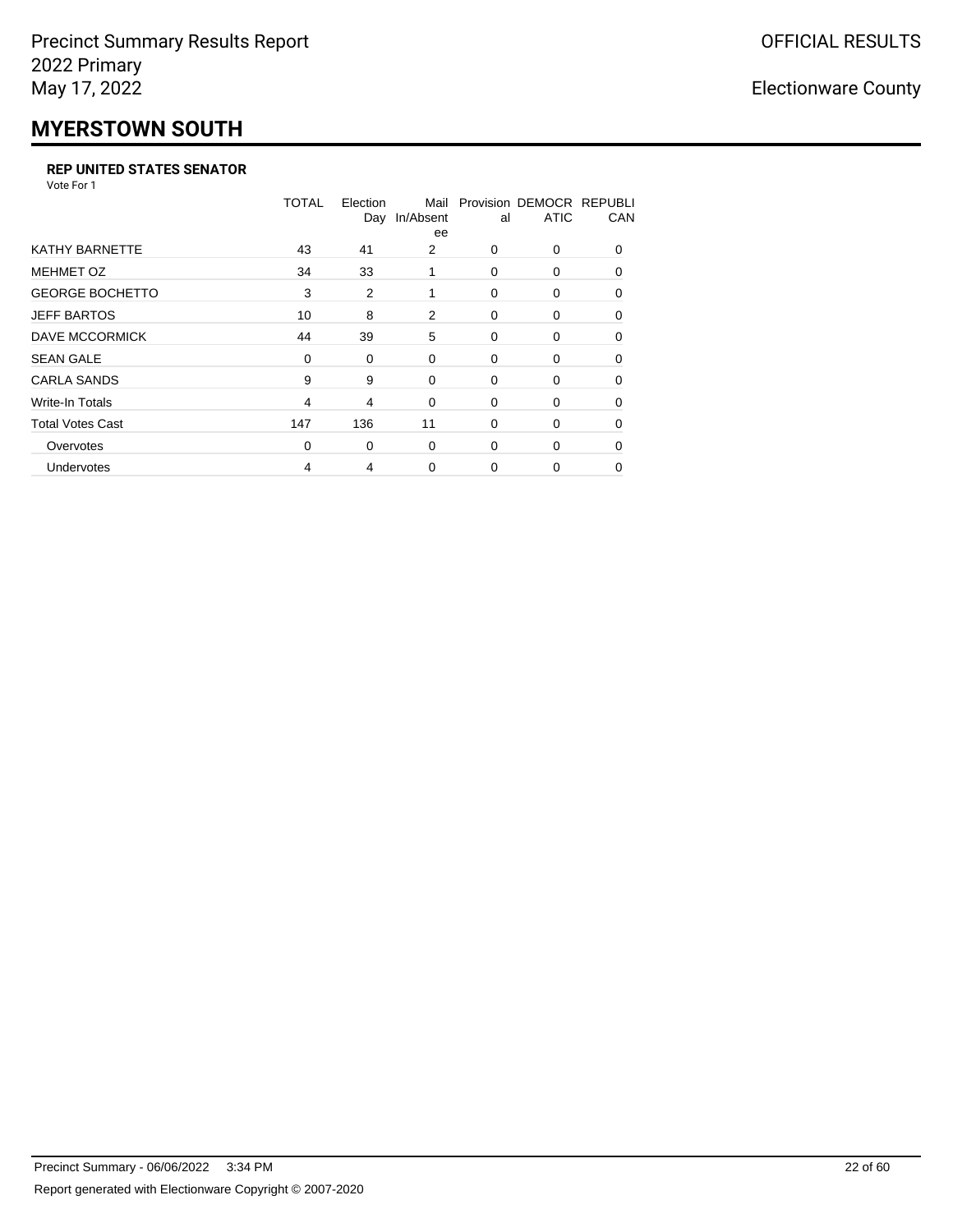# **PALMYRA EAST**

#### **REP UNITED STATES SENATOR**

Vote For 1

|                         | TOTAL    | Election<br>Day | Mail<br>In/Absent<br>ee | al       | Provision DEMOCR REPUBLI<br><b>ATIC</b> | CAN      |
|-------------------------|----------|-----------------|-------------------------|----------|-----------------------------------------|----------|
| <b>KATHY BARNETTE</b>   | 77       | 72              | 5                       | 0        | 0                                       | $\Omega$ |
| <b>MEHMET OZ</b>        | 116      | 110             | 6                       | $\Omega$ | $\Omega$                                | $\Omega$ |
| <b>GEORGE BOCHETTO</b>  | 1        | 1               | 0                       | 0        | 0                                       | 0        |
| <b>JEFF BARTOS</b>      | 27       | 23              | 4                       | $\Omega$ | $\Omega$                                | 0        |
| <b>DAVE MCCORMICK</b>   | 94       | 77              | 17                      | 0        | 0                                       | $\Omega$ |
| <b>SEAN GALE</b>        | 1        |                 | $\Omega$                | 0        | 0                                       | $\Omega$ |
| <b>CARLA SANDS</b>      | 48       | 41              | 7                       | 0        | 0                                       | 0        |
| <b>Write-In Totals</b>  | 2        | 2               | 0                       | 0        | 0                                       | 0        |
| <b>Total Votes Cast</b> | 366      | 327             | 39                      | 0        | 0                                       | $\Omega$ |
| Overvotes               | $\Omega$ | 0               | 0                       | $\Omega$ | 0                                       | $\Omega$ |
| Undervotes              | 5        | 4               |                         | $\Omega$ | 0                                       | 0        |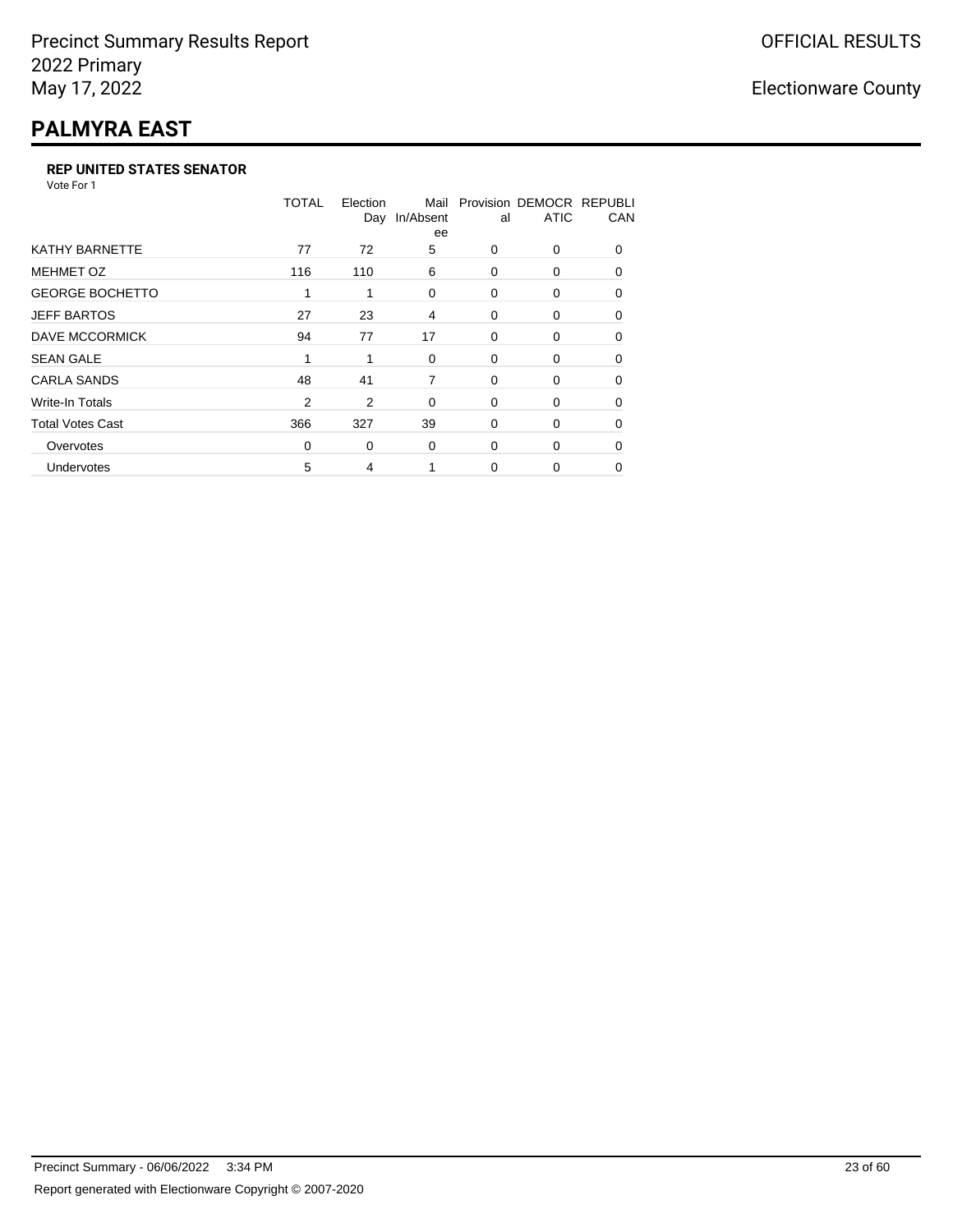## **PALMYRA NORTH**

#### **REP UNITED STATES SENATOR**

Vote For 1

|                         | TOTAL | Election<br>Day | Mail<br>In/Absent<br>ee | al       | Provision DEMOCR REPUBLI<br><b>ATIC</b> | CAN      |
|-------------------------|-------|-----------------|-------------------------|----------|-----------------------------------------|----------|
| <b>KATHY BARNETTE</b>   | 97    | 93              | 4                       | $\Omega$ | 0                                       | $\Omega$ |
| <b>MEHMET OZ</b>        | 126   | 117             | 9                       | $\Omega$ | $\Omega$                                | $\Omega$ |
| <b>GEORGE BOCHETTO</b>  | 5     | 4               | 1                       | 0        | 0                                       | 0        |
| <b>JEFF BARTOS</b>      | 37    | 33              | 4                       | 0        | 0                                       | 0        |
| <b>DAVE MCCORMICK</b>   | 99    | 89              | 10                      | 0        | 0                                       | $\Omega$ |
| <b>SEAN GALE</b>        | 2     |                 | 1                       | 0        | 0                                       | $\Omega$ |
| <b>CARLA SANDS</b>      | 45    | 35              | 10                      | 0        | 0                                       | 0        |
| <b>Write-In Totals</b>  | 0     | 0               | 0                       | 0        | 0                                       | 0        |
| <b>Total Votes Cast</b> | 411   | 372             | 39                      | 0        | 0                                       | $\Omega$ |
| Overvotes               | 2     | 2               | 0                       | $\Omega$ | 0                                       | $\Omega$ |
| Undervotes              | 3     | 2               |                         | $\Omega$ | 0                                       | $\Omega$ |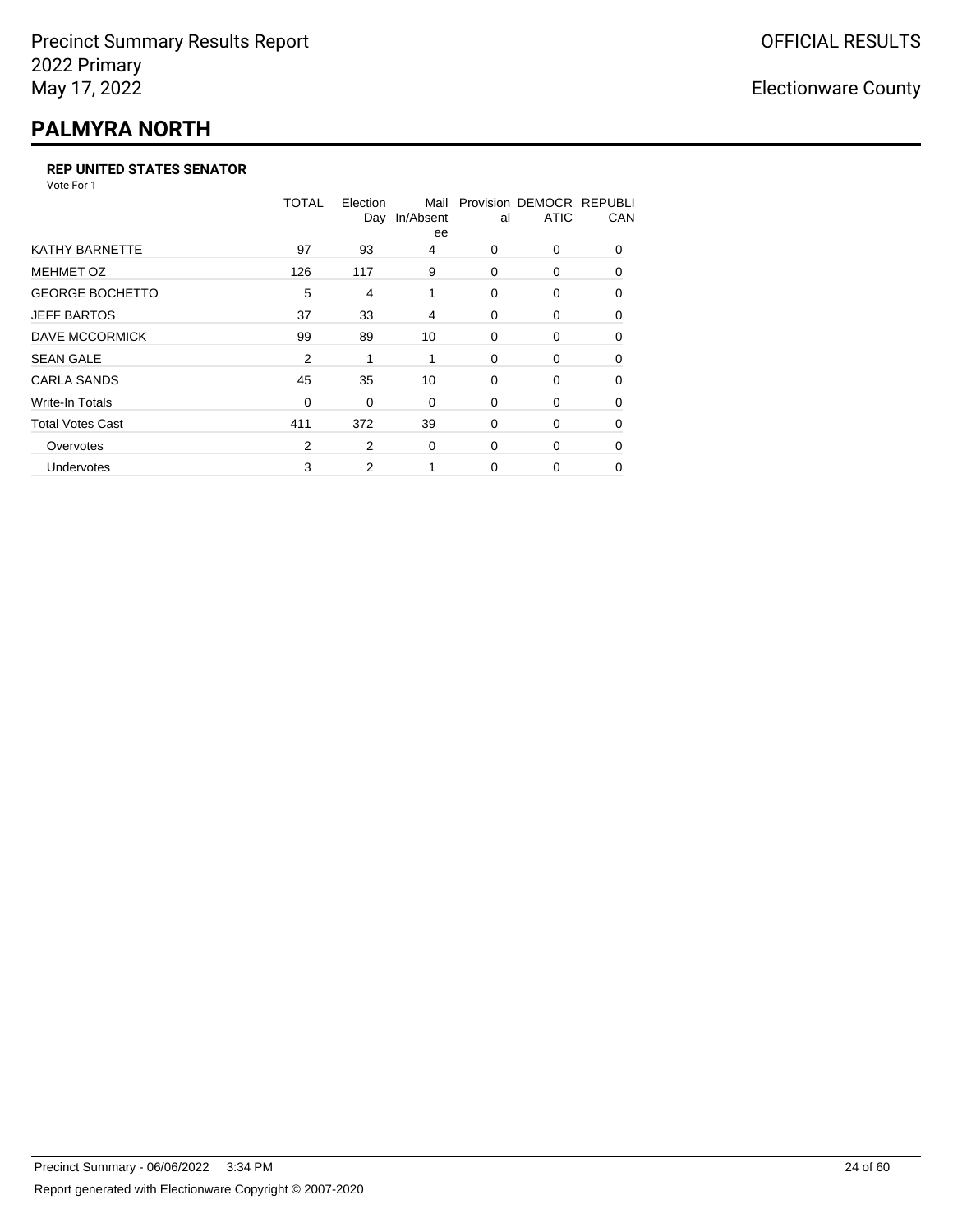# **PALMYRA WEST**

#### **REP UNITED STATES SENATOR**

Vote For 1

|                         | TOTAL | Election<br>Day | Mail<br>In/Absent<br>ee | al       | Provision DEMOCR REPUBLI<br><b>ATIC</b> | CAN      |
|-------------------------|-------|-----------------|-------------------------|----------|-----------------------------------------|----------|
| <b>KATHY BARNETTE</b>   | 73    | 70              | 3                       | 0        | 0                                       | $\Omega$ |
| <b>MEHMET OZ</b>        | 85    | 80              | 5                       | 0        | $\Omega$                                | $\Omega$ |
| <b>GEORGE BOCHETTO</b>  | 1     | 1               | 0                       | 0        | 0                                       | 0        |
| <b>JEFF BARTOS</b>      | 25    | 21              | 4                       | 0        | 0                                       | 0        |
| DAVE MCCORMICK          | 89    | 77              | 12                      | 0        | 0                                       | $\Omega$ |
| <b>SEAN GALE</b>        | 4     | 4               | 0                       | 0        | 0                                       | $\Omega$ |
| <b>CARLA SANDS</b>      | 37    | 29              | 8                       | 0        | 0                                       | 0        |
| <b>Write-In Totals</b>  | 2     | 2               | 0                       | 0        | 0                                       | 0        |
| <b>Total Votes Cast</b> | 316   | 284             | 32                      | 0        | 0                                       | $\Omega$ |
| Overvotes               | 0     | 0               | 0                       | $\Omega$ | 0                                       | $\Omega$ |
| Undervotes              | 5     | 4               |                         | $\Omega$ | 0                                       | $\Omega$ |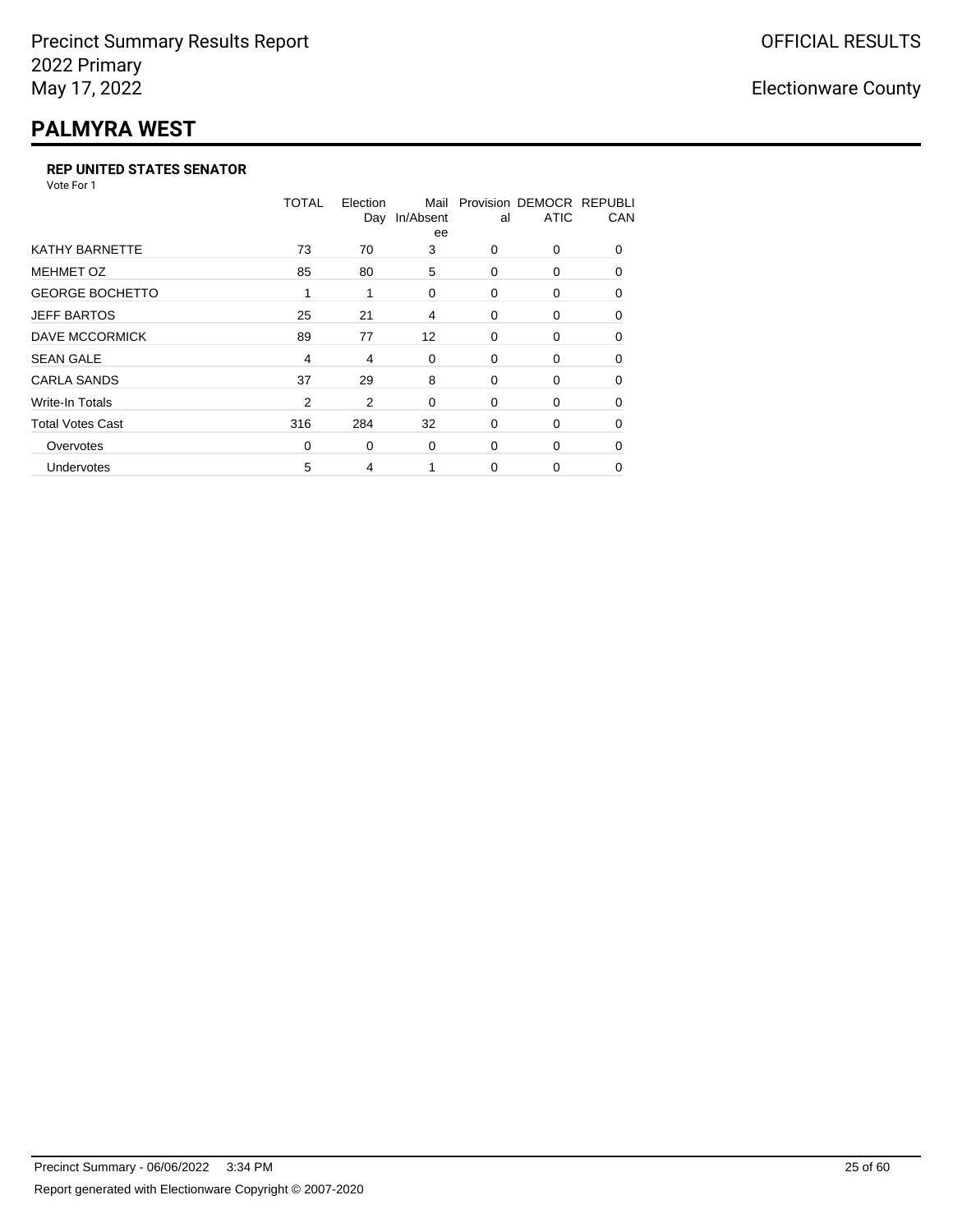## **RICHLAND**

#### **REP UNITED STATES SENATOR**

Vote For 1

|                         | TOTAL | Election<br>Day | Mail<br>In/Absent<br>ee | al          | Provision DEMOCR REPUBLI<br><b>ATIC</b> | CAN      |
|-------------------------|-------|-----------------|-------------------------|-------------|-----------------------------------------|----------|
| KATHY BARNETTE          | 60    | 59              |                         | $\Omega$    | $\Omega$                                | $\Omega$ |
| <b>MEHMET OZ</b>        | 72    | 70              | 2                       | 0           | $\Omega$                                | $\Omega$ |
| <b>GEORGE BOCHETTO</b>  | 2     | 1               | 1                       | $\Omega$    | 0                                       | $\Omega$ |
| <b>JEFF BARTOS</b>      | 14    | 12              | 2                       | $\mathbf 0$ | 0                                       | 0        |
| <b>DAVE MCCORMICK</b>   | 86    | 82              | 4                       | 0           | 0                                       | 0        |
| <b>SEAN GALE</b>        | 2     | 2               | 0                       | 0           | $\Omega$                                | $\Omega$ |
| <b>CARLA SANDS</b>      | 17    | 14              | 3                       | $\mathbf 0$ | 0                                       | 0        |
| <b>Write-In Totals</b>  | 7     | 6               | 1                       | $\mathbf 0$ | 0                                       | 0        |
| <b>Total Votes Cast</b> | 260   | 246             | 14                      | 0           | 0                                       | 0        |
| Overvotes               | 0     | 0               | $\mathbf 0$             | $\Omega$    | $\Omega$                                | 0        |
| Undervotes              | 10    | 10              | $\mathbf 0$             | $\Omega$    | 0                                       | 0        |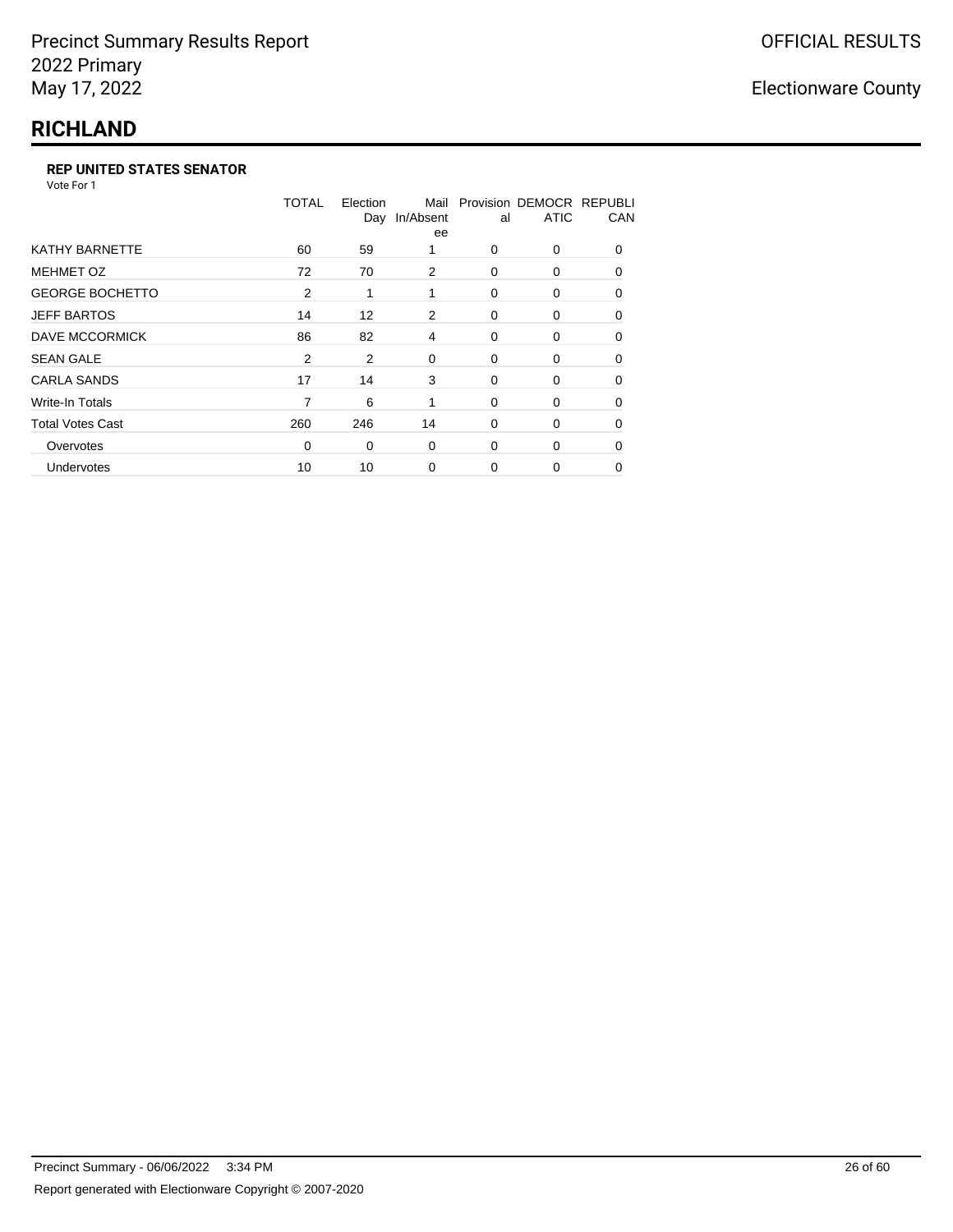## **ANNVILLE EAST**

#### **REP UNITED STATES SENATOR**

Vote For 1

|                         | <b>TOTAL</b> | Election<br>Day | Mail<br>In/Absent<br>ee | al       | Provision DEMOCR REPUBLI<br><b>ATIC</b> | CAN      |
|-------------------------|--------------|-----------------|-------------------------|----------|-----------------------------------------|----------|
| <b>KATHY BARNETTE</b>   | 97           | 89              | 8                       | $\Omega$ | 0                                       | $\Omega$ |
| <b>MEHMET OZ</b>        | 66           | 55              | 11                      | $\Omega$ | 0                                       | $\Omega$ |
| <b>GEORGE BOCHETTO</b>  | 2            | 1               | 1                       | 0        | 0                                       | 0        |
| <b>JEFF BARTOS</b>      | 24           | 17              | 7                       | 0        | 0                                       | $\Omega$ |
| DAVE MCCORMICK          | 66           | 54              | $12 \overline{ }$       | 0        | 0                                       | $\Omega$ |
| <b>SEAN GALE</b>        | 2            | 2               | $\mathbf 0$             | 0        | 0                                       | 0        |
| <b>CARLA SANDS</b>      | 45           | 35              | 10                      | 0        | 0                                       | 0        |
| Write-In Totals         | 0            | 0               | 0                       | 0        | 0                                       | 0        |
| <b>Total Votes Cast</b> | 302          | 253             | 49                      | 0        | 0                                       | $\Omega$ |
| Overvotes               | $\Omega$     | 0               | $\mathbf 0$             | $\Omega$ | 0                                       | $\Omega$ |
| <b>Undervotes</b>       | 8            | 8               | 0                       | $\Omega$ | 0                                       | 0        |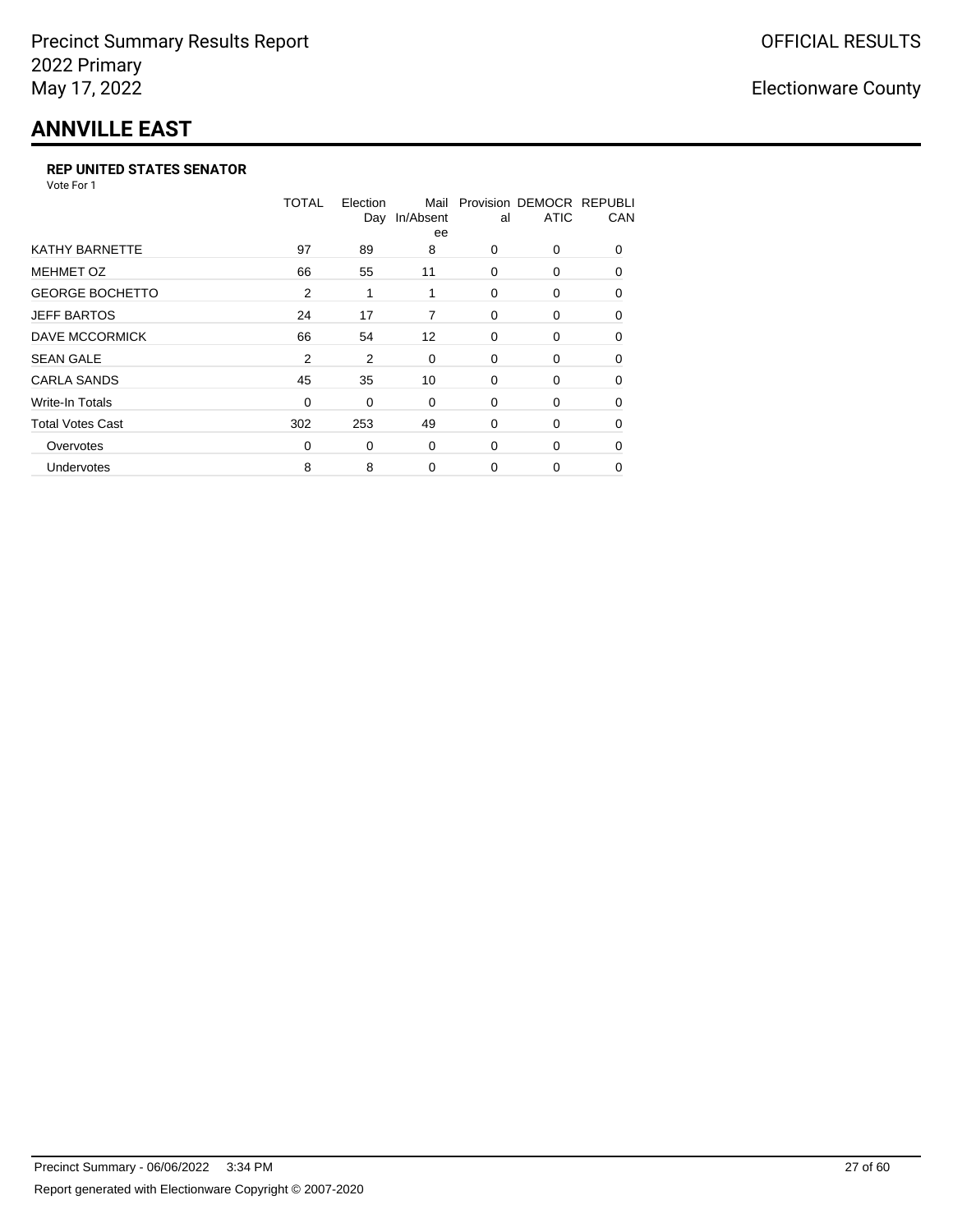## **ANNVILLE WEST**

#### **REP UNITED STATES SENATOR**

Vote For 1

|                         | <b>TOTAL</b> | Election<br>Day | Mail<br>In/Absent<br>ee | al       | Provision DEMOCR REPUBLI<br><b>ATIC</b> | CAN      |
|-------------------------|--------------|-----------------|-------------------------|----------|-----------------------------------------|----------|
| <b>KATHY BARNETTE</b>   | 35           | 31              | 4                       | 0        | 0                                       | $\Omega$ |
| <b>MEHMET OZ</b>        | 80           | 75              | 5                       | $\Omega$ | $\Omega$                                | $\Omega$ |
| <b>GEORGE BOCHETTO</b>  | 3            | 2               | 1                       | 0        | 0                                       | 0        |
| <b>JEFF BARTOS</b>      | 8            | 7               | 1                       | $\Omega$ | $\Omega$                                | 0        |
| <b>DAVE MCCORMICK</b>   | 45           | 42              | 3                       | 0        | 0                                       | $\Omega$ |
| <b>SEAN GALE</b>        | 3            | 3               | 0                       | 0        | $\Omega$                                | $\Omega$ |
| <b>CARLA SANDS</b>      | 16           | 13              | 3                       | 0        | 0                                       | $\Omega$ |
| <b>Write-In Totals</b>  | 0            | 0               | 0                       | 0        | 0                                       | 0        |
| <b>Total Votes Cast</b> | 190          | 173             | 17                      | 0        | $\Omega$                                | $\Omega$ |
| Overvotes               | $\Omega$     | 0               | 0                       | $\Omega$ | $\Omega$                                | $\Omega$ |
| Undervotes              | 2            | 2               | 0                       | $\Omega$ | 0                                       | 0        |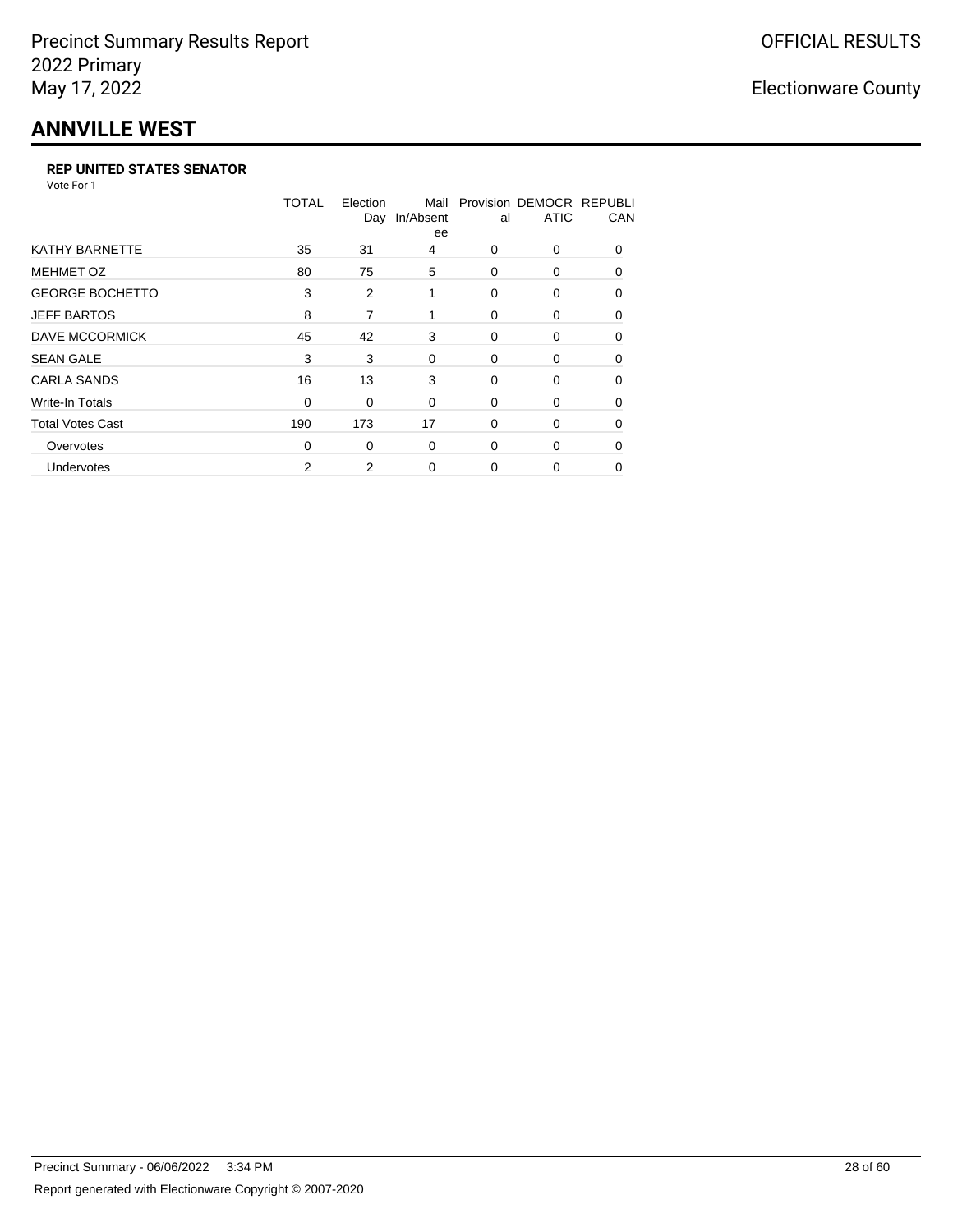# **BETHEL FREDERICKSBURG**

#### **REP UNITED STATES SENATOR**

Vote For 1

| Provision DEMOCR REPUBLI<br>CAN |
|---------------------------------|
| $\Omega$                        |
| $\Omega$                        |
| 0                               |
| 0                               |
| $\Omega$                        |
| 0                               |
| 0                               |
| 0                               |
| $\Omega$                        |
| $\Omega$                        |
| 0                               |
|                                 |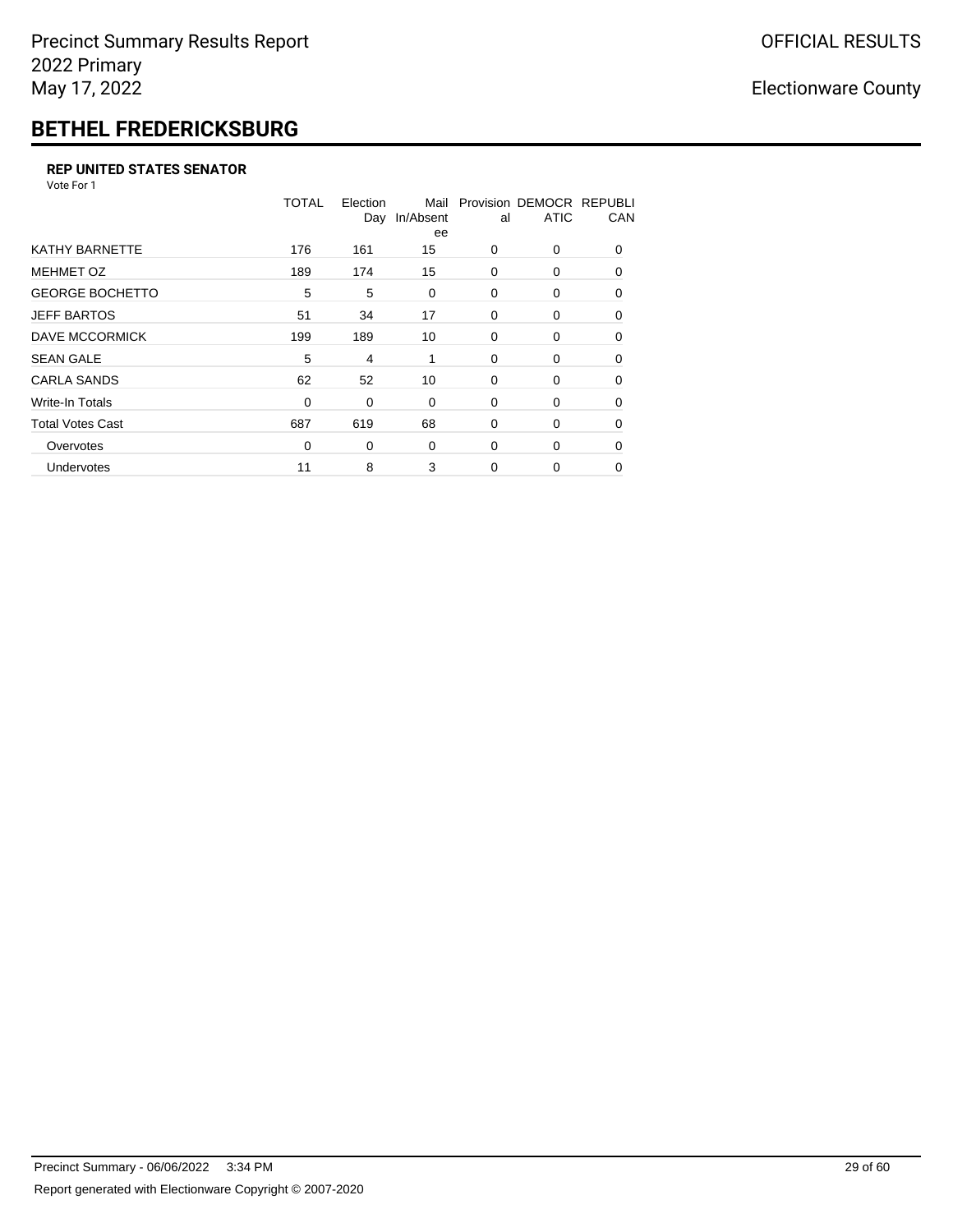## **BETHEL MOUNT ZION**

#### **REP UNITED STATES SENATOR**

Vote For 1

|                         | <b>TOTAL</b>   | Election<br>Day | Mail<br>In/Absent<br>ee | al       | Provision DEMOCR REPUBLI<br><b>ATIC</b> | CAN      |
|-------------------------|----------------|-----------------|-------------------------|----------|-----------------------------------------|----------|
| <b>KATHY BARNETTE</b>   | 46             | 44              | 2                       | 0        | 0                                       | $\Omega$ |
| <b>MEHMET OZ</b>        | 61             | 55              | 6                       | $\Omega$ | $\Omega$                                | $\Omega$ |
| <b>GEORGE BOCHETTO</b>  | $\overline{4}$ | 4               | 0                       | 0        | 0                                       | 0        |
| <b>JEFF BARTOS</b>      | 10             | 9               | 1                       | $\Omega$ | $\Omega$                                | 0        |
| <b>DAVE MCCORMICK</b>   | 52             | 48              | 4                       | 0        | 0                                       | $\Omega$ |
| <b>SEAN GALE</b>        | 1              |                 | $\Omega$                | 0        | $\Omega$                                | $\Omega$ |
| <b>CARLA SANDS</b>      | 18             | 17              | 1                       | 0        | 0                                       | $\Omega$ |
| <b>Write-In Totals</b>  | 0              | 0               | 0                       | 0        | 0                                       | 0        |
| <b>Total Votes Cast</b> | 192            | 178             | 14                      | 0        | 0                                       | $\Omega$ |
| Overvotes               | 0              | 0               | 0                       | $\Omega$ | 0                                       | $\Omega$ |
| Undervotes              | 4              | 4               | 0                       | $\Omega$ | 0                                       | 0        |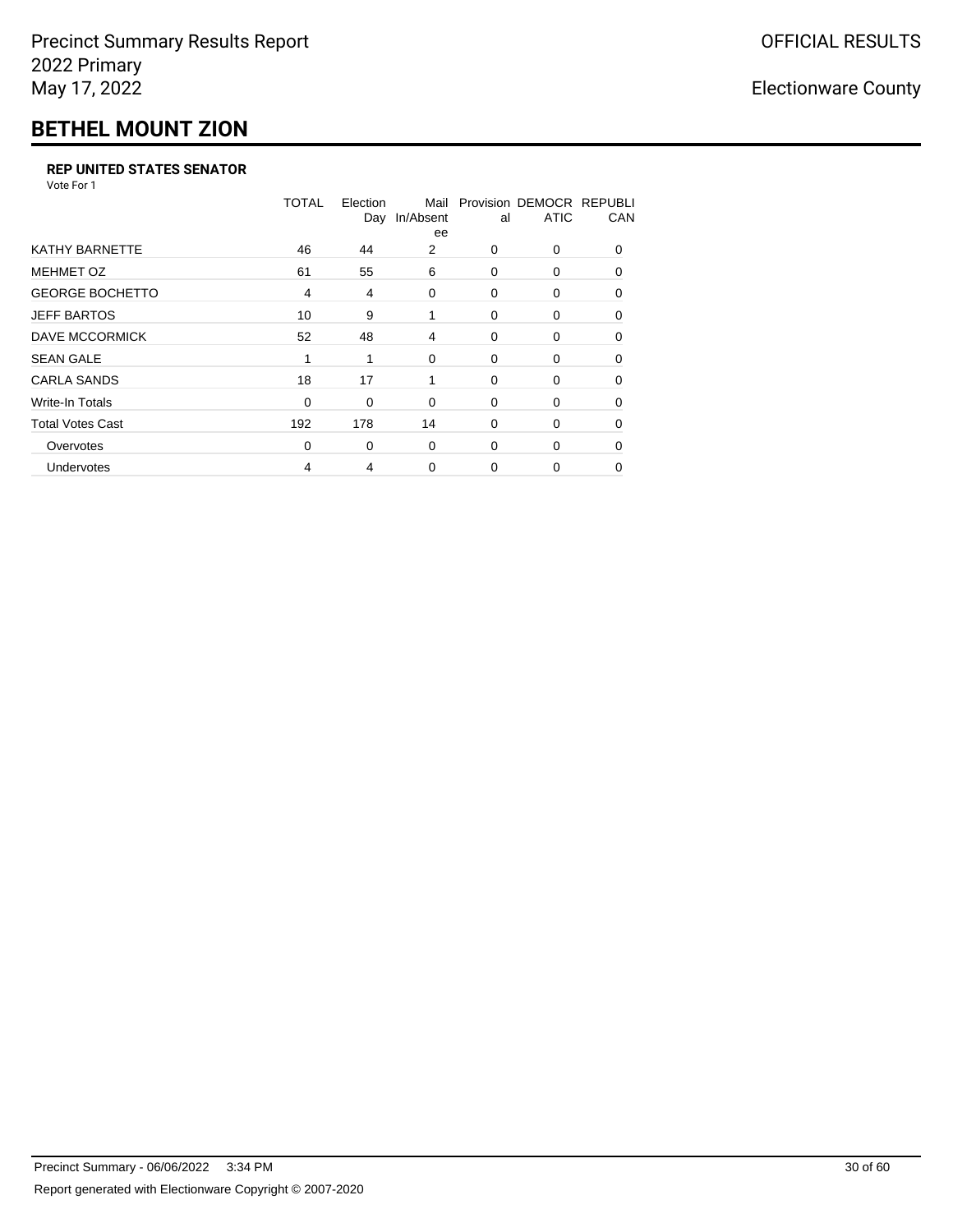## **EAST HANOVER**

#### **REP UNITED STATES SENATOR**

Vote For 1

|                         | TOTAL | Election       | Mail<br>Day In/Absent<br>ee | al       | Provision DEMOCR REPUBLI<br><b>ATIC</b> | CAN      |
|-------------------------|-------|----------------|-----------------------------|----------|-----------------------------------------|----------|
| KATHY BARNETTE          | 175   | 171            | 3                           |          | 0                                       | $\Omega$ |
| <b>MEHMET OZ</b>        | 174   | 165            | 9                           | $\Omega$ | 0                                       | $\Omega$ |
| <b>GEORGE BOCHETTO</b>  | 2     | $\overline{2}$ | 0                           | 0        | 0                                       | 0        |
| <b>JEFF BARTOS</b>      | 41    | 31             | 10                          | 0        | 0                                       | 0        |
| <b>DAVE MCCORMICK</b>   | 175   | 164            | 11                          | 0        | 0                                       | $\Omega$ |
| <b>SEAN GALE</b>        | 8     | 7              | 1                           | 0        | 0                                       | $\Omega$ |
| <b>CARLA SANDS</b>      | 65    | 53             | $12 \overline{ }$           | 0        | 0                                       | 0        |
| <b>Write-In Totals</b>  | 6     | 2              | 4                           | 0        | 0                                       | 0        |
| <b>Total Votes Cast</b> | 646   | 595            | 50                          |          | 0                                       | $\Omega$ |
| Overvotes               | 0     | 0              | 0                           | $\Omega$ | 0                                       | $\Omega$ |
| Undervotes              | 6     | 6              | 0                           | $\Omega$ | 0                                       | $\Omega$ |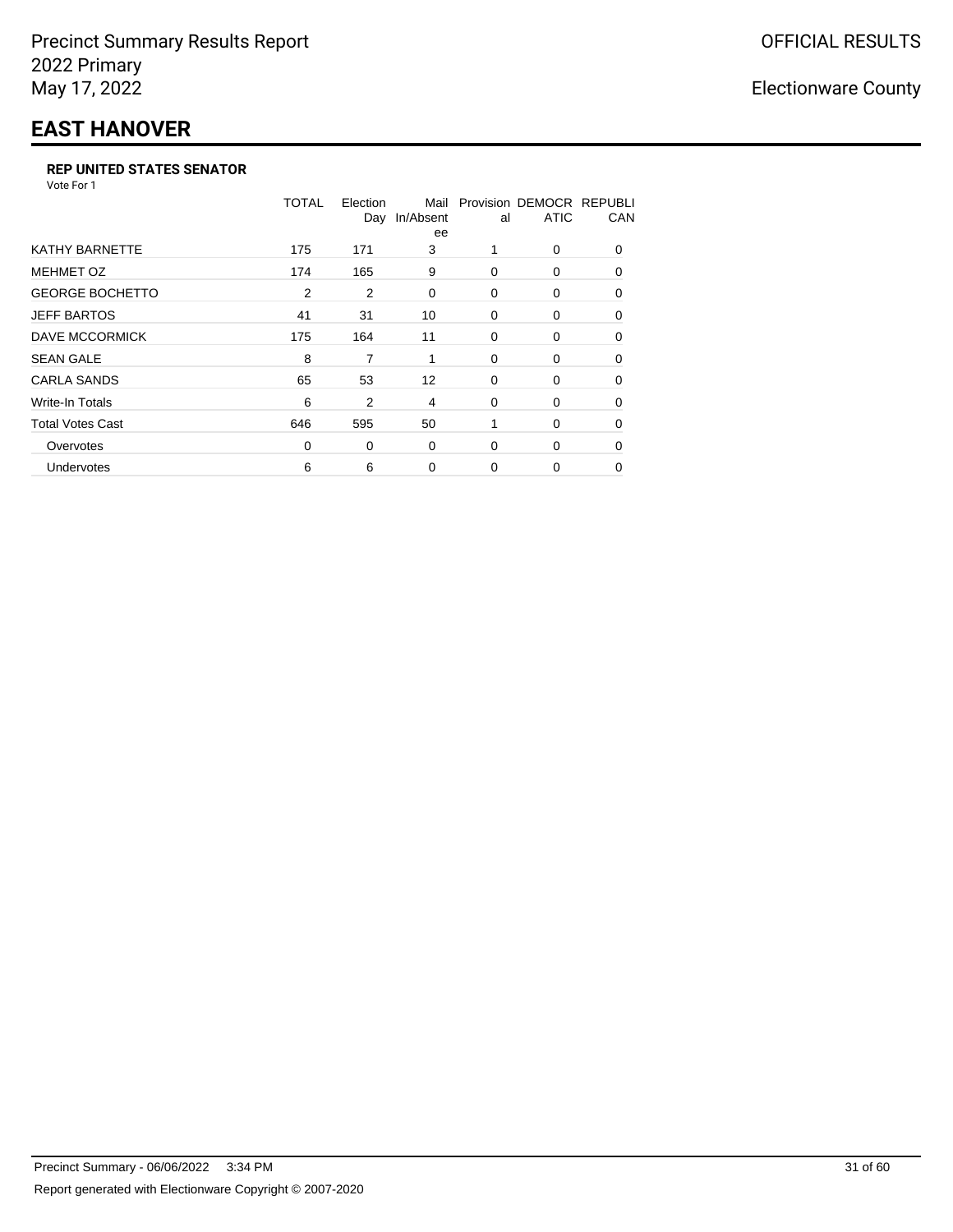## **HEIDELBERG KLEINFELTERSVILLE**

#### **REP UNITED STATES SENATOR**

Vote For 1

|                         | <b>TOTAL</b> | Election<br>Day | Mail<br>In/Absent<br>ee | al       | Provision DEMOCR REPUBLI<br><b>ATIC</b> | CAN      |
|-------------------------|--------------|-----------------|-------------------------|----------|-----------------------------------------|----------|
| <b>KATHY BARNETTE</b>   | 49           | 48              |                         | $\Omega$ | 0                                       | $\Omega$ |
| <b>MEHMET OZ</b>        | 34           | 32              | 2                       | 0        | 0                                       | $\Omega$ |
| <b>GEORGE BOCHETTO</b>  | 1            | 1               | 0                       | 0        | 0                                       | 0        |
| <b>JEFF BARTOS</b>      | 9            | 9               | 0                       | 0        | 0                                       | 0        |
| <b>DAVE MCCORMICK</b>   | 54           | 49              | 5                       | 0        | 0                                       | $\Omega$ |
| <b>SEAN GALE</b>        | 4            | 4               | 0                       | 0        | 0                                       | $\Omega$ |
| <b>CARLA SANDS</b>      | 21           | 19              | 2                       | 0        | 0                                       | $\Omega$ |
| <b>Write-In Totals</b>  | 0            | 0               | 0                       | 0        | 0                                       | 0        |
| <b>Total Votes Cast</b> | 172          | 162             | 10                      | 0        | 0                                       | 0        |
| Overvotes               | 0            | 0               | 0                       | 0        | 0                                       | $\Omega$ |
| Undervotes              | 4            | 4               | 0                       | $\Omega$ | 0                                       | 0        |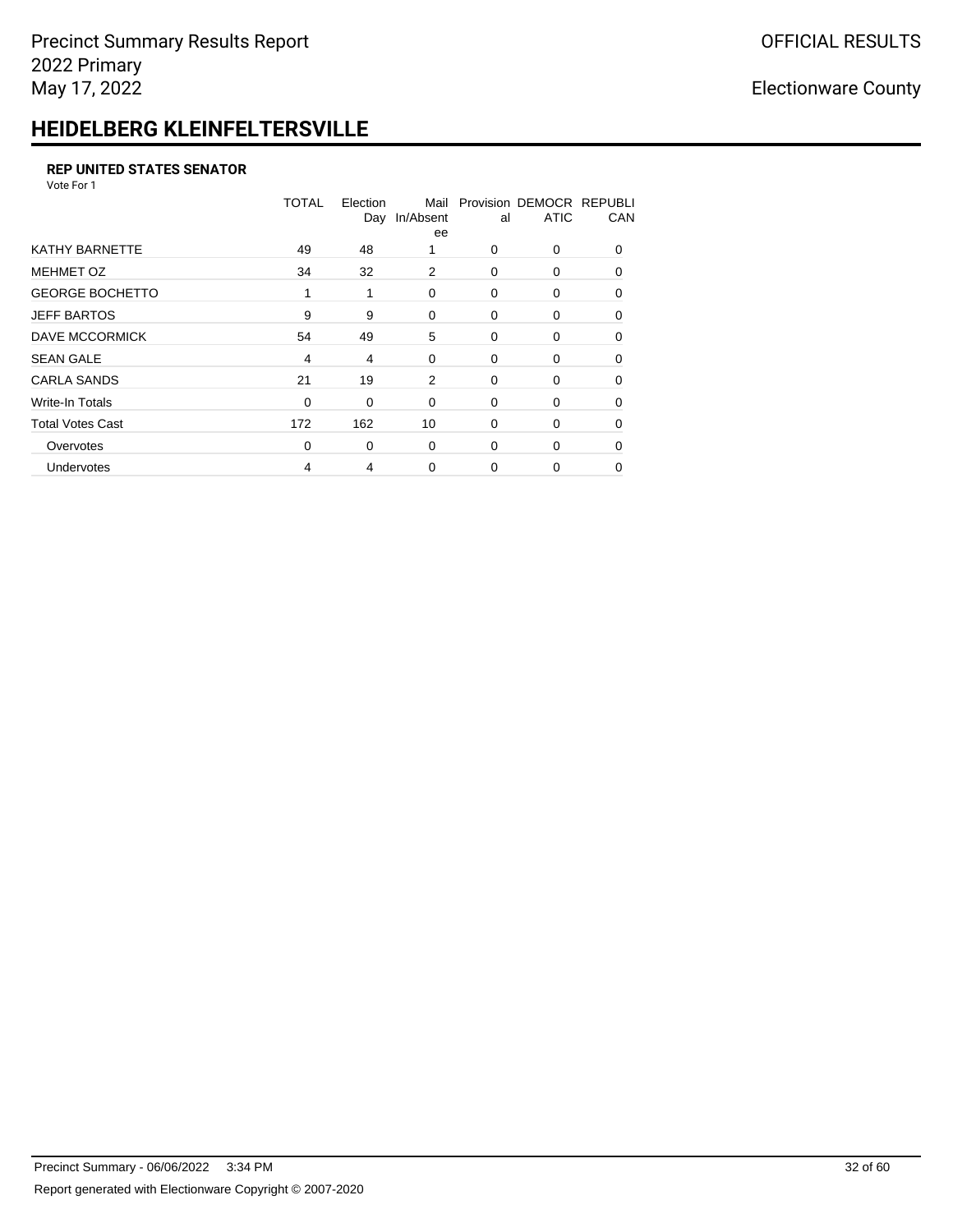## **HEIDELBERG SCHAEFFERSTOWN**

#### **REP UNITED STATES SENATOR**

Vote For 1

|                         | <b>TOTAL</b>   | Election | Mail<br>Day In/Absent<br>ee | al | Provision DEMOCR REPUBLI<br><b>ATIC</b> | CAN      |
|-------------------------|----------------|----------|-----------------------------|----|-----------------------------------------|----------|
| <b>KATHY BARNETTE</b>   | 165            | 159      | 6                           | 0  | 0                                       | $\Omega$ |
| <b>MEHMET OZ</b>        | 118            | 109      | 9                           | 0  | 0                                       | $\Omega$ |
| <b>GEORGE BOCHETTO</b>  | 1              | 1        | 0                           | 0  | 0                                       | $\Omega$ |
| <b>JEFF BARTOS</b>      | 27             | 24       | 3                           | 0  | 0                                       | 0        |
| DAVE MCCORMICK          | 158            | 151      | 7                           | 0  | 0                                       | $\Omega$ |
| <b>SEAN GALE</b>        | 8              | 8        | 0                           | 0  | 0                                       | $\Omega$ |
| <b>CARLA SANDS</b>      | 46             | 43       | 3                           | 0  | 0                                       | $\Omega$ |
| Write-In Totals         | $\overline{2}$ | 2        | 0                           | 0  | 0                                       | 0        |
| <b>Total Votes Cast</b> | 525            | 497      | 28                          | 0  | 0                                       | 0        |
| Overvotes               | 0              | 0        | 0                           | 0  | 0                                       | $\Omega$ |
| Undervotes              | 4              | 4        | $\Omega$                    | 0  | 0                                       | 0        |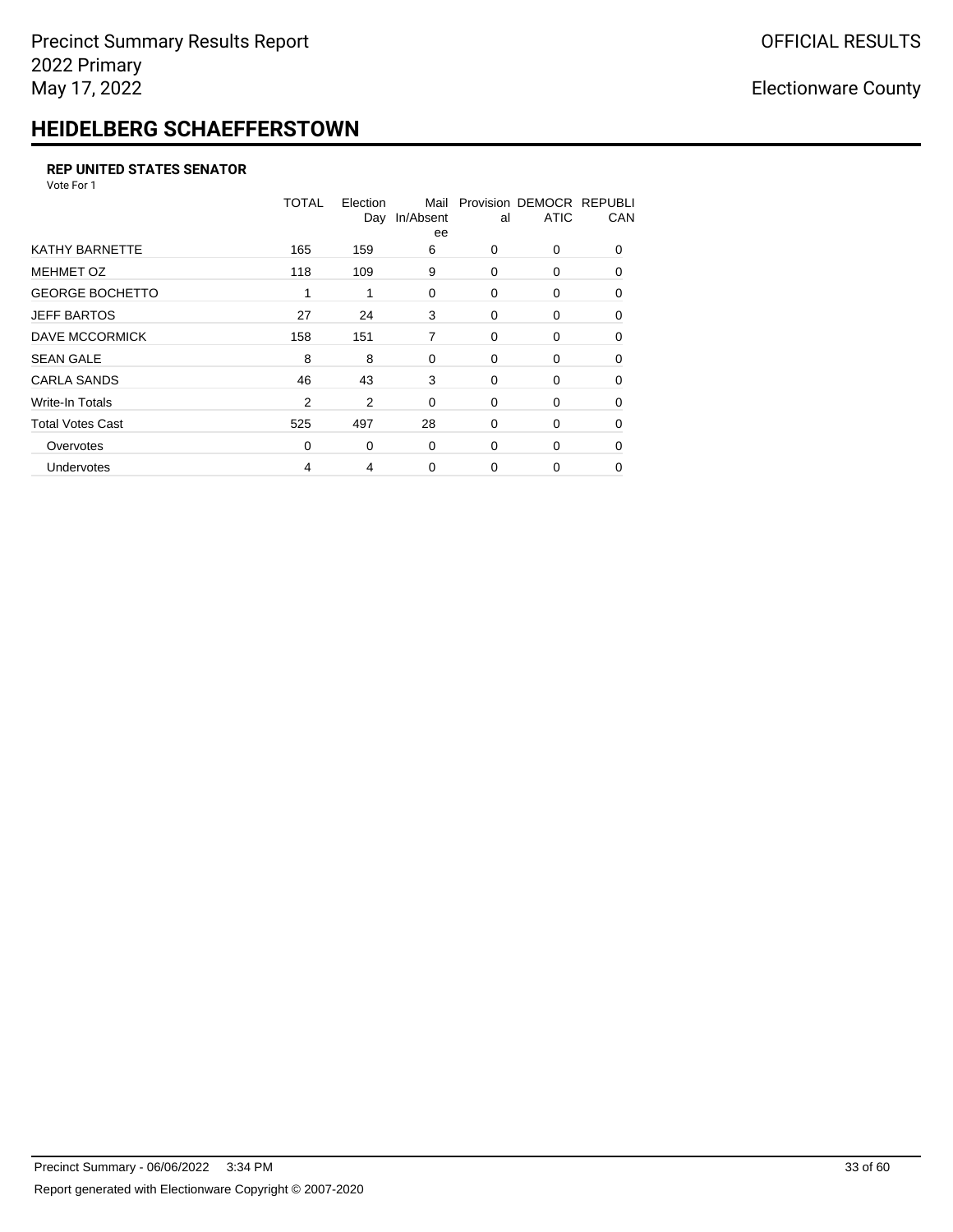## **JACKSON EAST**

#### **REP UNITED STATES SENATOR**

Vote For 1

|                         | <b>TOTAL</b> | Election<br>Day | Mail<br>In/Absent<br>ee | al       | Provision DEMOCR REPUBLI<br><b>ATIC</b> | CAN      |
|-------------------------|--------------|-----------------|-------------------------|----------|-----------------------------------------|----------|
| <b>KATHY BARNETTE</b>   | 104          | 97              | 7                       | 0        | 0                                       | $\Omega$ |
| <b>MEHMET OZ</b>        | 107          | 95              | 11                      | 1        | 0                                       | $\Omega$ |
| <b>GEORGE BOCHETTO</b>  | 3            | 2               | 1                       | $\Omega$ | 0                                       | $\Omega$ |
| <b>JEFF BARTOS</b>      | 16           | 13              | 3                       | 0        | 0                                       | 0        |
| DAVE MCCORMICK          | 95           | 79              | 16                      | 0        | 0                                       | 0        |
| <b>SEAN GALE</b>        | 5            | 4               | 1                       | 0        | 0                                       | 0        |
| <b>CARLA SANDS</b>      | 26           | 21              | 5                       | 0        | 0                                       | 0        |
| Write-In Totals         | 0            | 0               | 0                       | 0        | 0                                       | 0        |
| <b>Total Votes Cast</b> | 356          | 311             | 44                      |          | 0                                       | $\Omega$ |
| Overvotes               | 2            | 2               | $\Omega$                | 0        | 0                                       | $\Omega$ |
| Undervotes              | 4            | 4               | 0                       | $\Omega$ | 0                                       | 0        |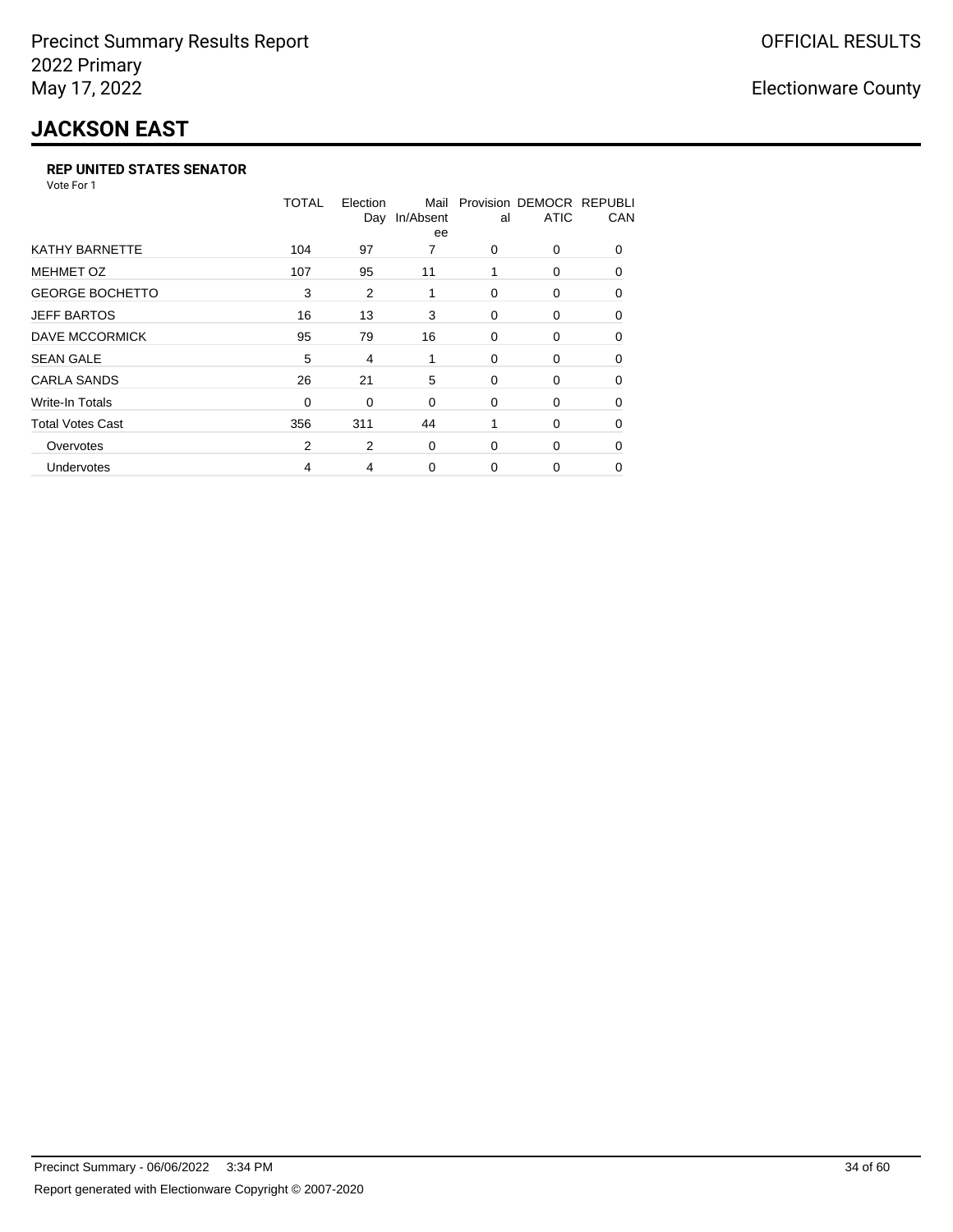# **JACKSON NORTH**

#### **REP UNITED STATES SENATOR**

Vote For 1

|                         | TOTAL          | Election<br>Day | Mail<br>In/Absent<br>ee | al       | Provision DEMOCR REPUBLI<br><b>ATIC</b> | CAN      |
|-------------------------|----------------|-----------------|-------------------------|----------|-----------------------------------------|----------|
| <b>KATHY BARNETTE</b>   | 145            | 141             | 4                       | $\Omega$ | 0                                       | $\Omega$ |
| <b>MEHMET OZ</b>        | 161            | 151             | 10                      | 0        | 0                                       | $\Omega$ |
| <b>GEORGE BOCHETTO</b>  | 3              | 3               | 0                       | 0        | 0                                       | 0        |
| <b>JEFF BARTOS</b>      | 35             | 34              | 1                       | 0        | 0                                       | 0        |
| DAVE MCCORMICK          | 154            | 142             | $12 \overline{ }$       | 0        | 0                                       | $\Omega$ |
| <b>SEAN GALE</b>        | 3              | 3               | 0                       | 0        | 0                                       | $\Omega$ |
| <b>CARLA SANDS</b>      | 49             | 43              | 5                       | 1        | 0                                       | 0        |
| Write-In Totals         | $\overline{2}$ | 2               | 0                       | 0        | 0                                       | 0        |
| <b>Total Votes Cast</b> | 552            | 519             | 32                      |          | 0                                       | $\Omega$ |
| Overvotes               | 1              | 0               | 1                       | $\Omega$ | 0                                       | $\Omega$ |
| Undervotes              | 2              | 2               | $\Omega$                | $\Omega$ | 0                                       | $\Omega$ |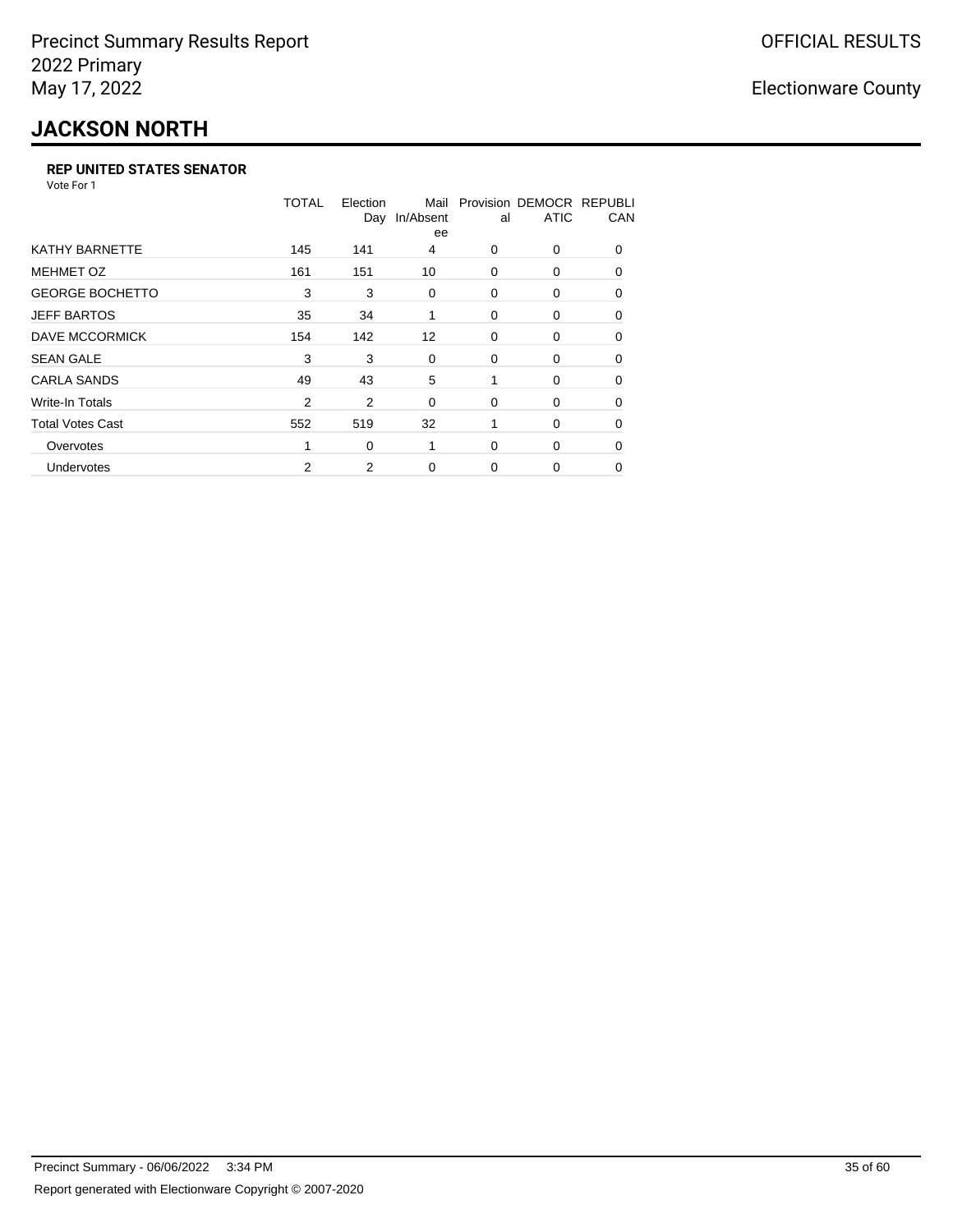## **JACKSON WEST**

#### **REP UNITED STATES SENATOR**

Vote For 1

|                         | TOTAL | Election<br>Day | Mail<br>In/Absent<br>ee | al       | Provision DEMOCR REPUBLI<br><b>ATIC</b> | CAN      |
|-------------------------|-------|-----------------|-------------------------|----------|-----------------------------------------|----------|
| <b>KATHY BARNETTE</b>   | 138   | 124             | 13                      |          | 0                                       | $\Omega$ |
| <b>MEHMET OZ</b>        | 221   | 202             | 19                      | $\Omega$ | $\Omega$                                | $\Omega$ |
| <b>GEORGE BOCHETTO</b>  | 5     | 3               | 2                       | 0        | 0                                       | 0        |
| <b>JEFF BARTOS</b>      | 48    | 36              | $12 \overline{ }$       | 0        | 0                                       | 0        |
| <b>DAVE MCCORMICK</b>   | 182   | 162             | 20                      | 0        | 0                                       | $\Omega$ |
| <b>SEAN GALE</b>        | 2     |                 | 1                       | 0        | 0                                       | 0        |
| <b>CARLA SANDS</b>      | 70    | 56              | 14                      | 0        | 0                                       | 0        |
| <b>Write-In Totals</b>  | 4     | 3               | 1                       | 0        | 0                                       | 0        |
| <b>Total Votes Cast</b> | 670   | 587             | 82                      | 1        | 0                                       | $\Omega$ |
| Overvotes               | 1     | 0               | 1                       | $\Omega$ | 0                                       | $\Omega$ |
| Undervotes              | 16    | 13              | 3                       | $\Omega$ | 0                                       | 0        |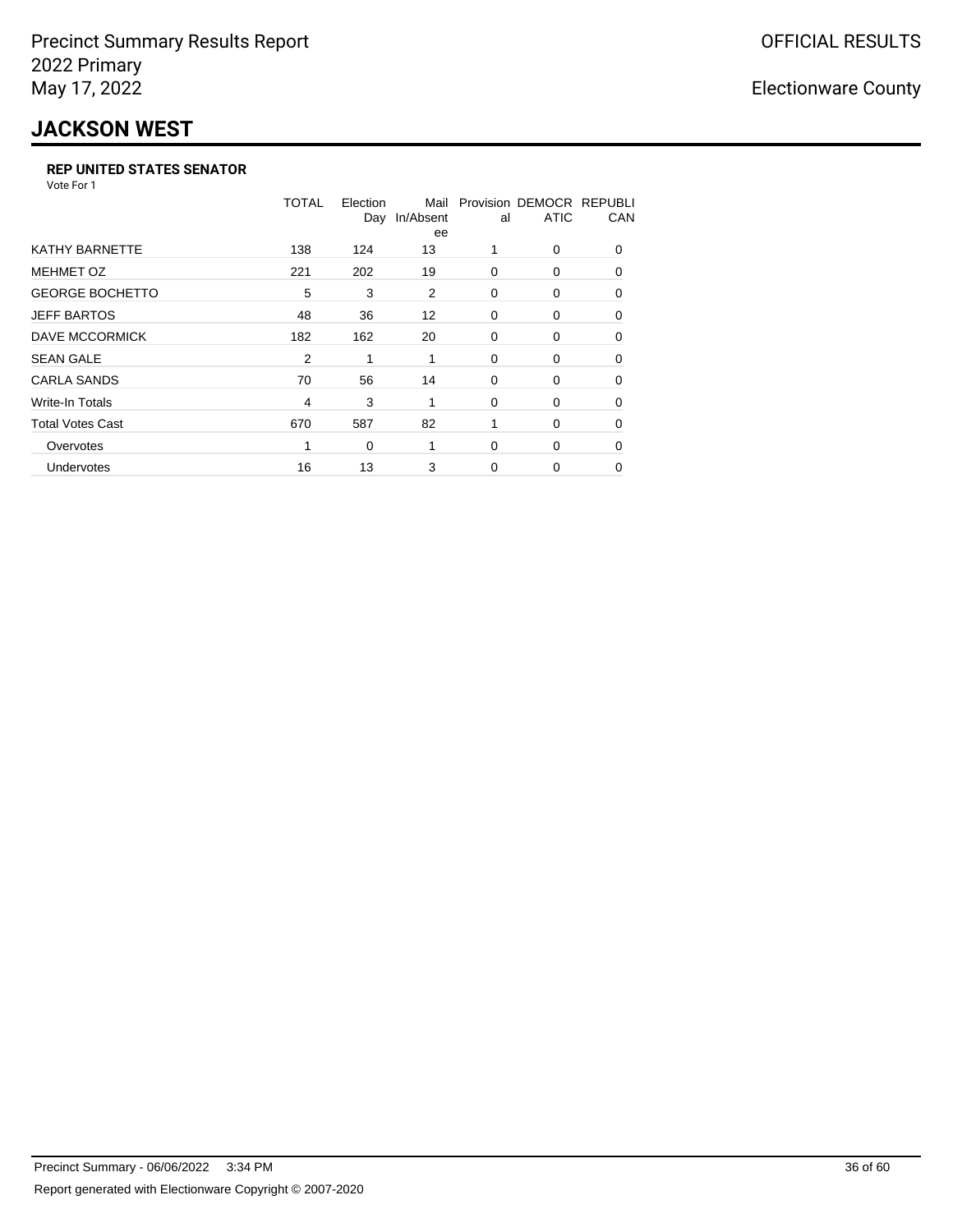### **MILLCREEK**

#### **REP UNITED STATES SENATOR**

Vote For 1

|                         | TOTAL          | Election<br>Day | Mail<br>In/Absent<br>ee | al       | Provision DEMOCR REPUBLI<br><b>ATIC</b> | CAN      |
|-------------------------|----------------|-----------------|-------------------------|----------|-----------------------------------------|----------|
| <b>KATHY BARNETTE</b>   | 195            | 188             | 7                       | 0        | 0                                       | $\Omega$ |
| <b>MEHMET OZ</b>        | 151            | 145             | 6                       | $\Omega$ | 0                                       | $\Omega$ |
| <b>GEORGE BOCHETTO</b>  | 7              | 5               | 2                       | 0        | 0                                       | $\Omega$ |
| <b>JEFF BARTOS</b>      | 28             | 22              | 6                       | 0        | 0                                       | 0        |
| DAVE MCCORMICK          | 150            | 136             | 14                      | 0        | 0                                       | 0        |
| <b>SEAN GALE</b>        | 5              | 4               | 1                       | 0        | 0                                       | $\Omega$ |
| <b>CARLA SANDS</b>      | 35             | 28              | 7                       | 0        | 0                                       | $\Omega$ |
| Write-In Totals         | $\overline{2}$ | 2               | 0                       | 0        | 0                                       | 0        |
| <b>Total Votes Cast</b> | 573            | 530             | 43                      | 0        | 0                                       | 0        |
| Overvotes               | 0              | 0               | 0                       | 0        | 0                                       | $\Omega$ |
| Undervotes              | 7              | 6               |                         | 0        | 0                                       | 0        |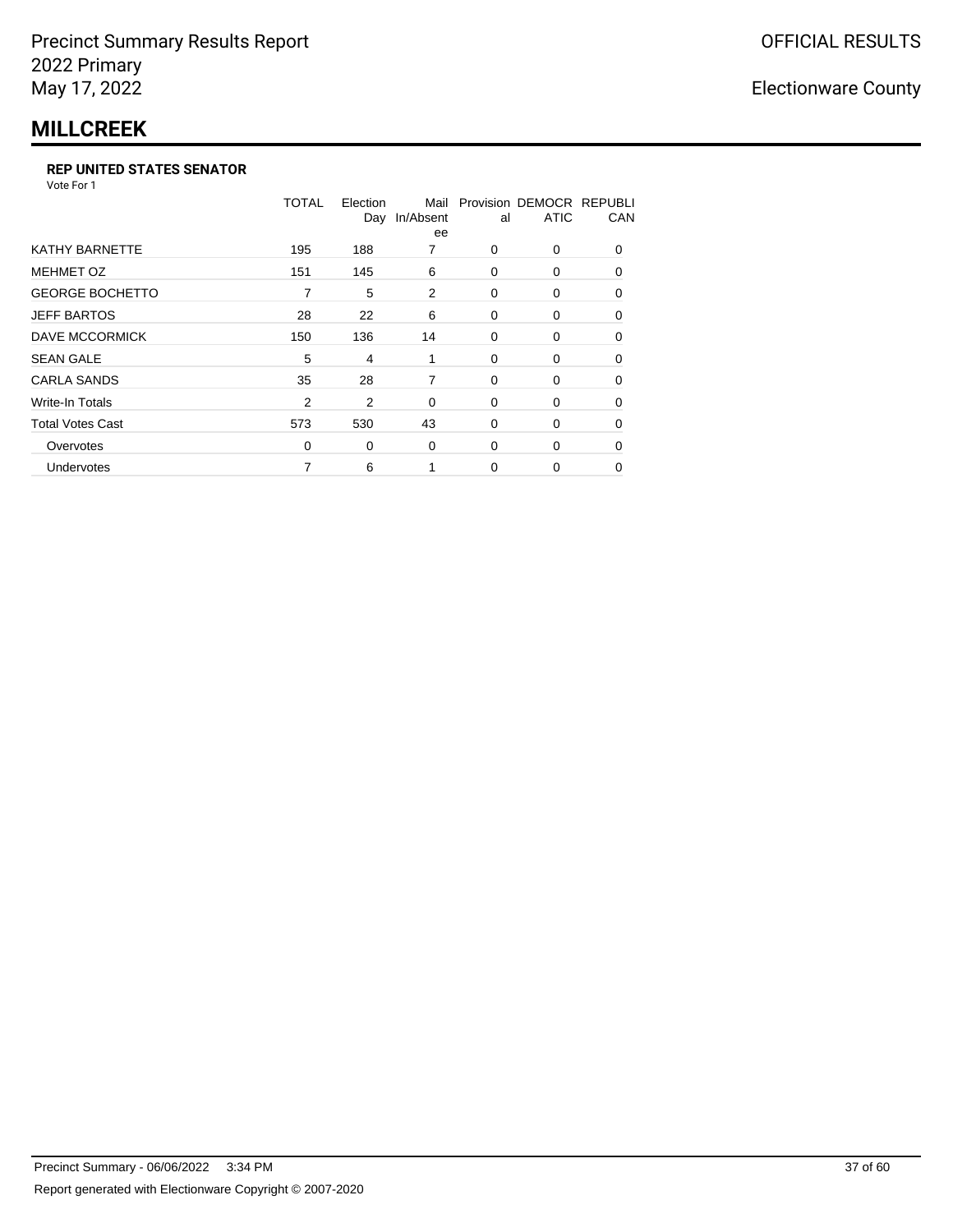# **NORTH ANNVILLE**

#### **REP UNITED STATES SENATOR**

Vote For 1

|                         | TOTAL | Election<br>Day | Mail<br>In/Absent<br>ee | al       | Provision DEMOCR REPUBLI<br><b>ATIC</b> | CAN      |
|-------------------------|-------|-----------------|-------------------------|----------|-----------------------------------------|----------|
| <b>KATHY BARNETTE</b>   | 177   | 172             | 5                       | 0        | 0                                       | $\Omega$ |
| <b>MEHMET OZ</b>        | 148   | 142             | 6                       | $\Omega$ | $\Omega$                                | $\Omega$ |
| <b>GEORGE BOCHETTO</b>  | 1     | 1               | 0                       | 0        | 0                                       | 0        |
| <b>JEFF BARTOS</b>      | 35    | 32              | 3                       | 0        | 0                                       | 0        |
| <b>DAVE MCCORMICK</b>   | 129   | 123             | 6                       | 0        | 0                                       | $\Omega$ |
| <b>SEAN GALE</b>        | 7     | 7               | 0                       | 0        | 0                                       | $\Omega$ |
| <b>CARLA SANDS</b>      | 49    | 45              | 4                       | 0        | 0                                       | 0        |
| <b>Write-In Totals</b>  | 0     | 0               | 0                       | 0        | 0                                       | 0        |
| <b>Total Votes Cast</b> | 546   | 522             | 24                      | 0        | 0                                       | $\Omega$ |
| Overvotes               | 0     | 0               | 0                       | $\Omega$ | 0                                       | $\Omega$ |
| Undervotes              | 9     | 7               | 2                       | $\Omega$ | 0                                       | $\Omega$ |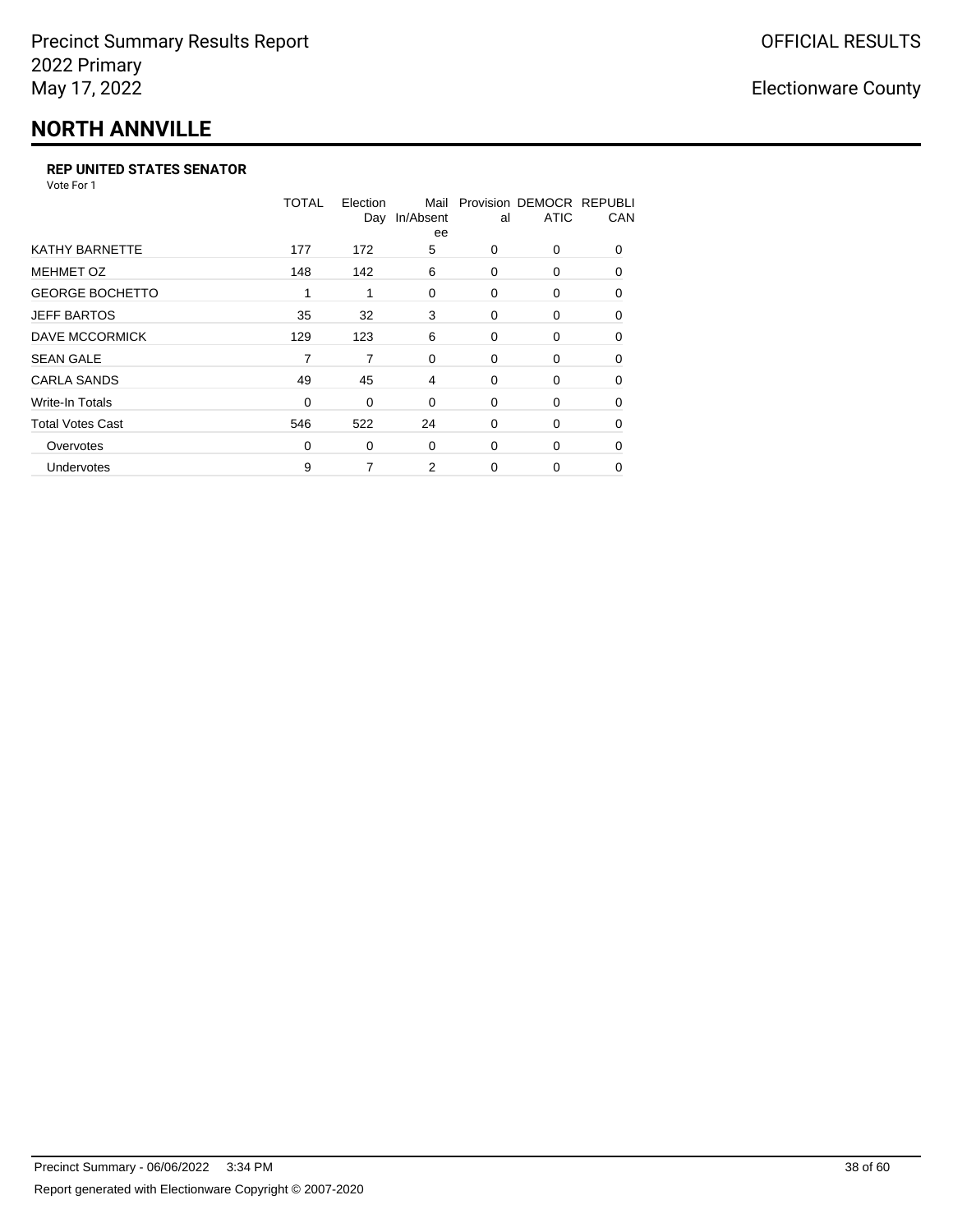## **NORTH CORNWALL NORTH**

#### **REP UNITED STATES SENATOR**

Vote For 1

|                         | <b>TOTAL</b> | Election<br>Day | Mail<br>In/Absent<br>ee | al       | Provision DEMOCR REPUBLI<br><b>ATIC</b> | CAN      |
|-------------------------|--------------|-----------------|-------------------------|----------|-----------------------------------------|----------|
| <b>KATHY BARNETTE</b>   | 60           | 54              | 6                       | 0        | 0                                       | $\Omega$ |
| <b>MEHMET OZ</b>        | 39           | 39              | 0                       | $\Omega$ | $\Omega$                                | $\Omega$ |
| <b>GEORGE BOCHETTO</b>  | 2            | 0               | 2                       | 0        | 0                                       | 0        |
| <b>JEFF BARTOS</b>      | 17           | 7               | 10                      | 0        | 0                                       | 0        |
| <b>DAVE MCCORMICK</b>   | 64           | 58              | 6                       | 0        | 0                                       | $\Omega$ |
| <b>SEAN GALE</b>        | 2            | 2               | 0                       | 0        | $\Omega$                                | 0        |
| <b>CARLA SANDS</b>      | 18           | 15              | 3                       | 0        | 0                                       | $\Omega$ |
| <b>Write-In Totals</b>  | 0            | 0               | 0                       | 0        | 0                                       | 0        |
| <b>Total Votes Cast</b> | 202          | 175             | 27                      | 0        | 0                                       | $\Omega$ |
| Overvotes               | 0            | 0               | 0                       | $\Omega$ | $\Omega$                                | $\Omega$ |
| Undervotes              | 3            | 2               |                         | $\Omega$ | $\Omega$                                | 0        |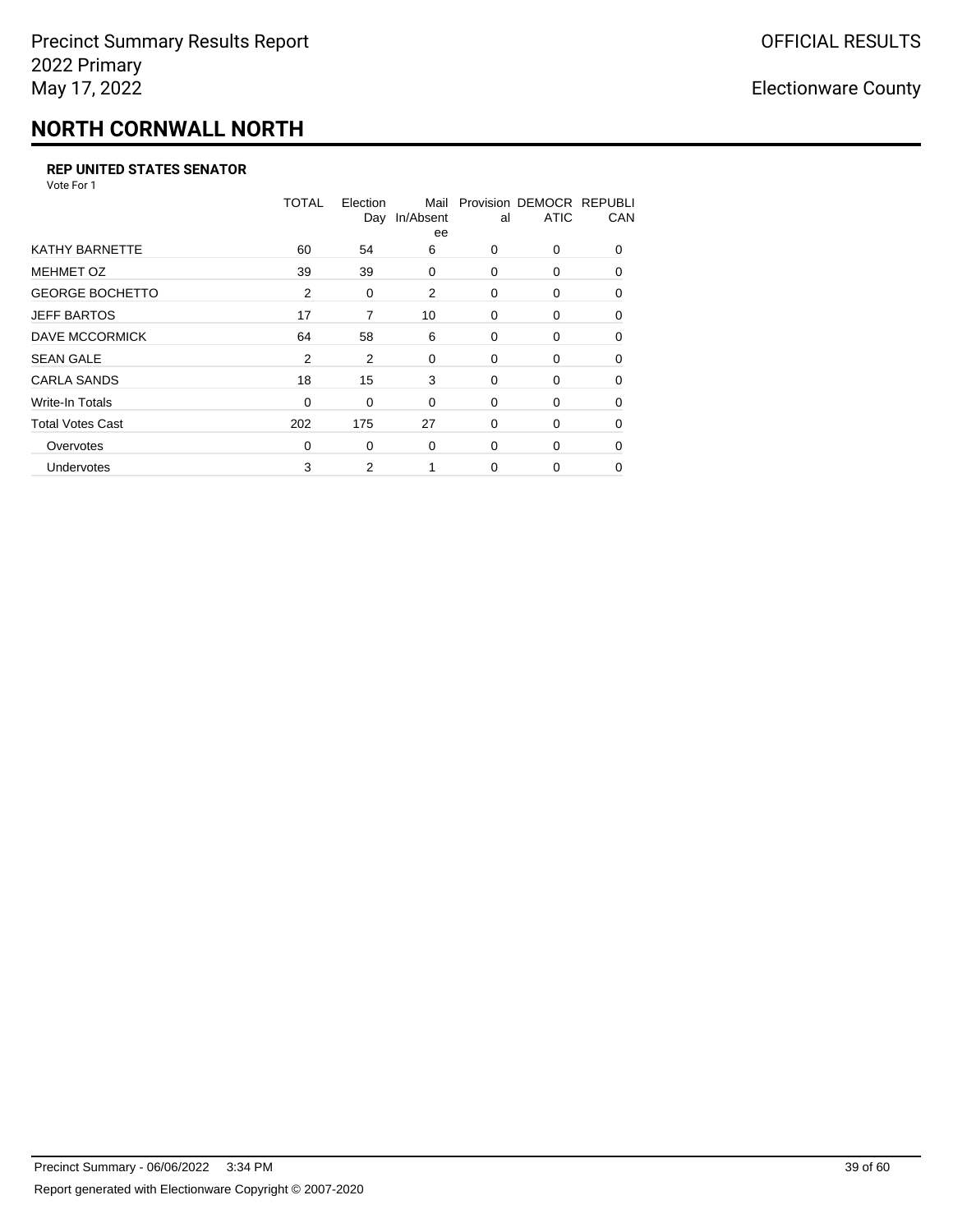## **NORTH CORNWALL SOUTH**

#### **REP UNITED STATES SENATOR**

Vote For 1

|                         | <b>TOTAL</b> | Election<br>Day | Mail<br>In/Absent<br>ee | al       | Provision DEMOCR REPUBLI<br><b>ATIC</b> | CAN      |
|-------------------------|--------------|-----------------|-------------------------|----------|-----------------------------------------|----------|
| <b>KATHY BARNETTE</b>   | 123          | 104             | 19                      | $\Omega$ | 0                                       | $\Omega$ |
| <b>MEHMET OZ</b>        | 138          | 127             | 11                      | $\Omega$ | 0                                       | $\Omega$ |
| <b>GEORGE BOCHETTO</b>  | 2            | 1               | 1                       | $\Omega$ | 0                                       | $\Omega$ |
| <b>JEFF BARTOS</b>      | 46           | 34              | 12                      | 0        | 0                                       | 0        |
| DAVE MCCORMICK          | 154          | 132             | 22                      | 0        | 0                                       | $\Omega$ |
| <b>SEAN GALE</b>        | 5            | 5               | 0                       | 0        | 0                                       | $\Omega$ |
| <b>CARLA SANDS</b>      | 56           | 49              | 7                       | $\Omega$ | 0                                       | 0        |
| Write-In Totals         | 3            | 2               | 1                       | 0        | 0                                       | 0        |
| <b>Total Votes Cast</b> | 527          | 454             | 73                      | 0        | 0                                       | $\Omega$ |
| Overvotes               | 0            | 0               | 0                       | $\Omega$ | 0                                       | $\Omega$ |
| Undervotes              | 8            | 6               | 2                       | 0        | 0                                       | 0        |
|                         |              |                 |                         |          |                                         |          |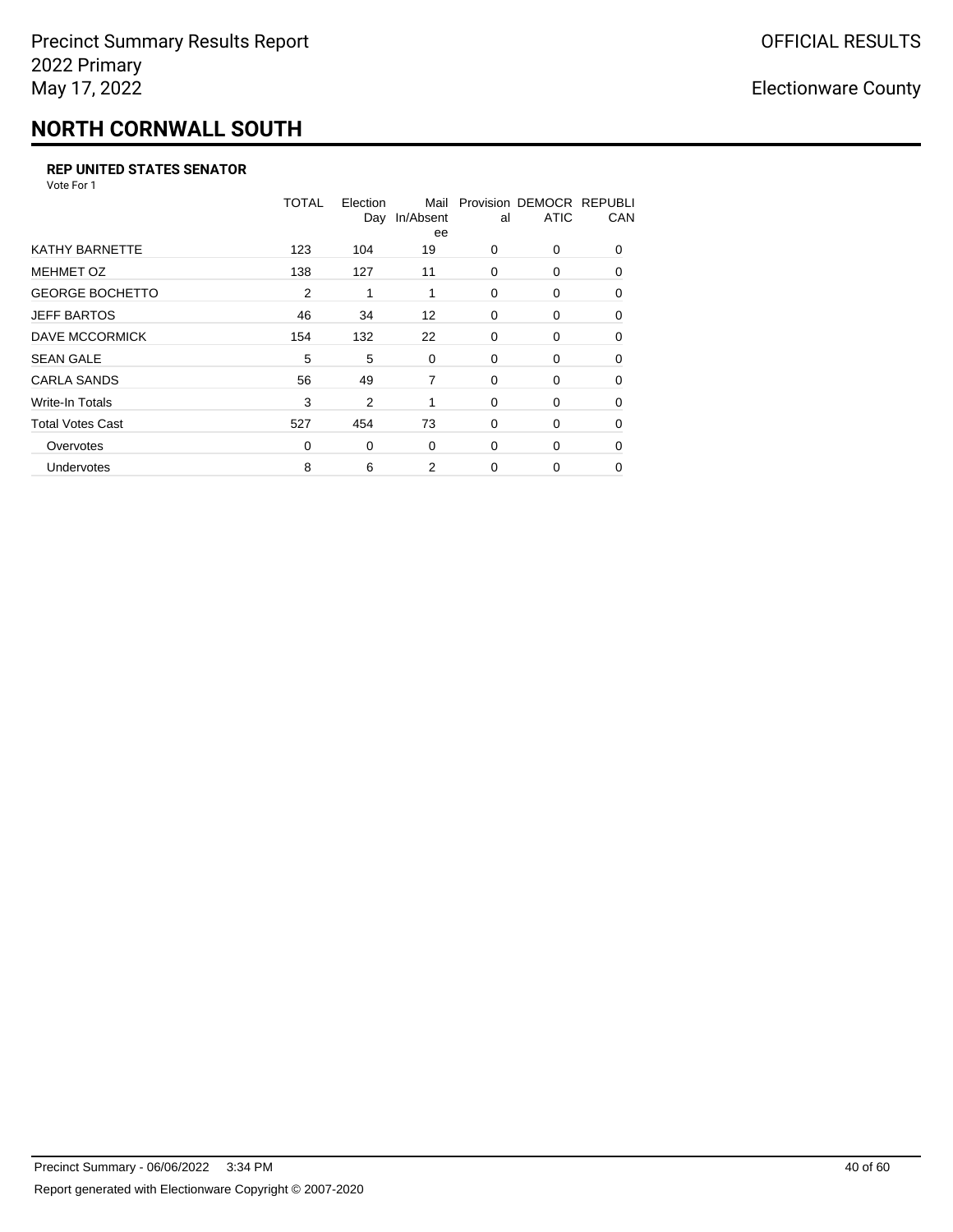## **NORTH CORNWALL WEST**

#### **REP UNITED STATES SENATOR**

Vote For 1

|                         | <b>TOTAL</b>   | Election<br>Day | Mail<br>In/Absent<br>ee | al       | Provision DEMOCR REPUBLI<br><b>ATIC</b> | CAN      |
|-------------------------|----------------|-----------------|-------------------------|----------|-----------------------------------------|----------|
| <b>KATHY BARNETTE</b>   | 100            | 95              | 5                       | 0        | 0                                       | $\Omega$ |
| <b>MEHMET OZ</b>        | 104            | 93              | 10                      | 1        | 0                                       | $\Omega$ |
| <b>GEORGE BOCHETTO</b>  | 3              | 1               | 2                       | 0        | 0                                       | $\Omega$ |
| <b>JEFF BARTOS</b>      | 32             | 24              | 8                       | 0        | 0                                       | $\Omega$ |
| DAVE MCCORMICK          | 97             | 84              | 13                      | 0        | 0                                       | $\Omega$ |
| <b>SEAN GALE</b>        | 4              | 1               | 3                       | 0        | 0                                       | 0        |
| <b>CARLA SANDS</b>      | 36             | 26              | 10                      | 0        | 0                                       | 0        |
| Write-In Totals         | $\overline{2}$ | 2               | 0                       | 0        | 0                                       | 0        |
| <b>Total Votes Cast</b> | 378            | 326             | 51                      | 1        | 0                                       | $\Omega$ |
| Overvotes               | $\Omega$       | 0               | 0                       | $\Omega$ | 0                                       | $\Omega$ |
| <b>Undervotes</b>       | 5              | 4               |                         | $\Omega$ | 0                                       | 0        |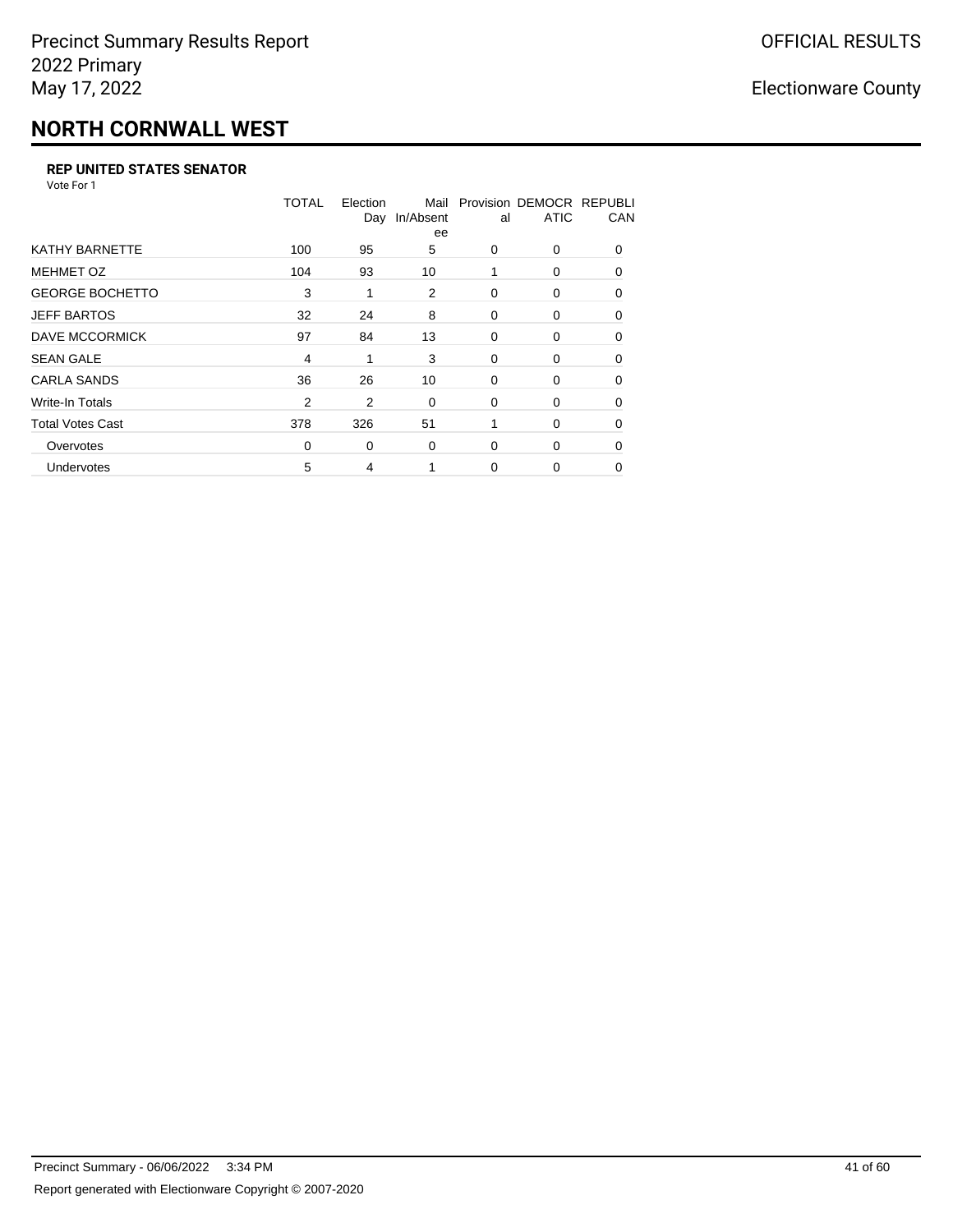# **NORTH LEBANON EAST**

#### **REP UNITED STATES SENATOR**

Vote For 1

|                         | TOTAL          | Election<br>Day | Mail<br>In/Absent<br>ee | al       | Provision DEMOCR REPUBLI<br><b>ATIC</b> | CAN      |
|-------------------------|----------------|-----------------|-------------------------|----------|-----------------------------------------|----------|
| <b>KATHY BARNETTE</b>   | 123            | 115             | 8                       | $\Omega$ | 0                                       | $\Omega$ |
| <b>MEHMET OZ</b>        | 149            | 132             | 17                      | 0        | 0                                       | $\Omega$ |
| <b>GEORGE BOCHETTO</b>  | 3              | $\overline{2}$  | 1                       | 0        | 0                                       | 0        |
| <b>JEFF BARTOS</b>      | 38             | 32              | 6                       | 0        | 0                                       | 0        |
| DAVE MCCORMICK          | 126            | 110             | 16                      | 0        | 0                                       | $\Omega$ |
| <b>SEAN GALE</b>        | $\overline{4}$ | 2               | 2                       | 0        | 0                                       | $\Omega$ |
| <b>CARLA SANDS</b>      | 53             | 41              | 12                      | 0        | 0                                       | 0        |
| Write-In Totals         | $\overline{2}$ | 2               | 0                       | 0        | 0                                       | 0        |
| <b>Total Votes Cast</b> | 498            | 436             | 62                      | 0        | 0                                       | $\Omega$ |
| Overvotes               | $\overline{4}$ | 2               | 2                       | $\Omega$ | 0                                       | $\Omega$ |
| Undervotes              | 3              | 2               |                         | $\Omega$ | 0                                       | $\Omega$ |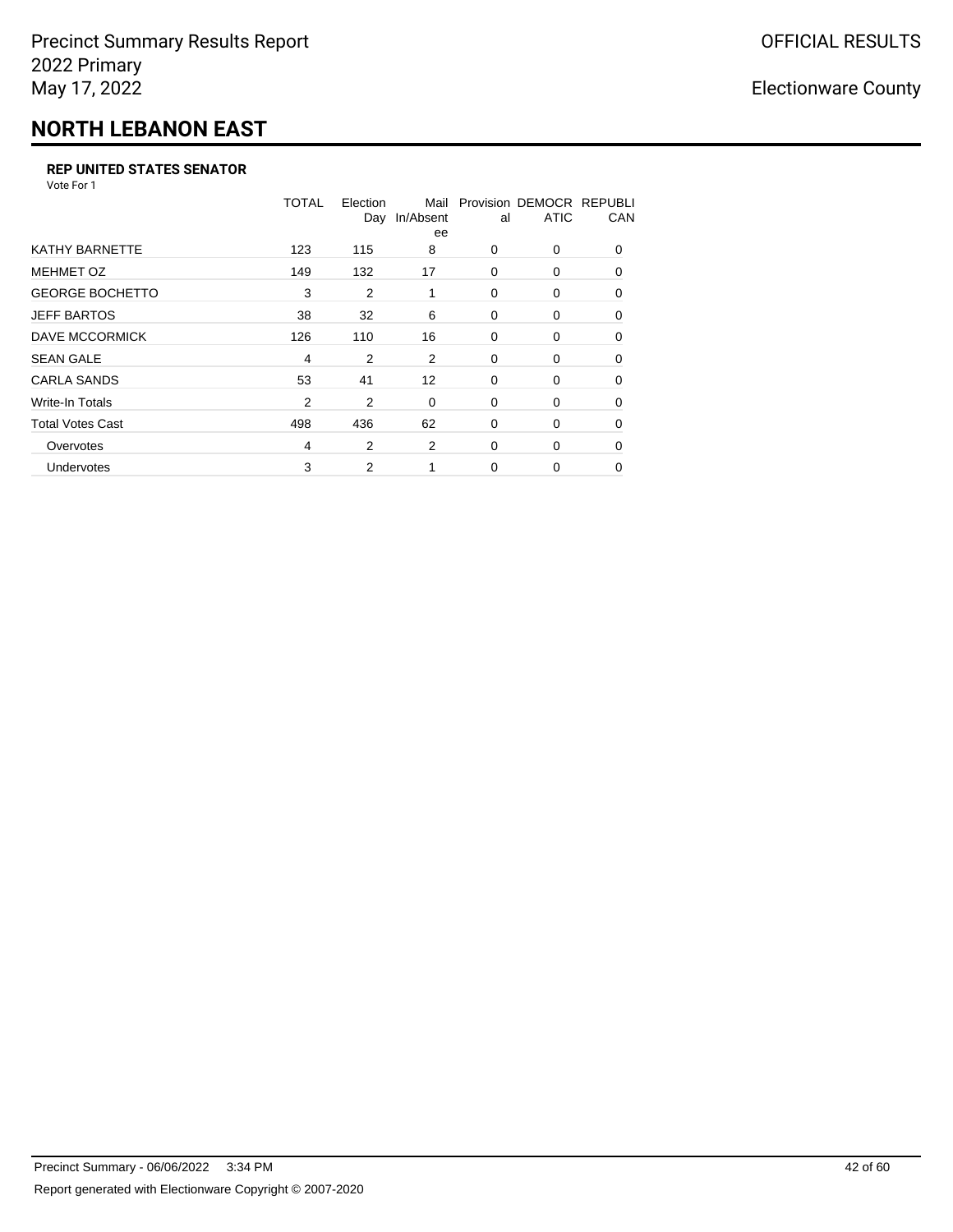# **NORTH LEBANON MIDDLE**

#### **REP UNITED STATES SENATOR**

Vote For 1

|                         | TOTAL          | Election<br>Day | Mail<br>In/Absent<br>ee | al       | Provision DEMOCR REPUBLI<br><b>ATIC</b> | CAN      |
|-------------------------|----------------|-----------------|-------------------------|----------|-----------------------------------------|----------|
| <b>KATHY BARNETTE</b>   | 159            | 145             | 14                      | $\Omega$ | 0                                       | $\Omega$ |
| <b>MEHMET OZ</b>        | 241            | 215             | 26                      | 0        | 0                                       | $\Omega$ |
| <b>GEORGE BOCHETTO</b>  | $\overline{4}$ | 3               | 1                       | 0        | 0                                       | 0        |
| <b>JEFF BARTOS</b>      | 54             | 44              | 10                      | 0        | 0                                       | 0        |
| DAVE MCCORMICK          | 232            | 220             | $12 \overline{ }$       | 0        | 0                                       | $\Omega$ |
| <b>SEAN GALE</b>        | 2              | 2               | 0                       | 0        | 0                                       | $\Omega$ |
| <b>CARLA SANDS</b>      | 91             | 68              | 23                      | 0        | 0                                       | 0        |
| Write-In Totals         | 0              | 0               | 0                       | 0        | 0                                       | 0        |
| <b>Total Votes Cast</b> | 783            | 697             | 86                      | 0        | 0                                       | $\Omega$ |
| Overvotes               | $\Omega$       | 0               | 0                       | $\Omega$ | 0                                       | $\Omega$ |
| <b>Undervotes</b>       | 8              | 8               | $\Omega$                | $\Omega$ | 0                                       | $\Omega$ |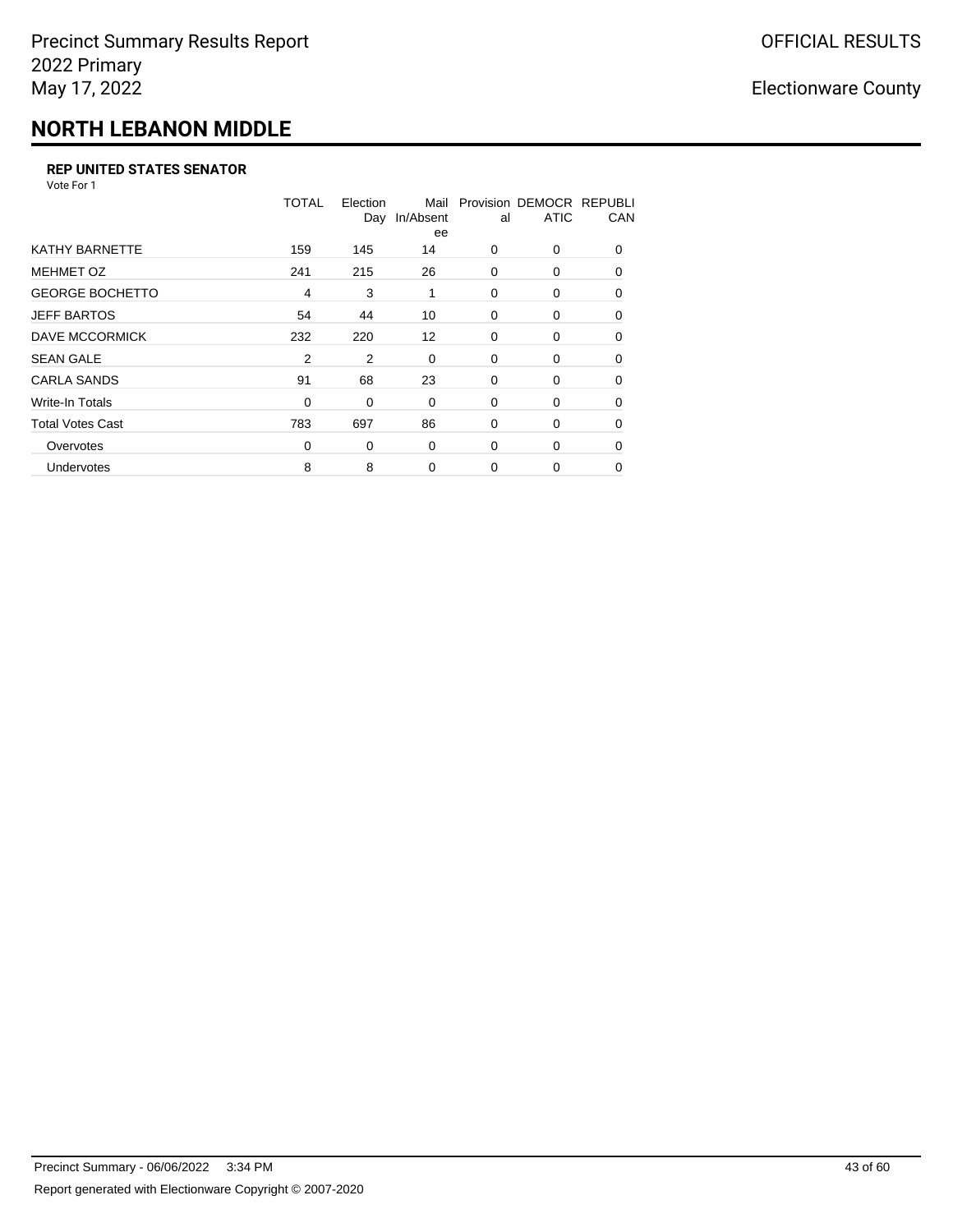# **NORTH LEBANON WEST**

#### **REP UNITED STATES SENATOR**

Vote For 1

|                         | <b>TOTAL</b>   | Election<br>Day | Mail<br>In/Absent<br>ee | al       | Provision DEMOCR REPUBLI<br><b>ATIC</b> | CAN      |
|-------------------------|----------------|-----------------|-------------------------|----------|-----------------------------------------|----------|
| <b>KATHY BARNETTE</b>   | 157            | 143             | 14                      | $\Omega$ | 0                                       | $\Omega$ |
| <b>MEHMET OZ</b>        | 205            | 197             | 8                       | 0        | 0                                       | $\Omega$ |
| <b>GEORGE BOCHETTO</b>  | 3              | 2               | 1                       | 0        | 0                                       | 0        |
| <b>JEFF BARTOS</b>      | 37             | 29              | 8                       | 0        | 0                                       | 0        |
| DAVE MCCORMICK          | 157            | 151             | 5                       |          | 0                                       | 0        |
| <b>SEAN GALE</b>        | $\overline{2}$ | 2               | 0                       | 0        | 0                                       | $\Omega$ |
| <b>CARLA SANDS</b>      | 73             | 63              | 9                       | 1        | 0                                       | 0        |
| Write-In Totals         | $\overline{2}$ | 2               | 0                       | 0        | 0                                       | 0        |
| <b>Total Votes Cast</b> | 636            | 589             | 45                      | 2        | 0                                       | $\Omega$ |
| Overvotes               |                | 0               | 1                       | $\Omega$ | 0                                       | $\Omega$ |
| Undervotes              | 9              | 8               |                         | $\Omega$ | 0                                       | $\Omega$ |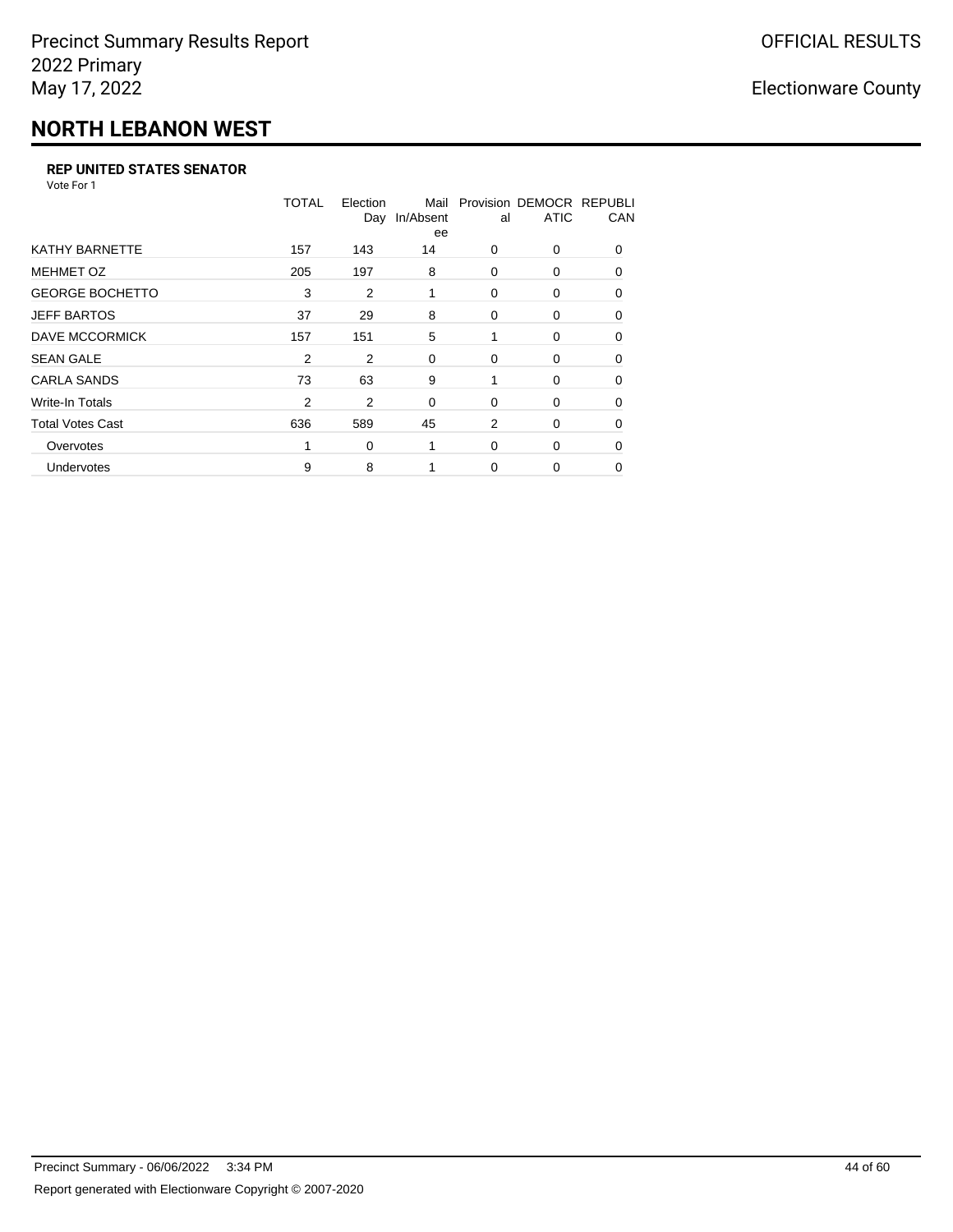## **NORTH LONDONDERRY EAST**

#### **REP UNITED STATES SENATOR**

Vote For 1

|                         | TOTAL    | Election<br>Day | Mail<br>In/Absent<br>ee | al       | Provision DEMOCR REPUBLI<br><b>ATIC</b> | CAN      |
|-------------------------|----------|-----------------|-------------------------|----------|-----------------------------------------|----------|
| <b>KATHY BARNETTE</b>   | 134      | 110             | 24                      | 0        | 0                                       | $\Omega$ |
| <b>MEHMET OZ</b>        | 249      | 208             | 40                      | 1        | 0                                       | $\Omega$ |
| <b>GEORGE BOCHETTO</b>  | 4        | 4               | 0                       | 0        | 0                                       | 0        |
| <b>JEFF BARTOS</b>      | 71       | 49              | 22                      | 0        | 0                                       | 0        |
| DAVE MCCORMICK          | 218      | 187             | 30                      |          | 0                                       | $\Omega$ |
| <b>SEAN GALE</b>        | 5        | 4               | 1                       | 0        | 0                                       | $\Omega$ |
| <b>CARLA SANDS</b>      | 80       | 50              | 29                      |          | 0                                       | 0        |
| Write-In Totals         | 6        | 4               | 2                       | 0        | 0                                       | 0        |
| <b>Total Votes Cast</b> | 767      | 616             | 148                     | 3        | 0                                       | $\Omega$ |
| Overvotes               | $\Omega$ | 0               | 0                       | $\Omega$ | 0                                       | $\Omega$ |
| Undervotes              | 15       | 12              | 3                       | $\Omega$ | 0                                       | 0        |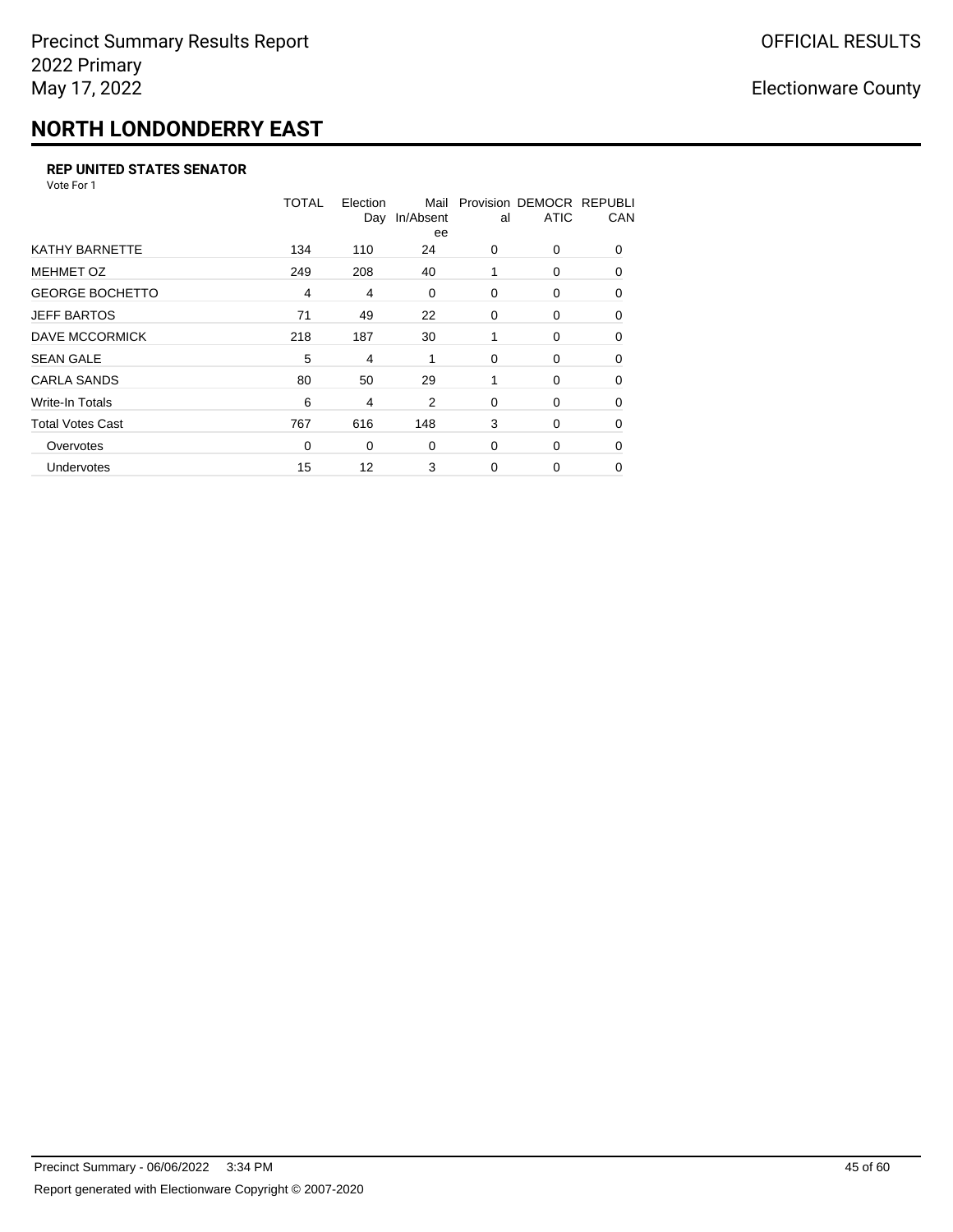# **NORTH LONDONDERRY NORTH**

#### **REP UNITED STATES SENATOR**

Vote For 1

|                         | TOTAL | Election<br>Day | Mail<br>In/Absent<br>ee | al       | Provision DEMOCR REPUBLI<br><b>ATIC</b> | CAN      |
|-------------------------|-------|-----------------|-------------------------|----------|-----------------------------------------|----------|
| <b>KATHY BARNETTE</b>   | 114   | 106             | 8                       | $\Omega$ | 0                                       | $\Omega$ |
| <b>MEHMET OZ</b>        | 135   | 127             | 8                       | 0        | 0                                       | $\Omega$ |
| <b>GEORGE BOCHETTO</b>  | 2     | 2               | 0                       | 0        | 0                                       | 0        |
| <b>JEFF BARTOS</b>      | 52    | 37              | 15                      | 0        | 0                                       | 0        |
| DAVE MCCORMICK          | 149   | 142             | 7                       | 0        | 0                                       | $\Omega$ |
| <b>SEAN GALE</b>        | 7     | 7               | 0                       | 0        | 0                                       | $\Omega$ |
| <b>CARLA SANDS</b>      | 42    | 36              | 6                       | 0        | 0                                       | 0        |
| Write-In Totals         | 1     | 0               |                         | 0        | 0                                       | 0        |
| <b>Total Votes Cast</b> | 502   | 457             | 45                      | 0        | 0                                       | $\Omega$ |
| Overvotes               | 1     | 0               | 1                       | $\Omega$ | 0                                       | $\Omega$ |
| Undervotes              | 4     | 4               | 0                       | $\Omega$ | 0                                       | 0        |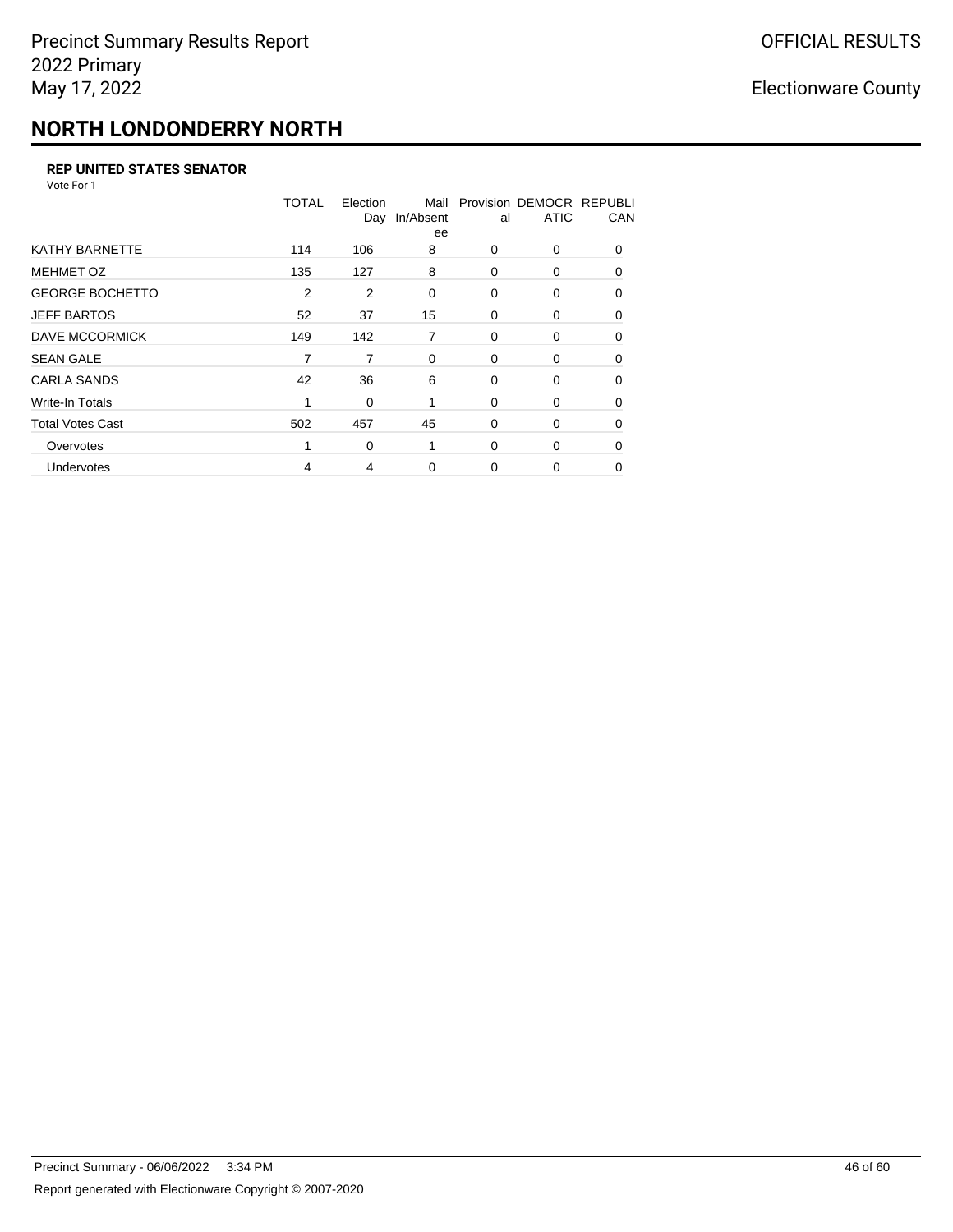# **NORTH LONDONDERRY WEST**

#### **REP UNITED STATES SENATOR**

Vote For 1

|                         | TOTAL          | Election<br>Day | Mail<br>In/Absent<br>ee | al       | Provision DEMOCR REPUBLI<br><b>ATIC</b> | CAN      |
|-------------------------|----------------|-----------------|-------------------------|----------|-----------------------------------------|----------|
| <b>KATHY BARNETTE</b>   | 132            | 119             | 13                      | $\Omega$ | 0                                       | $\Omega$ |
| <b>MEHMET OZ</b>        | 198            | 178             | 20                      | 0        | 0                                       | $\Omega$ |
| <b>GEORGE BOCHETTO</b>  | $\overline{4}$ | 3               | 1                       | 0        | 0                                       | 0        |
| <b>JEFF BARTOS</b>      | 30             | 20              | 9                       | 1        | 0                                       | 0        |
| DAVE MCCORMICK          | 166            | 151             | 15                      | 0        | 0                                       | $\Omega$ |
| <b>SEAN GALE</b>        | 7              | 6               | 1                       | 0        | 0                                       | $\Omega$ |
| <b>CARLA SANDS</b>      | 69             | 55              | 14                      | 0        | 0                                       | 0        |
| Write-In Totals         | $\overline{2}$ | 2               | 0                       | 0        | 0                                       | 0        |
| <b>Total Votes Cast</b> | 608            | 534             | 73                      |          | 0                                       | $\Omega$ |
| Overvotes               | 2              | 2               | 0                       | $\Omega$ | 0                                       | $\Omega$ |
| Undervotes              | 4              | 3               |                         | $\Omega$ | 0                                       | $\Omega$ |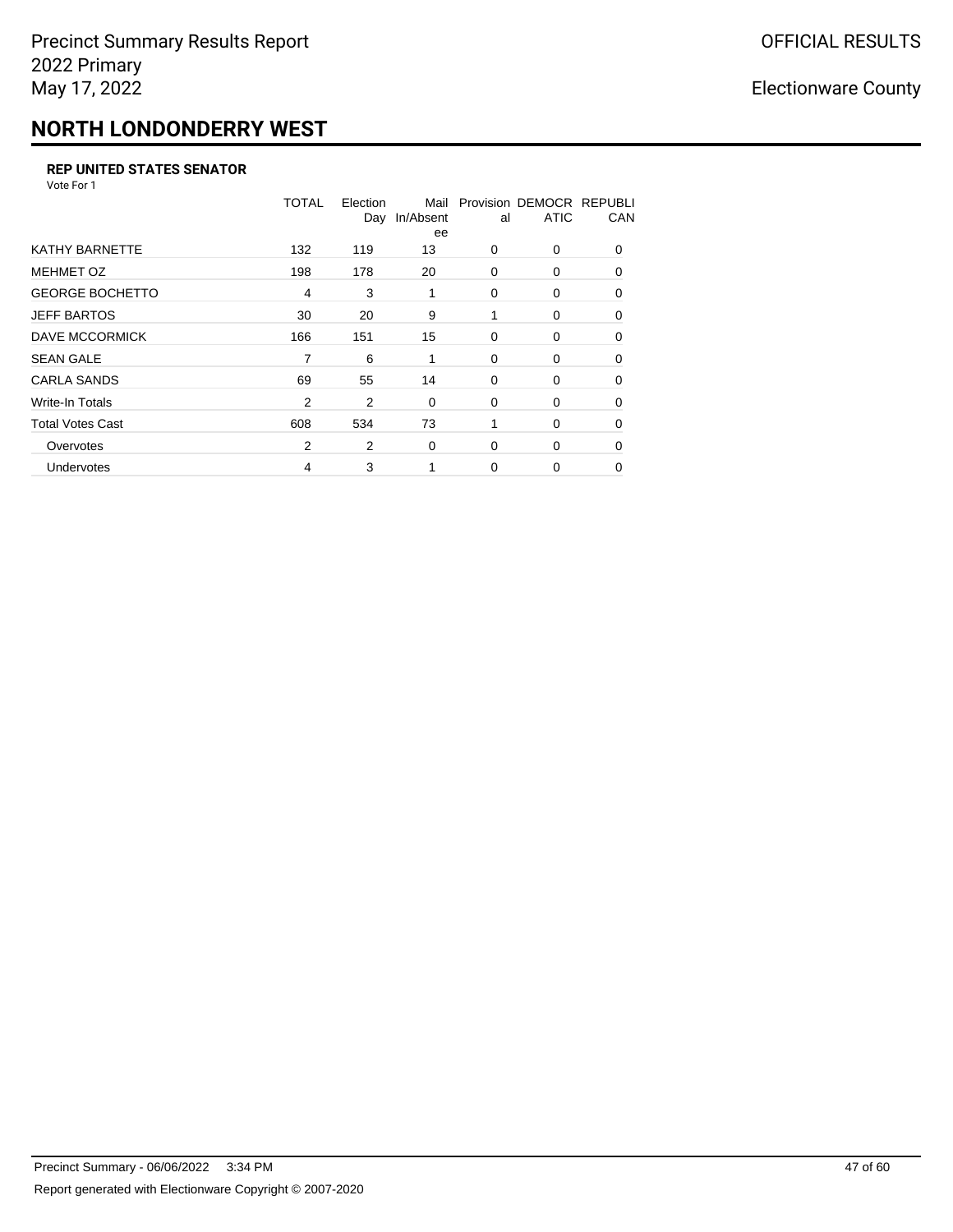## **SOUTH ANNVILLE**

#### **REP UNITED STATES SENATOR**

Vote For 1

|                         | <b>TOTAL</b>   | Election<br>Day | Mail<br>In/Absent<br>ee | al       | Provision DEMOCR REPUBLI<br><b>ATIC</b> | CAN      |
|-------------------------|----------------|-----------------|-------------------------|----------|-----------------------------------------|----------|
| <b>KATHY BARNETTE</b>   | 188            | 177             | 11                      | $\Omega$ | $\Omega$                                | $\Omega$ |
| <b>MEHMET OZ</b>        | 190            | 166             | 24                      | 0        | 0                                       | $\Omega$ |
| <b>GEORGE BOCHETTO</b>  | 5              | 5               | 0                       | 0        | 0                                       | 0        |
| <b>JEFF BARTOS</b>      | 43             | 33              | 10                      | 0        | 0                                       | 0        |
| <b>DAVE MCCORMICK</b>   | 217            | 194             | 23                      | 0        | 0                                       | $\Omega$ |
| <b>SEAN GALE</b>        | 5              | 4               | 1                       | 0        | 0                                       | 0        |
| <b>CARLA SANDS</b>      | 94             | 77              | 17                      | 0        | 0                                       | 0        |
| Write-In Totals         | $\overline{2}$ | 2               | 0                       | 0        | 0                                       | 0        |
| <b>Total Votes Cast</b> | 744            | 658             | 86                      | 0        | 0                                       | 0        |
| Overvotes               | 2              | 2               | 0                       | $\Omega$ | 0                                       | $\Omega$ |
| Undervotes              | 23             | 20              | 3                       | $\Omega$ | 0                                       | $\Omega$ |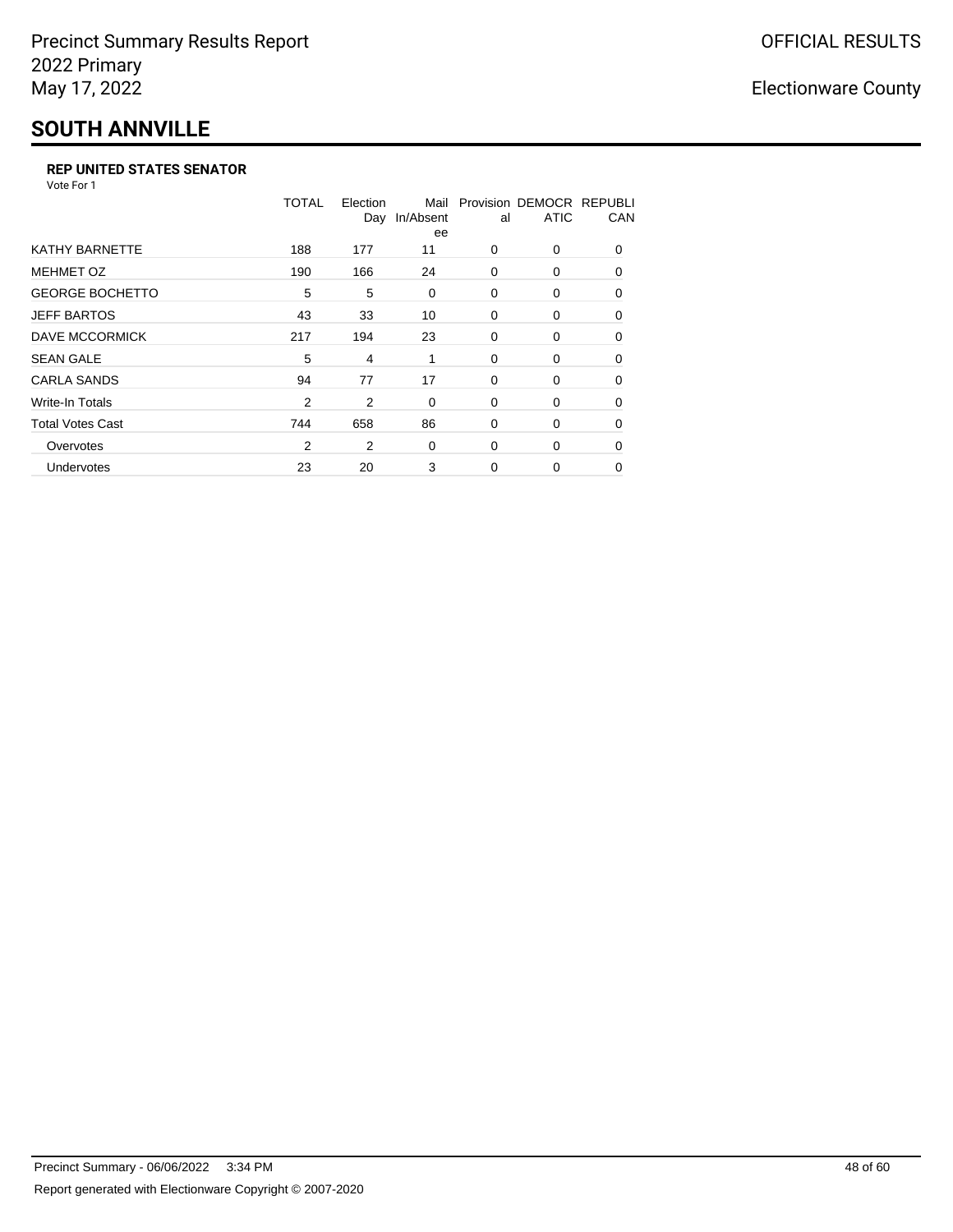# **SOUTH LEBANON NORTH**

#### **REP UNITED STATES SENATOR**

Vote For 1

|                         | <b>TOTAL</b> | Election<br>Day | Mail<br>In/Absent<br>ee | al | Provision DEMOCR REPUBLI<br><b>ATIC</b> | CAN      |
|-------------------------|--------------|-----------------|-------------------------|----|-----------------------------------------|----------|
| KATHY BARNETTE          | 108          | 96              | 12                      | 0  | 0                                       | $\Omega$ |
| <b>MEHMET OZ</b>        | 131          | 119             | 12                      | 0  | 0                                       | $\Omega$ |
| <b>GEORGE BOCHETTO</b>  | 2            | 0               | 2                       | 0  | 0                                       | 0        |
| <b>JEFF BARTOS</b>      | 33           | 22              | 11                      | 0  | 0                                       | 0        |
| DAVE MCCORMICK          | 127          | 115             | 11                      | 1  | 0                                       | $\Omega$ |
| <b>SEAN GALE</b>        | 5            | 3               | 2                       | 0  | 0                                       | $\Omega$ |
| <b>CARLA SANDS</b>      | 51           | 40              | 11                      | 0  | 0                                       | $\Omega$ |
| Write-In Totals         | 8            | 6               | 2                       | 0  | 0                                       | 0        |
| <b>Total Votes Cast</b> | 465          | 401             | 63                      | 1  | 0                                       | 0        |
| Overvotes               | 0            | 0               | 0                       | 0  | 0                                       | $\Omega$ |
| Undervotes              | 8            | 8               | $\Omega$                | 0  | 0                                       | 0        |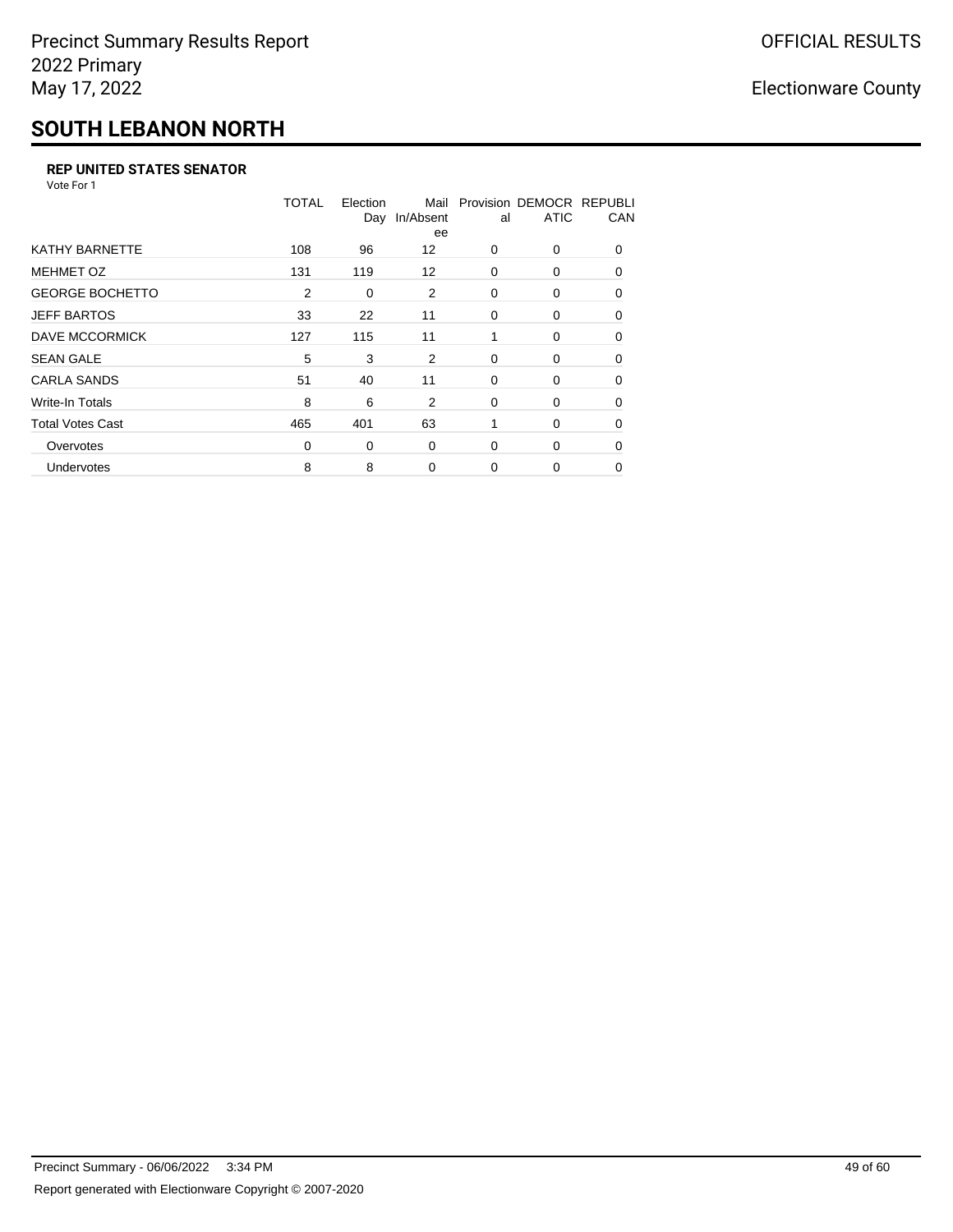## **SOUTH LEBANON SOUTH**

#### **REP UNITED STATES SENATOR**

Vote For 1

|                         | <b>TOTAL</b>   | Election<br>Day | Mail<br>In/Absent<br>ee | al | Provision DEMOCR REPUBLI<br><b>ATIC</b> | CAN      |
|-------------------------|----------------|-----------------|-------------------------|----|-----------------------------------------|----------|
| KATHY BARNETTE          | 156            | 148             | 8                       | 0  | 0                                       | $\Omega$ |
| <b>MEHMET OZ</b>        | 195            | 177             | 18                      | 0  | 0                                       | $\Omega$ |
| <b>GEORGE BOCHETTO</b>  | 7              | 3               | 4                       | 0  | 0                                       | 0        |
| <b>JEFF BARTOS</b>      | 37             | 28              | 9                       | 0  | 0                                       | 0        |
| DAVE MCCORMICK          | 175            | 157             | 18                      | 0  | 0                                       | $\Omega$ |
| <b>SEAN GALE</b>        | 4              | 3               | 1                       | 0  | 0                                       | $\Omega$ |
| <b>CARLA SANDS</b>      | 52             | 39              | 13                      | 0  | 0                                       | $\Omega$ |
| Write-In Totals         | $\overline{4}$ | 2               | 2                       | 0  | 0                                       | 0        |
| <b>Total Votes Cast</b> | 630            | 557             | 73                      | 0  | 0                                       | 0        |
| Overvotes               | 0              | 0               | 0                       | 0  | 0                                       | $\Omega$ |
| Undervotes              | 20             | 16              | 4                       | 0  | 0                                       | $\Omega$ |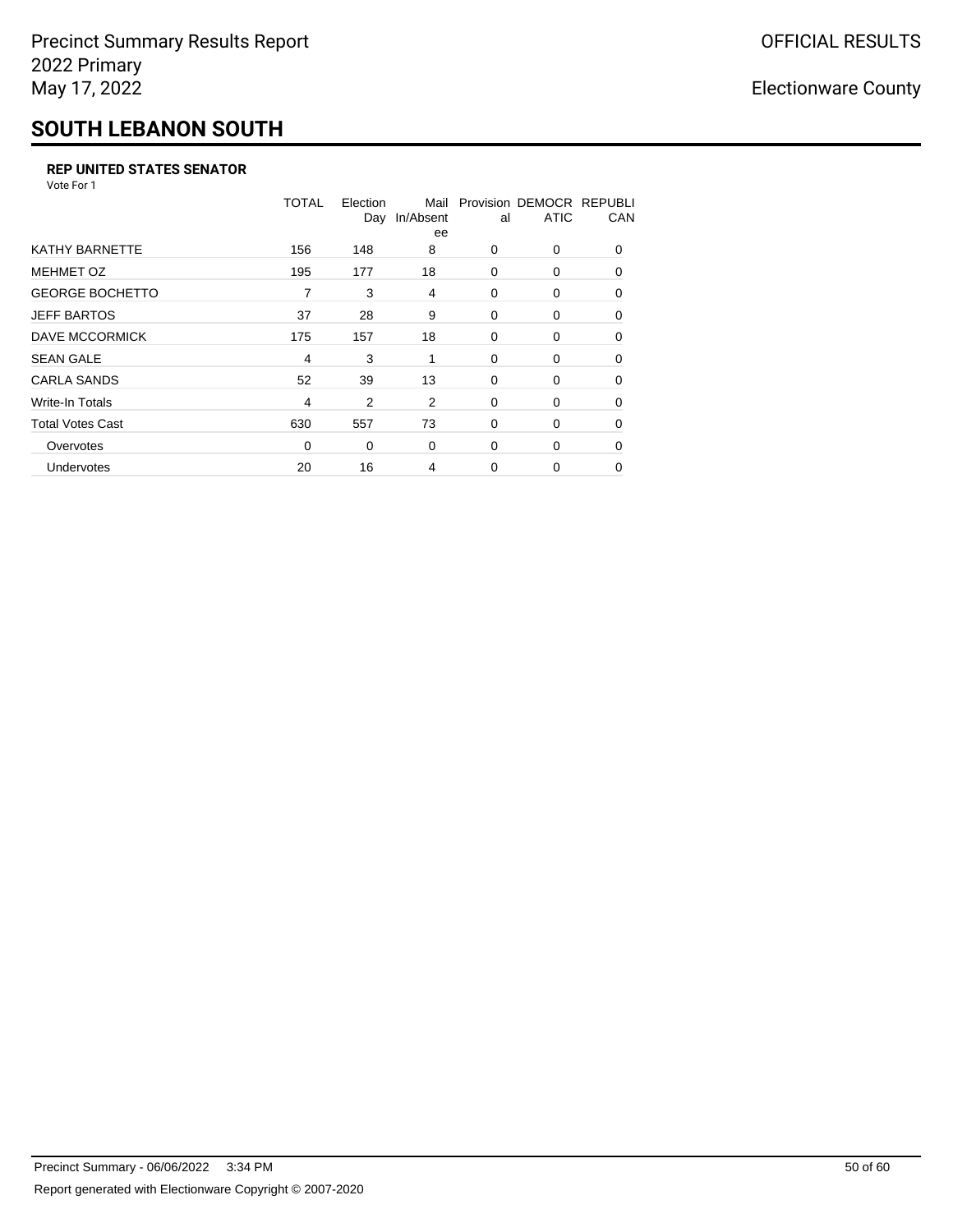### **SOUTH LEBANON WEST**

#### **REP UNITED STATES SENATOR**

Vote For 1

|                         | TOTAL | Election<br>Day | Mail<br>In/Absent<br>ee | al          | Provision DEMOCR REPUBLI<br><b>ATIC</b> | CAN      |
|-------------------------|-------|-----------------|-------------------------|-------------|-----------------------------------------|----------|
| <b>KATHY BARNETTE</b>   | 136   | 131             | 5                       | 0           | 0                                       | $\Omega$ |
| <b>MEHMET OZ</b>        | 117   | 103             | 14                      | $\Omega$    | 0                                       | $\Omega$ |
| <b>GEORGE BOCHETTO</b>  | 4     | 3               | 1                       | 0           | 0                                       | 0        |
| <b>JEFF BARTOS</b>      | 32    | 27              | 5                       | 0           | 0                                       | 0        |
| DAVE MCCORMICK          | 150   | 132             | 18                      | 0           | 0                                       | 0        |
| <b>SEAN GALE</b>        | 6     | 5               | 1                       | 0           | 0                                       | $\Omega$ |
| <b>CARLA SANDS</b>      | 54    | 48              | 6                       | 0           | 0                                       | $\Omega$ |
| Write-In Totals         | 2     | 2               | 0                       | 0           | 0                                       | 0        |
| <b>Total Votes Cast</b> | 501   | 451             | 50                      | 0           | 0                                       | 0        |
| Overvotes               | 2     | 2               | 0                       | 0           | 0                                       | $\Omega$ |
| <b>Undervotes</b>       | 6     | 4               | 2                       | $\mathbf 0$ | 0                                       | 0        |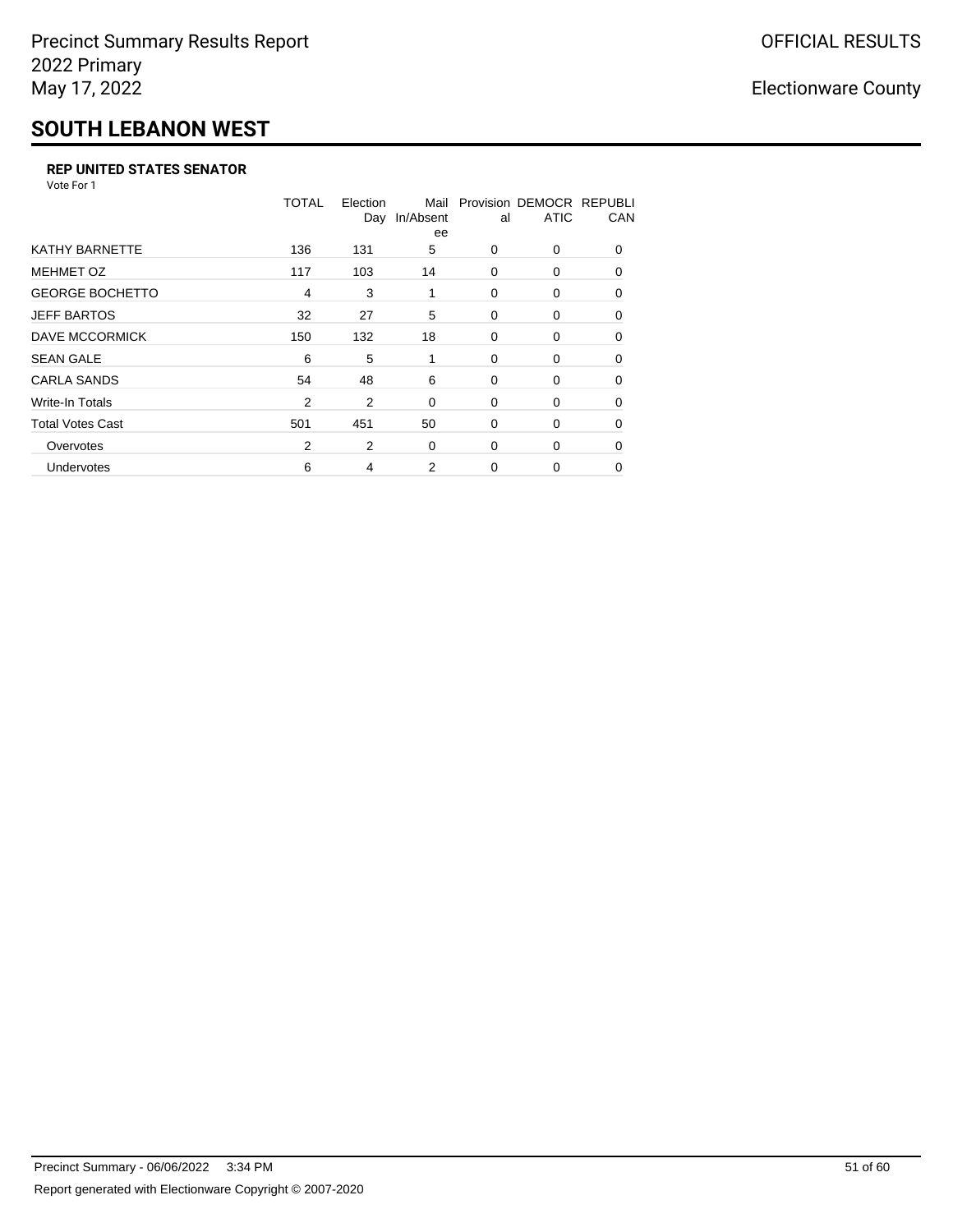## **SOUTH LONDONDERRY MIDDLE**

#### **REP UNITED STATES SENATOR**

Vote For 1

|                         | <b>TOTAL</b>   | Election | Mail<br>Day In/Absent<br>ee | al          | Provision DEMOCR REPUBLI<br><b>ATIC</b> | CAN      |
|-------------------------|----------------|----------|-----------------------------|-------------|-----------------------------------------|----------|
| <b>KATHY BARNETTE</b>   | 153            | 143      | 10                          | 0           | 0                                       | $\Omega$ |
| <b>MEHMET OZ</b>        | 173            | 156      | 16                          | 1           | 0                                       | $\Omega$ |
| <b>GEORGE BOCHETTO</b>  | $\overline{4}$ | 2        | 2                           | 0           | 0                                       | 0        |
| <b>JEFF BARTOS</b>      | 37             | 33       | 4                           | 0           | 0                                       | 0        |
| DAVE MCCORMICK          | 161            | 144      | 17                          | 0           | 0                                       | $\Omega$ |
| <b>SEAN GALE</b>        | 9              | 8        | 1                           | 0           | 0                                       | $\Omega$ |
| <b>CARLA SANDS</b>      | 54             | 50       | 4                           | 0           | 0                                       | $\Omega$ |
| Write-In Totals         | 0              | 0        | 0                           | 0           | 0                                       | 0        |
| <b>Total Votes Cast</b> | 591            | 536      | 54                          | 1           | 0                                       | 0        |
| Overvotes               | $\overline{2}$ | 2        | 0                           | 0           | 0                                       | $\Omega$ |
| <b>Undervotes</b>       | 18             | 18       | $\mathbf 0$                 | $\mathbf 0$ | 0                                       | $\Omega$ |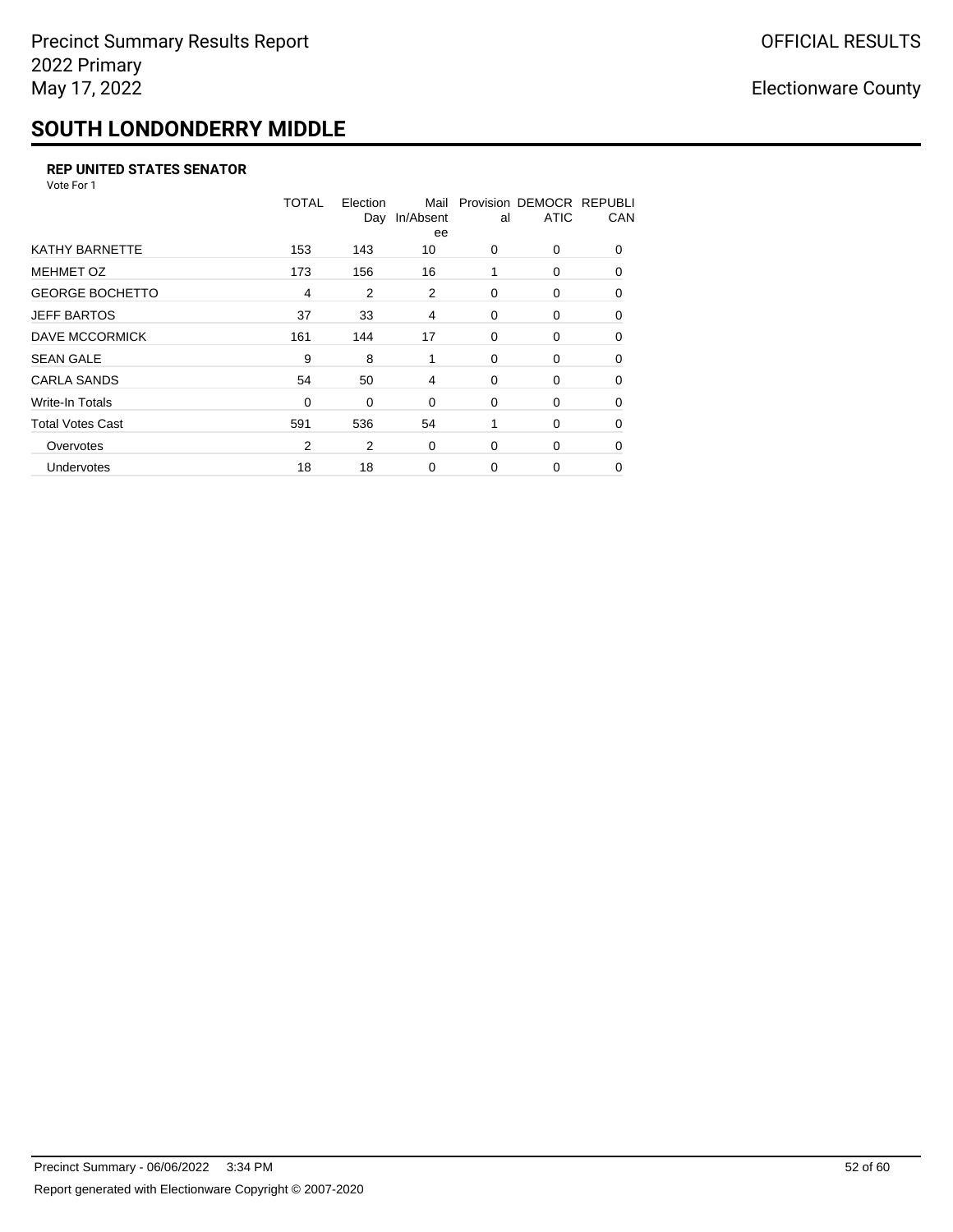## **SOUTH LONDONDERRY NORTH**

#### **REP UNITED STATES SENATOR**

Vote For 1

|                         | TOTAL    | Election<br>Day | Mail<br>In/Absent<br>ee | al       | Provision DEMOCR REPUBLI<br><b>ATIC</b> | CAN      |
|-------------------------|----------|-----------------|-------------------------|----------|-----------------------------------------|----------|
| <b>KATHY BARNETTE</b>   | 133      | 130             | 3                       | $\Omega$ | 0                                       | $\Omega$ |
| <b>MEHMET OZ</b>        | 182      | 167             | 15                      | 0        | 0                                       | $\Omega$ |
| <b>GEORGE BOCHETTO</b>  | 11       | 10              | 1                       | 0        | 0                                       | 0        |
| <b>JEFF BARTOS</b>      | 35       | 25              | 10                      | 0        | 0                                       | 0        |
| DAVE MCCORMICK          | 184      | 164             | 20                      | 0        | 0                                       | $\Omega$ |
| <b>SEAN GALE</b>        | 4        | 3               | 1                       | 0        | 0                                       | $\Omega$ |
| <b>CARLA SANDS</b>      | 68       | 51              | 17                      | 0        | 0                                       | 0        |
| Write-In Totals         | 3        | 2               | 1                       | 0        | 0                                       | 0        |
| <b>Total Votes Cast</b> | 620      | 552             | 68                      | 0        | 0                                       | $\Omega$ |
| Overvotes               | $\Omega$ | 0               | 0                       | $\Omega$ | 0                                       | $\Omega$ |
| <b>Undervotes</b>       | $\Omega$ | 0               | $\Omega$                | $\Omega$ | 0                                       | $\Omega$ |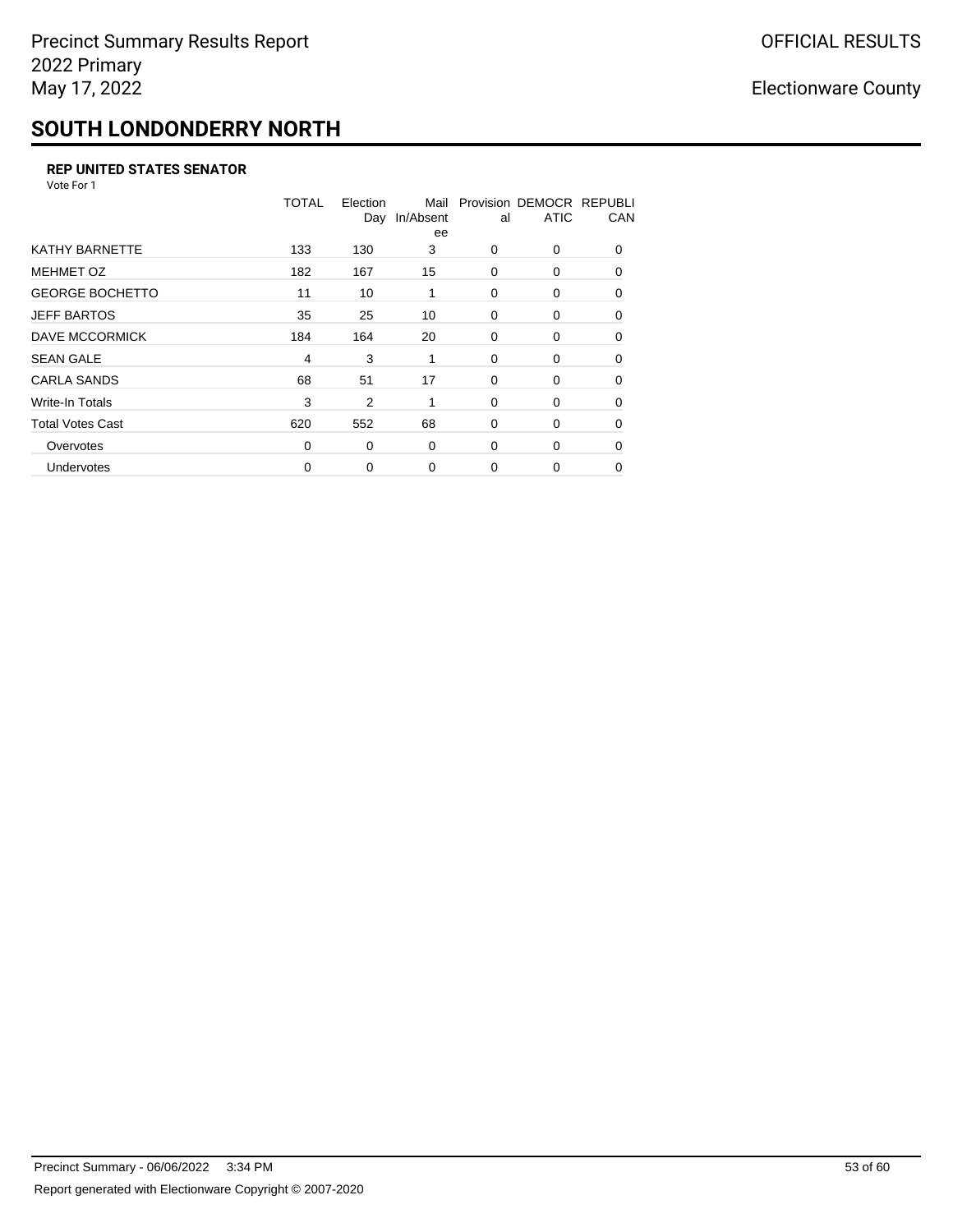## **SOUTH LONDONDERRY SOUTH**

#### **REP UNITED STATES SENATOR**

Vote For 1

|                         | <b>TOTAL</b>   | Election | Mail<br>Day In/Absent<br>ee | al       | Provision DEMOCR REPUBLI<br><b>ATIC</b> | CAN      |
|-------------------------|----------------|----------|-----------------------------|----------|-----------------------------------------|----------|
| <b>KATHY BARNETTE</b>   | 105            | 100      | 5                           | 0        | 0                                       | $\Omega$ |
| <b>MEHMET OZ</b>        | 119            | 118      | 1                           | $\Omega$ | 0                                       | $\Omega$ |
| <b>GEORGE BOCHETTO</b>  | $\overline{4}$ | 4        | 0                           | 0        | 0                                       | 0        |
| <b>JEFF BARTOS</b>      | 24             | 20       | 4                           | 0        | 0                                       | 0        |
| DAVE MCCORMICK          | 109            | 107      | 2                           | 0        | 0                                       | $\Omega$ |
| <b>SEAN GALE</b>        | 7              | 6        | 1                           | 0        | 0                                       | $\Omega$ |
| <b>CARLA SANDS</b>      | 42             | 36       | 6                           | 0        | 0                                       | $\Omega$ |
| Write-In Totals         | 1              | 0        |                             | 0        | 0                                       | 0        |
| <b>Total Votes Cast</b> | 411            | 391      | 20                          | 0        | 0                                       | 0        |
| Overvotes               | 3              | 2        | 1                           | 0        | 0                                       | $\Omega$ |
| Undervotes              | 13             | 12       |                             | $\Omega$ | 0                                       | 0        |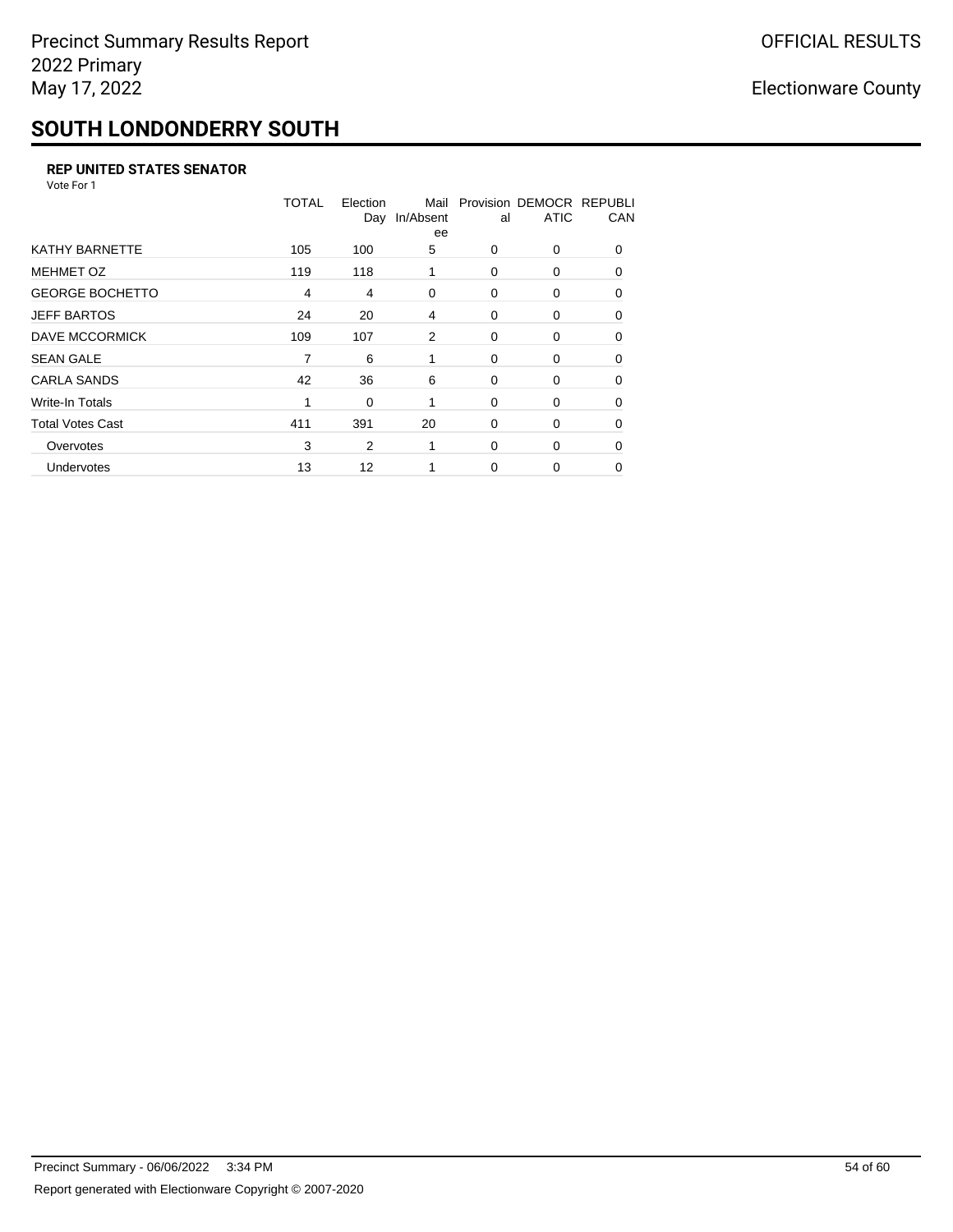# **SWATARA NORTH**

#### **REP UNITED STATES SENATOR**

Vote For 1

|                         | TOTAL    | Election<br>Day | Mail<br>In/Absent<br>ee | al       | Provision DEMOCR REPUBLI<br><b>ATIC</b> | CAN      |
|-------------------------|----------|-----------------|-------------------------|----------|-----------------------------------------|----------|
| <b>KATHY BARNETTE</b>   | 73       | 67              | 6                       | 0        | 0                                       | $\Omega$ |
| <b>MEHMET OZ</b>        | 115      | 105             | 10                      | $\Omega$ | 0                                       | $\Omega$ |
| <b>GEORGE BOCHETTO</b>  | 1        | 1               | 0                       | 0        | 0                                       | 0        |
| <b>JEFF BARTOS</b>      | 11       | 8               | 3                       | $\Omega$ | $\Omega$                                | 0        |
| DAVE MCCORMICK          | 103      | 97              | 6                       | 0        | 0                                       | $\Omega$ |
| <b>SEAN GALE</b>        | 0        | 0               | 0                       | 0        | 0                                       | $\Omega$ |
| <b>CARLA SANDS</b>      | 39       | 33              | 6                       | 0        | 0                                       | $\Omega$ |
| Write-In Totals         | 0        | 0               | 0                       | 0        | 0                                       | 0        |
| <b>Total Votes Cast</b> | 342      | 311             | 31                      | $\Omega$ | 0                                       | $\Omega$ |
| Overvotes               | $\Omega$ | 0               | 0                       | 0        | 0                                       | $\Omega$ |
| Undervotes              | 4        | 4               | 0                       | 0        | 0                                       | 0        |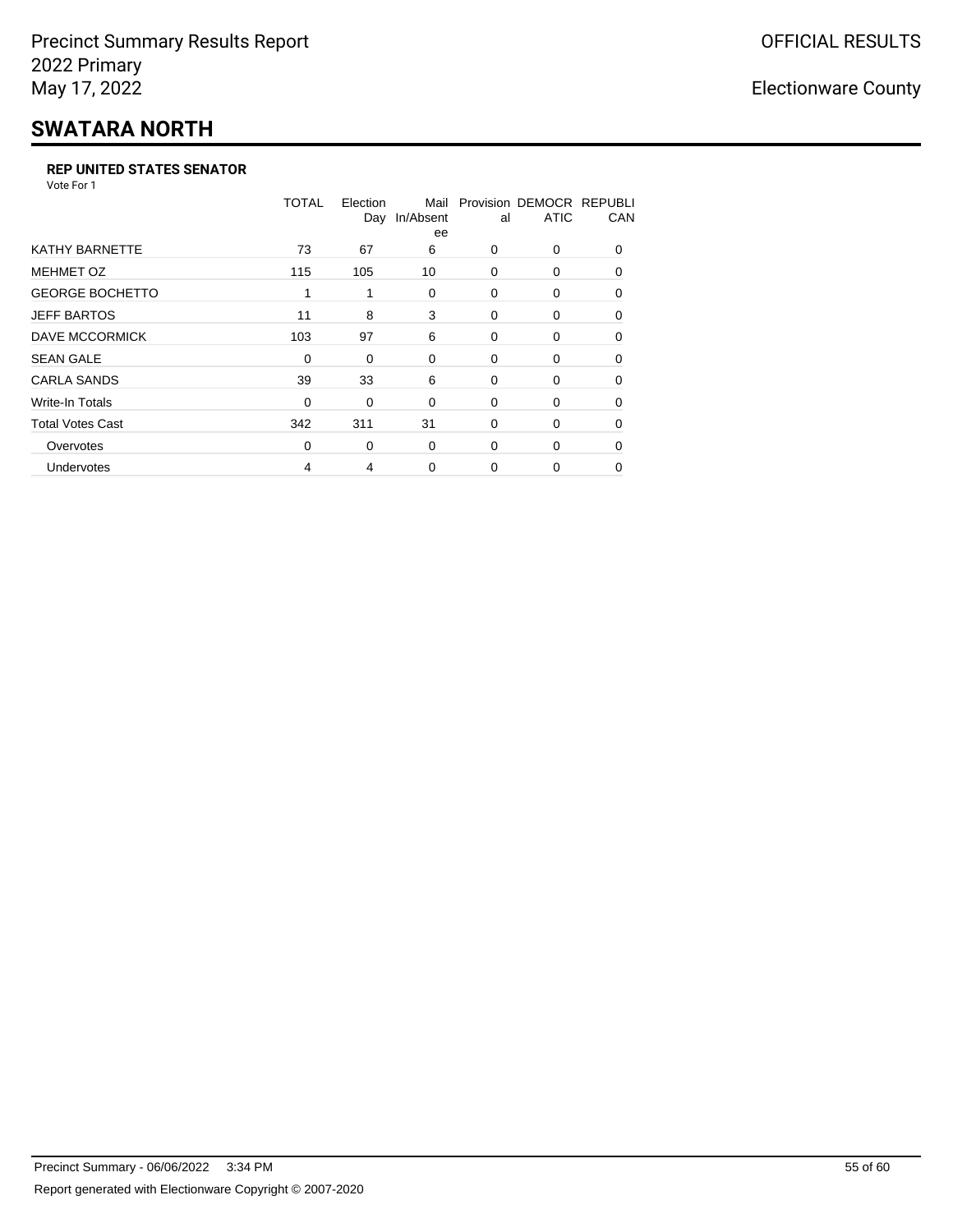## **SWATARA SOUTH**

#### **REP UNITED STATES SENATOR**

Vote For 1

|                         | TOTAL | Election<br>Day | Mail<br>In/Absent<br>ee | al       | Provision DEMOCR REPUBLI<br><b>ATIC</b> | CAN      |
|-------------------------|-------|-----------------|-------------------------|----------|-----------------------------------------|----------|
| <b>KATHY BARNETTE</b>   | 125   | 123             | 2                       | 0        | 0                                       | $\Omega$ |
| <b>MEHMET OZ</b>        | 138   | 122             | 16                      | 0        | $\Omega$                                | $\Omega$ |
| <b>GEORGE BOCHETTO</b>  | 3     | 3               | 0                       | 0        | 0                                       | 0        |
| <b>JEFF BARTOS</b>      | 29    | 25              | 4                       | 0        | 0                                       | 0        |
| <b>DAVE MCCORMICK</b>   | 138   | 122             | 16                      | 0        | 0                                       | $\Omega$ |
| <b>SEAN GALE</b>        | 8     | 4               | 4                       | 0        | 0                                       | $\Omega$ |
| <b>CARLA SANDS</b>      | 64    | 52              | $12 \overline{ }$       | 0        | 0                                       | 0        |
| <b>Write-In Totals</b>  | 2     | 2               | 0                       | 0        | 0                                       | 0        |
| <b>Total Votes Cast</b> | 507   | 453             | 54                      | 0        | 0                                       | $\Omega$ |
| Overvotes               | 0     | 0               | 0                       | $\Omega$ | 0                                       | $\Omega$ |
| Undervotes              | 6     | 6               | $\Omega$                | $\Omega$ | 0                                       | $\Omega$ |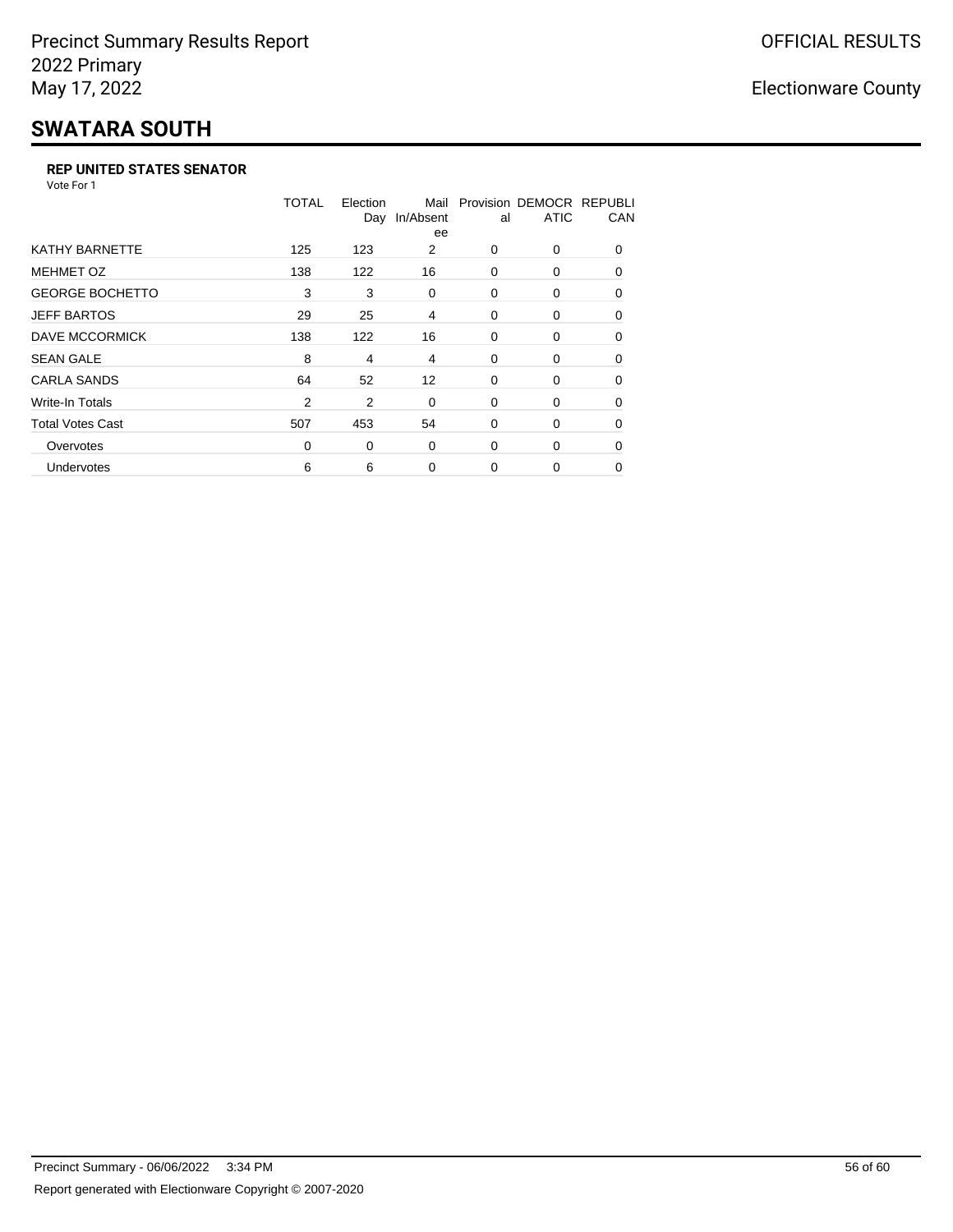## **UNION GREEN POINT**

#### **REP UNITED STATES SENATOR**

Vote For 1

|                         | <b>TOTAL</b>   | Election<br>Day | Mail<br>In/Absent<br>ee | al       | Provision DEMOCR REPUBLI<br><b>ATIC</b> | CAN      |
|-------------------------|----------------|-----------------|-------------------------|----------|-----------------------------------------|----------|
| <b>KATHY BARNETTE</b>   | 38             | 34              | 4                       | 0        | 0                                       | $\Omega$ |
| <b>MEHMET OZ</b>        | 55             | 51              | 4                       | 0        | 0                                       | $\Omega$ |
| <b>GEORGE BOCHETTO</b>  | 0              | 0               | 0                       | 0        | 0                                       | $\Omega$ |
| <b>JEFF BARTOS</b>      | 12             | 11              | 1                       | 0        | 0                                       | 0        |
| DAVE MCCORMICK          | 50             | 46              | 4                       | 0        | 0                                       | $\Omega$ |
| <b>SEAN GALE</b>        | 0              | 0               | 0                       | 0        | 0                                       | 0        |
| <b>CARLA SANDS</b>      | 14             | 14              | 0                       | 0        | 0                                       | 0        |
| Write-In Totals         | $\overline{4}$ | 4               | 0                       | 0        | 0                                       | 0        |
| <b>Total Votes Cast</b> | 173            | 160             | 13                      | $\Omega$ | 0                                       | $\Omega$ |
| Overvotes               | $\Omega$       | 0               | 0                       | $\Omega$ | 0                                       | $\Omega$ |
| Undervotes              | 2              | 2               | 0                       | $\Omega$ | 0                                       | 0        |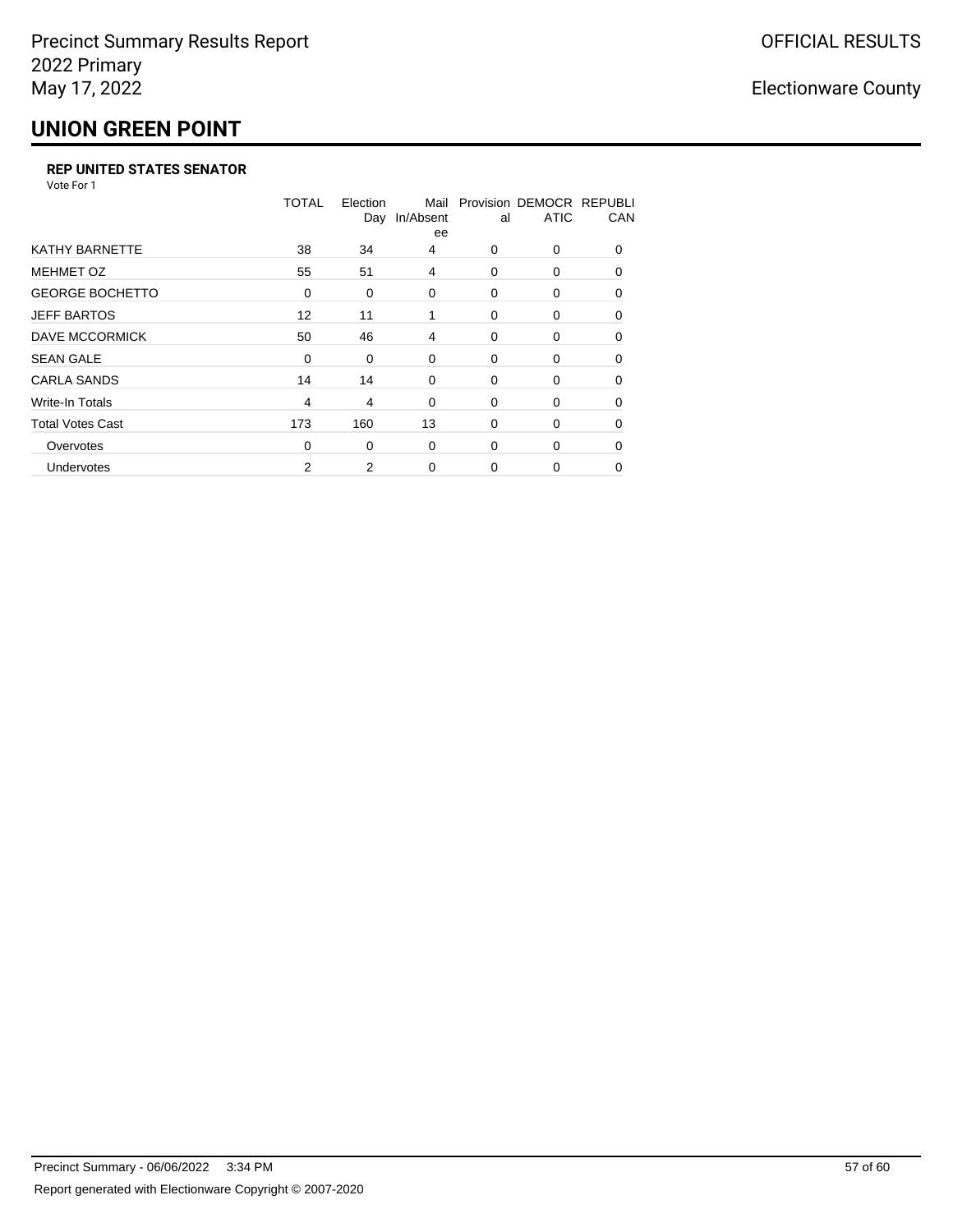## **UNION LICKDALE**

#### **REP UNITED STATES SENATOR**

Vote For 1

|                         | TOTAL          | Election<br>Day | Mail<br>In/Absent<br>ee | al       | Provision DEMOCR REPUBLI<br><b>ATIC</b> | CAN      |
|-------------------------|----------------|-----------------|-------------------------|----------|-----------------------------------------|----------|
| <b>KATHY BARNETTE</b>   | 124            | 117             | 7                       | $\Omega$ | 0                                       | $\Omega$ |
| <b>MEHMET OZ</b>        | 134            | 126             | 8                       | 0        | 0                                       | $\Omega$ |
| <b>GEORGE BOCHETTO</b>  | $\overline{4}$ | 4               | 0                       | 0        | 0                                       | 0        |
| <b>JEFF BARTOS</b>      | 27             | 20              | 7                       | 0        | 0                                       | 0        |
| DAVE MCCORMICK          | 124            | 117             | 7                       | 0        | 0                                       | $\Omega$ |
| <b>SEAN GALE</b>        | $\overline{2}$ | 2               | 0                       | 0        | 0                                       | $\Omega$ |
| <b>CARLA SANDS</b>      | 46             | 34              | $12 \overline{ }$       | 0        | 0                                       | 0        |
| Write-In Totals         | 0              | 0               | 0                       | 0        | 0                                       | 0        |
| <b>Total Votes Cast</b> | 461            | 420             | 41                      | 0        | 0                                       | $\Omega$ |
| Overvotes               | 0              | 0               | 0                       | 0        | 0                                       | $\Omega$ |
| Undervotes              | $\overline{4}$ | 4               | $\Omega$                | $\Omega$ | 0                                       | $\Omega$ |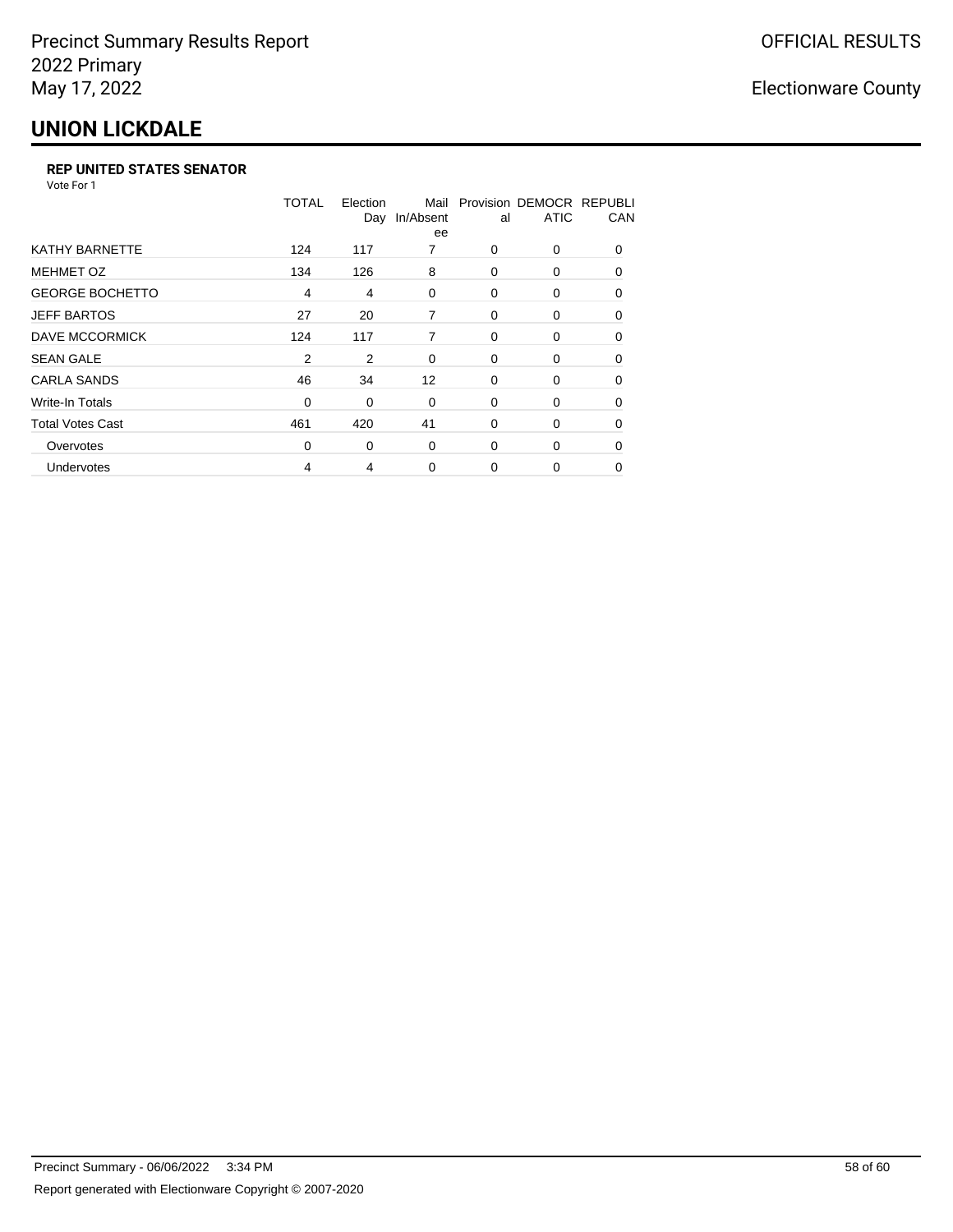# **WEST CORNWALL**

#### **REP UNITED STATES SENATOR**

Vote For 1

|                         | <b>TOTAL</b>   | Election<br>Day | Mail<br>In/Absent<br>ee | al       | Provision DEMOCR REPUBLI<br><b>ATIC</b> | CAN      |
|-------------------------|----------------|-----------------|-------------------------|----------|-----------------------------------------|----------|
| <b>KATHY BARNETTE</b>   | 139            | 133             | 5                       |          | 0                                       | $\Omega$ |
| <b>MEHMET OZ</b>        | 145            | 138             | 7                       | 0        | 0                                       | $\Omega$ |
| <b>GEORGE BOCHETTO</b>  | $\overline{4}$ | 3               | 1                       | $\Omega$ | 0                                       | $\Omega$ |
| <b>JEFF BARTOS</b>      | 21             | 15              | 6                       | 0        | 0                                       | 0        |
| DAVE MCCORMICK          | 153            | 144             | 9                       | 0        | 0                                       | 0        |
| <b>SEAN GALE</b>        | 10             | 8               | 2                       | 0        | 0                                       | $\Omega$ |
| <b>CARLA SANDS</b>      | 35             | 29              | 6                       | 0        | 0                                       | 0        |
| Write-In Totals         | 10             | 10              | 0                       | 0        | 0                                       | 0        |
| <b>Total Votes Cast</b> | 517            | 480             | 36                      | 1        | 0                                       | $\Omega$ |
| Overvotes               | $\Omega$       | 0               | $\Omega$                | 0        | 0                                       | $\Omega$ |
| Undervotes              | 8              | 6               | 2                       | $\Omega$ | 0                                       | 0        |